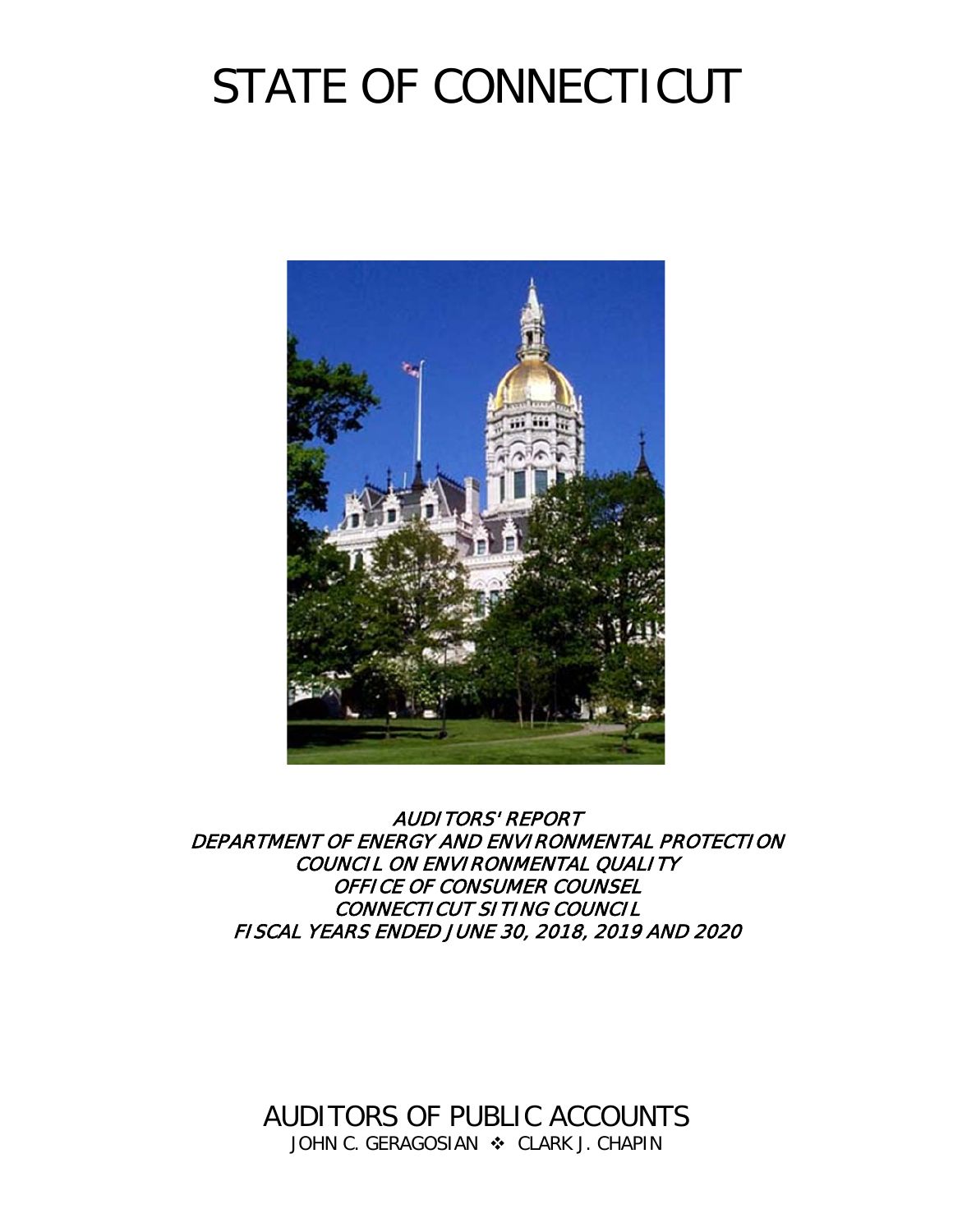| Inadequate Segregation of Duties for Payroll, Personnel, and Timesheet Approvals 12<br>Overtime and Compensatory Time Pre-Approval and Documentation Issues  14<br>Employees on Paid Administrative Leave in Excess of Time Limits 17<br>Failure to Calculate the Taxable Benefit of Non-Business Use of State Provided |  |
|-------------------------------------------------------------------------------------------------------------------------------------------------------------------------------------------------------------------------------------------------------------------------------------------------------------------------|--|
| Incomplete Personnel Files and Improper Recording of Time and Payment of Overtime                                                                                                                                                                                                                                       |  |
| Excess Inventory of DEEP-Owned Vehicles and Lack of a Vehicle Maintenance                                                                                                                                                                                                                                               |  |
|                                                                                                                                                                                                                                                                                                                         |  |
| Foundation Designation Lacking on Some Organizations Supporting the Department of                                                                                                                                                                                                                                       |  |
| Energy and Environmental Protection (DEEP) and Lack of Agreements  28                                                                                                                                                                                                                                                   |  |
| Collection of Emergency Spill Costs and Write-off of Receivables 34<br>Noncompliance with Statutory Requirements of the Nuclear Safety Preparedness                                                                                                                                                                     |  |
| Internal Control Weaknesses at DEEP Fueling Stations and Reporting in Monthly                                                                                                                                                                                                                                           |  |
|                                                                                                                                                                                                                                                                                                                         |  |
| Payment Process for Consultants hired by the Public Utility Regulatory Authority  45                                                                                                                                                                                                                                    |  |
|                                                                                                                                                                                                                                                                                                                         |  |
|                                                                                                                                                                                                                                                                                                                         |  |
|                                                                                                                                                                                                                                                                                                                         |  |
|                                                                                                                                                                                                                                                                                                                         |  |
| Reporting Errors - Generally Accepted Accounting Principles (GAAP) Financial Data                                                                                                                                                                                                                                       |  |
|                                                                                                                                                                                                                                                                                                                         |  |
|                                                                                                                                                                                                                                                                                                                         |  |
|                                                                                                                                                                                                                                                                                                                         |  |
|                                                                                                                                                                                                                                                                                                                         |  |
|                                                                                                                                                                                                                                                                                                                         |  |
|                                                                                                                                                                                                                                                                                                                         |  |
|                                                                                                                                                                                                                                                                                                                         |  |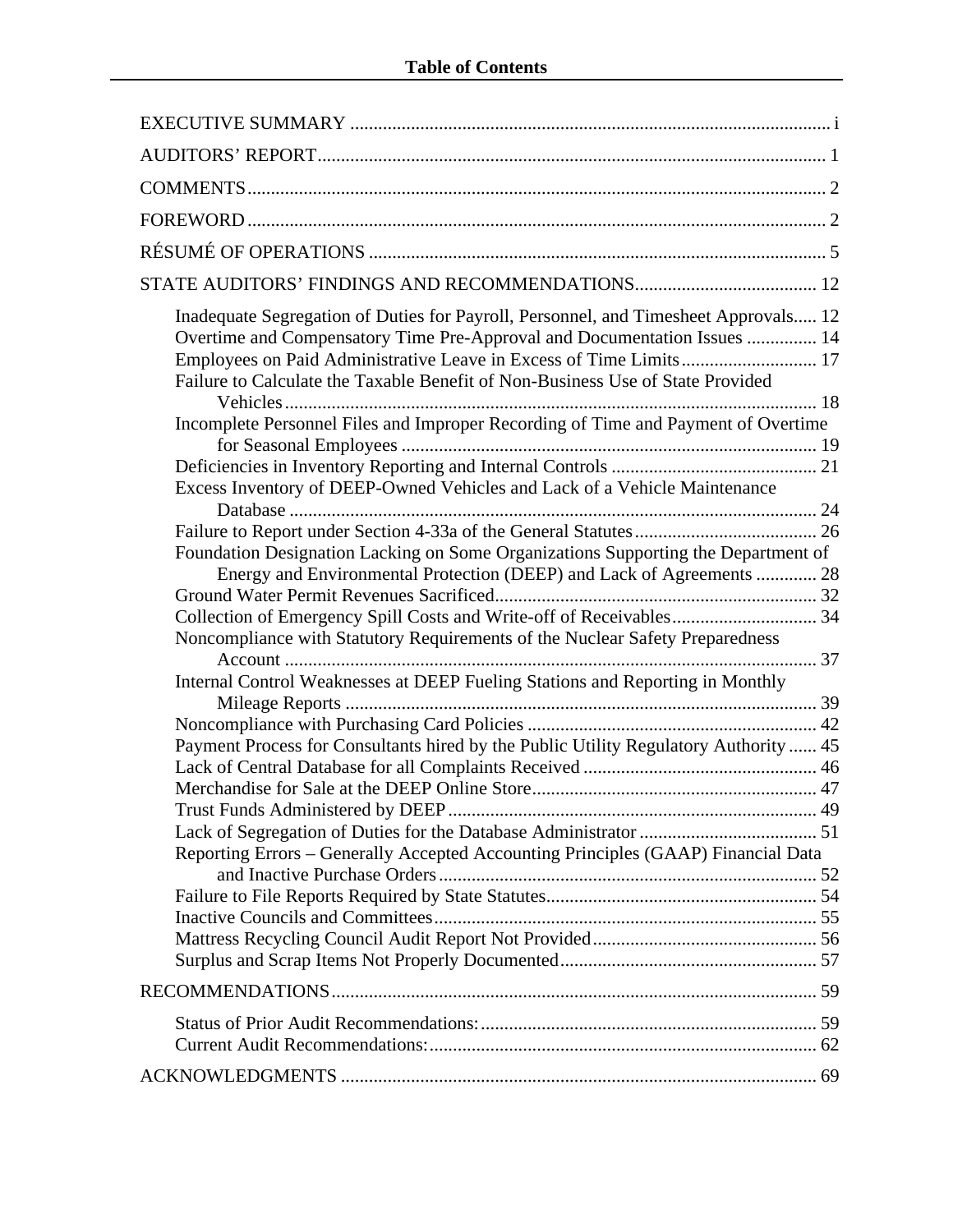# **March 10, 2022**

# **EXECUTIVE SUMMARY**

<span id="page-2-0"></span>In accordance with the provisions of Section 2-90 of the Connecticut General Statutes, we have audited certain operations of the Department of Energy and Environmental Protection (DEEP), the Council on Environmental Quality, the Office of Consumer Counsel, and the Connecticut Siting Council. The objectives of this review were to evaluate the department's internal controls; compliance with policies and procedures, as well as certain legal provisions; and management practices and operations for the fiscal years ended June 30, 2018, 2019 and 2020.

The key findings and recommendations are presented below:

| Page 24 | We found that DEEP appears to underutilize those vehicles it owns. Many<br>vehicles were not driven or used less than five days in the month we reviewed.<br>DEEP does not utilize fleet management software to monitor service on its<br>vehicles and to document all maintenance purchases. The Department of Energy<br>and Environmental Protection should analyze its owned vehicle inventory and<br>determine the number of vehicles it needs to operate efficiently. The department<br>should improve its vehicle maintenance system by utilizing software to track its<br>vehicle repairs and maintenance purchases. (Recommendation 7)                                                                                                                                                                                                                                                                                                                                                                                                                                                                               |
|---------|------------------------------------------------------------------------------------------------------------------------------------------------------------------------------------------------------------------------------------------------------------------------------------------------------------------------------------------------------------------------------------------------------------------------------------------------------------------------------------------------------------------------------------------------------------------------------------------------------------------------------------------------------------------------------------------------------------------------------------------------------------------------------------------------------------------------------------------------------------------------------------------------------------------------------------------------------------------------------------------------------------------------------------------------------------------------------------------------------------------------------|
| Page 39 | DEEP's fueling stations are antiquated. The department handwrites entries for<br>fuel usage on a spreadsheet. These entries are later entered into an Excel<br>spreadsheet. We found that dispensed fuel was not accounted for and not<br>reported in accordance with Section 4-33a of the General Statutes. DEEP does<br>not reconcile monthly mileage reports that list fuel pumped with the employee's<br>various fuel sources. The Department of Energy and Environmental Protection<br>should upgrade its fueling stations to better account for fuel distributed at pumps<br>used by employees or close the stations and require employees to use<br>Department of Transportation facilities. The department should ensure that<br>employees accurately complete prepared sheets for fueling stations and show<br>all entries recorded by equipment number. All employees should complete<br>monthly mileage reports accurately and thoroughly on a daily basis. The<br>department should perform reconciliations between fuel usage on mileage<br>reports and fuel obtained from various sources. (Recommendation 13) |
| Page 14 | We found supervisors could not always provide us with the specific reasons for<br>granting overtime and compensatory time or explain why the overtime could<br>not be performed during the employees' regular work hours. The reasons the<br>department provided appeared to fall within the employees' regular duties. The<br>Department of Energy and Environmental Protection should revise its overtime<br>and compensatory time policy to document the preapproval of overtime and<br>compensatory time. The documentation should include the reason for the time<br>and the justification of why the work cannot be performed during regular hours.<br>(Recommendation 2)                                                                                                                                                                                                                                                                                                                                                                                                                                              |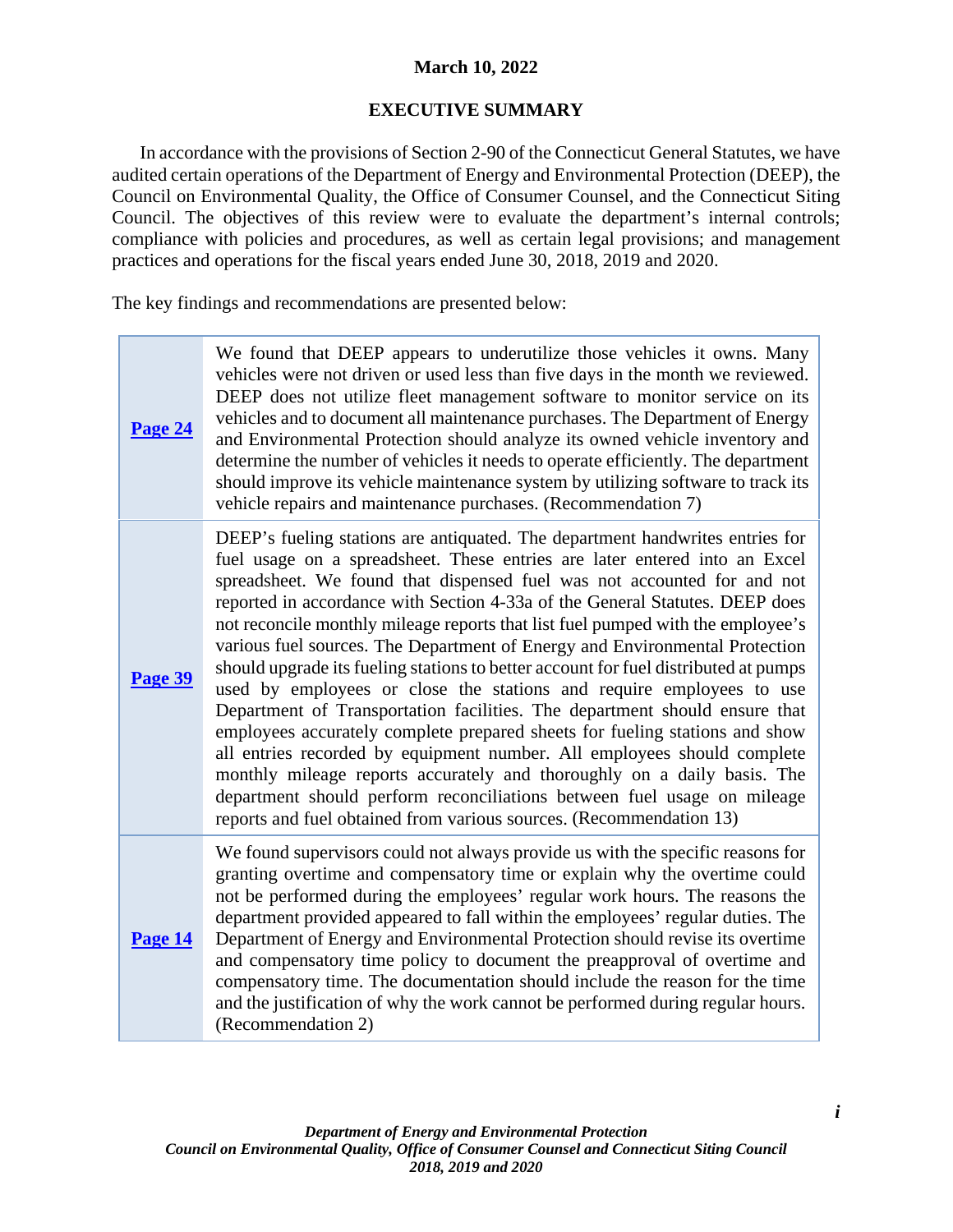| Page 21 | DEEP reported incorrect or unsupported amounts on its CO-59 Fixed Asset<br>Inventory Report and has not performed physical inventories of its assets for<br>some time. DEEP personnel did not make themselves available to help us<br>conduct a physical inspection of equipment items in the central office. The<br>Department of Energy and Environmental Protection should strengthen internal<br>controls over inventory to comply fully with the requirements of the State<br>Property Control Manual and the State Comptroller's reporting instructions.<br>(Recommendation 6) |
|---------|--------------------------------------------------------------------------------------------------------------------------------------------------------------------------------------------------------------------------------------------------------------------------------------------------------------------------------------------------------------------------------------------------------------------------------------------------------------------------------------------------------------------------------------------------------------------------------------|
| Page 26 | DEEP did not report all losses and irregular handling of funds to the Auditors<br>of Public Accounts and State Comptroller in accordance with Section 4-33a of<br>the General Statutes. The Department of Energy and Environmental Protection<br>should inform the Auditors of Public Accounts and the Office of the State<br>Comptroller of any losses and irregular handling of funds in accordance with<br>Section 4-33a of the General Statutes. (Recommendation 8)                                                                                                              |
| Page 42 | We found instances in which DEEP employees did not comply with<br>departmental or Office of the State Comptroller purchasing card policies. The<br>Department of Energy and Environmental Protection should improve internal<br>controls over purchasing card use by complying with state purchasing card<br>policies. (Recommendation 14)                                                                                                                                                                                                                                           |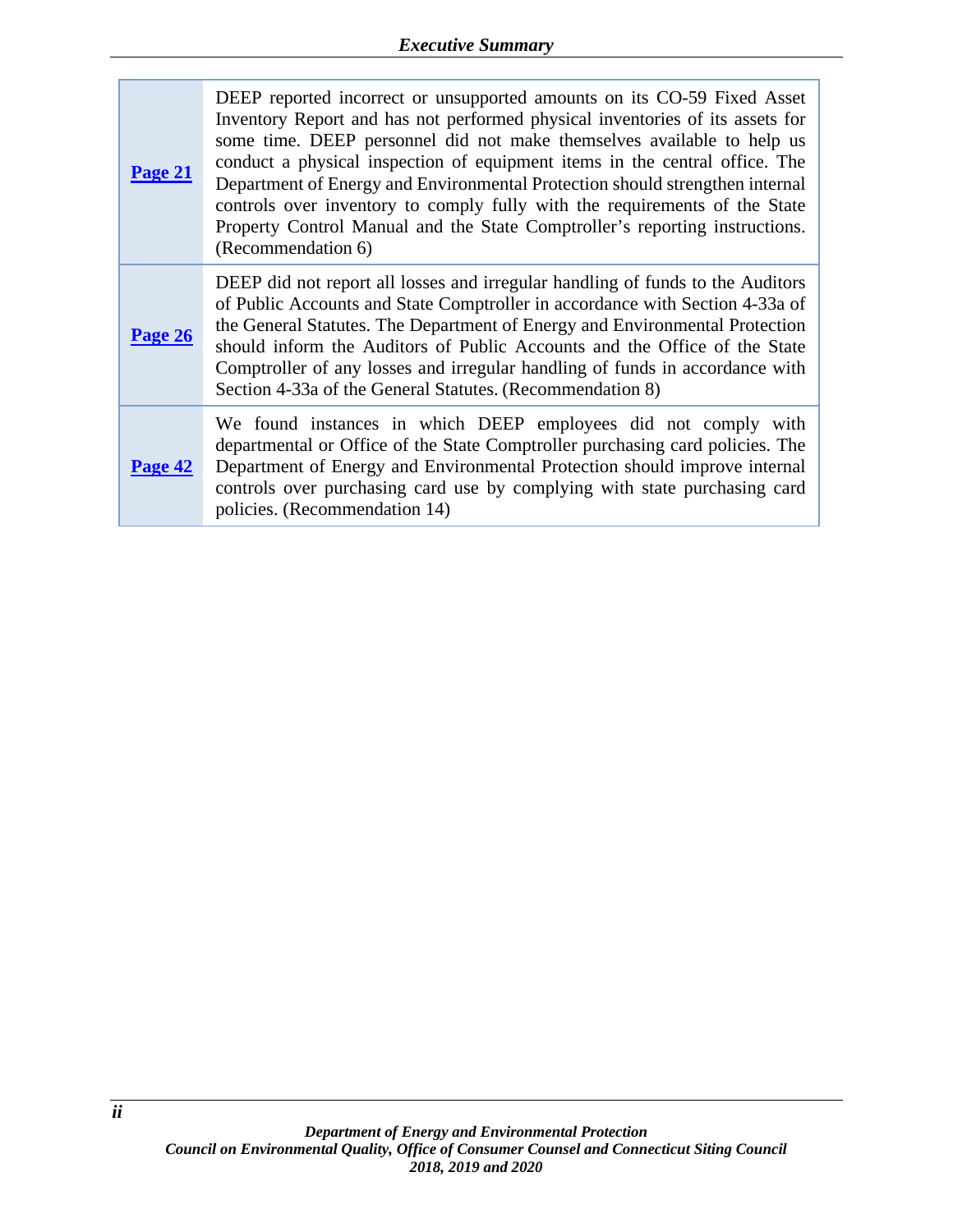# STATE OF CONNECTICUT



AUDITORS OF PUBLIC ACCOUNTS State Capitol JOHN C. GERAGOSIAN 210 Capitol Avenue CLARK J. CHAPIN Hartford, Connecticut 06106-1559

March 10, 2022

#### <span id="page-4-0"></span>**AUDITORS' REPORT DEPARTMENT OF ENERGY AND ENVIRONMENTAL PROTECTIONS COUNCIL ON ENVIRONMENTAL QUALITY, OFFICE OF CONSUMER COUNSEL AND CONNECTICUT SITING COUNCIL FOR THE FISCAL YEARS ENDED JUNE 30, 2018, 2019 AND 2020**

We have audited certain operations of the Department of Energy and Environmental Protection (DEEP), the Council on Environmental Quality (CEQ), the Office of Consumer Counsel (OCC), and the Connecticut Siting Council (CSC) in fulfillment of our duties under Section 2-90 of the Connecticut General Statutes. The scope of our audit included, but was not necessarily limited to, the fiscal years ended June 30, 2018, 2019 and 2020. The objectives of our audit were to:

- 1. Evaluate the department's internal controls over significant management and financial functions;
- 2. Evaluate the department's compliance with policies and procedures internal to the department or promulgated by other state agencies, as well as certain legal provisions; and
- 3. Evaluate the effectiveness, economy, and efficiency of certain management practices and operations, including certain financial transactions.

Our methodology included reviewing written policies and procedures, financial records, minutes of meetings, and other pertinent documents; interviewing various personnel of the department, as well as certain external parties; and testing selected transactions. Our testing was not designed to project to a population unless specifically stated. We obtained an understanding of internal controls that we deemed significant within the context of the audit objectives and assessed whether such controls have been properly designed and placed in operation. We tested certain of those controls to obtain evidence regarding the effectiveness of their design and operation. We also obtained an understanding of legal provisions that are significant within the context of the audit objectives, and we assessed the risk that illegal acts, including fraud, and violations of contracts, grant agreements, or other legal provisions could occur. Based on that risk assessment, we designed and performed procedures to provide reasonable assurance of detecting instances of noncompliance significant to those provisions.

*1*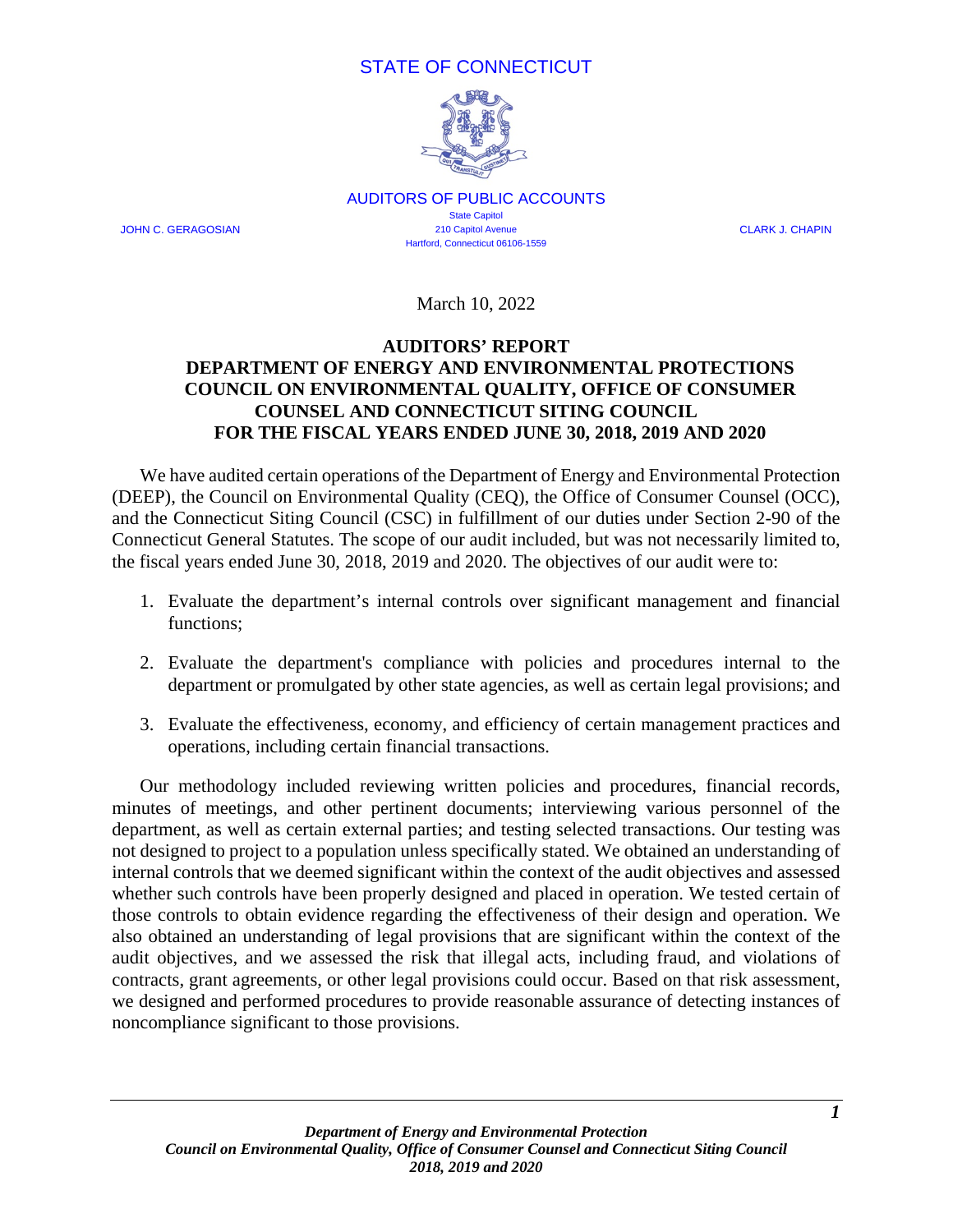We conducted this performance audit in accordance with generally accepted government auditing standards. Those standards require that we plan and perform our audit to obtain sufficient, appropriate evidence to provide a reasonable basis for our findings and conclusions based on our audit objectives. We believe that the evidence obtained provides such a reasonable basis for our findings and conclusions based on our audit objectives.

The accompanying Résumé of Operations is presented for informational purposes. This information was obtained from various available sources including, but not limited to, the department's management and the state's information systems, and was not subjected to the procedures applied in our audit of the department. For the areas audited, we:

- 1. Identified deficiencies in internal controls;
- 2. Identified apparent noncompliance with policies and procedures or legal provisions; and
- 3. Identified need for improvement in management practices and procedures that we deemed to be reportable.

The State Auditors' Findings and Recommendations section of this report presents findings arising from our audit of the Department of Energy and Environmental Protection, Council on Environmental Quality, Office of Consumer Counsel, and Connecticut Siting Council.

# **COMMENTS**

# <span id="page-5-1"></span><span id="page-5-0"></span>**FOREWORD**

The Department of Energy and Environmental Protection (DEEP) operates under the provisions of Titles 15 Chapters 263 and 268, 16, 16a, 22a, 23, 25 and 26 of the General Statutes. DEEP was created by Public Act 11-80, effective July 1, 2011, merging the former Department of Environmental Protection and the Department of Public Utility Control, along with the energy policy group from the Office of Policy and Management. DEEP has jurisdiction over all matters relating to the preservation and protection of Connecticut's air, water, and other natural resources. The principal areas of operation are conservation of land and water resources, parks and outdoor recreation, fish and wildlife, water resource management, solid waste management, air and water pollution, geological survey, and energy efficiency. Robert J. Klee served as commissioner from February 4, 2014 until his successor was appointed. Katie Dykes was appointed commissioner effective January 9, 2019 and continues to serve in that capacity.

DEEP has three divisions: Energy, Environmental Conservation, and Environmental Quality. The Energy Division includes the Public Utilities Regulatory Authority (PURA), which reviews utility rates and the Bureau of Energy and Technology Policy (BETP), which develops energy efficiency, infrastructure, and alternative power programs. The Environmental Conservation Division is concerned primarily with natural resources represented by open spaces and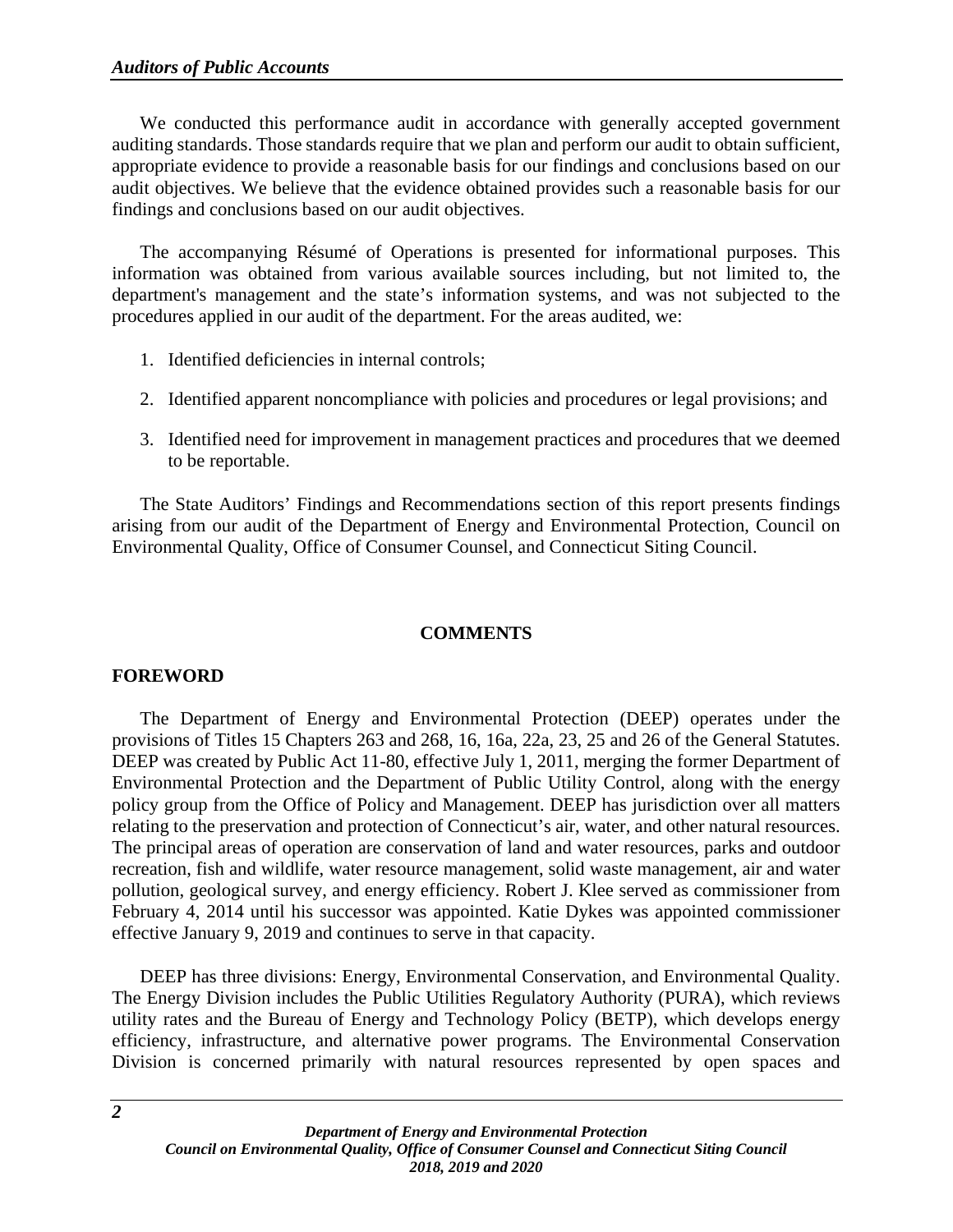undeveloped land areas; fish life; streams and coastal areas; and state-owned parks and forests. The Environmental Quality Division maintains and improves the quality of the state's air, land, and water resources by preventing pollution or mismanagement thereof by private, public, or business interests.

PURA operates under the provisions of Title 16, Chapter 277, Section 16-1 to 16-50f of the General Statutes. The Authority regulates the rates and services of Connecticut's investor-owned electric, natural gas, water, and telecommunications companies and is the franchising authority for the state's cable television companies. PURA is responsible for balancing the public's safe, adequate, and reliable utility service at reasonable rates with the provider's reasonable return on investment. PURA monitors utility companies to promote equity among competitors, and benefit customers through competition. The Authority is also empowered to protect customers from unfair business practices. PURA expenses and assessment revenue are accounted for in the Consumer Counsel and Public Utility Control Fund, a special revenue fund in accordance with Section 16- 48a of the General Statutes. Amounts in this fund may be expended only pursuant to appropriation by the General Assembly, and any balance remaining in the fund at the end of any fiscal year is to be carried forward to the succeeding fiscal year. As of June 30, 2020, PURA consisted of three commissioners appointed by the Governor and approved by the General Assembly: Chair Marissa Paslick Gillett, Vice-Chair John W. Betkoski III, and Commissioner Michael Caron.

The Bureau of Energy Technology Policy (BETP) is responsible for carrying out the statutory purposes of Title 16a – Planning and Energy Policy, Chapters 295 through 298a, Sections 16a-1 through 16a-108 of the General Statutes. BETP develops plans and policies to implement Connecticut's Comprehensive Energy Strategy, oversees the planning and implementation of the state's energy efficiency programs, works with the state's Energy Efficiency Board, administers the state's Weatherization Program, develops plans and policies related to renewable energy projects, and develops and implements the Connecticut Climate Change Action Plan.

The Office of Consumer Counsel (OCC) operates under the provisions of Title 16, Chapter 277, Section 16-2a of the General Statutes and is within DEEP for administrative purposes only. OCC advocates for consumer interests in matters that may affect Connecticut consumers related to public service companies, electric suppliers, and certified telecommunication providers. OCC participates in regulatory and judicial proceedings in which interests of Connecticut consumers may be involved, or matters affecting the rendering of utility services. OCC is a party to each contested case before PURA and may appeal decisions in any such proceeding. OCC is under the direction of a consumer counsel, appointed by the Governor with the advice and consent of either house of the General Assembly. The expenses of OCC are assessed in accordance with the provisions of Section 16-49 of the General Statutes. Elin Swanson Katz was the consumer counsel until her resignation on July 5, 2019. The governor appointed Richard Sobolewski as acting consumer counsel, and he continues to serve in that capacity today.

The Connecticut Siting Council (CSC), established under Title 16, Chapter 277a, Section 16- 50j of the General Statutes, is within DEEP for administrative purposes only. The council's primary mission is to provide a regulatory process for balancing the need for adequate and reliable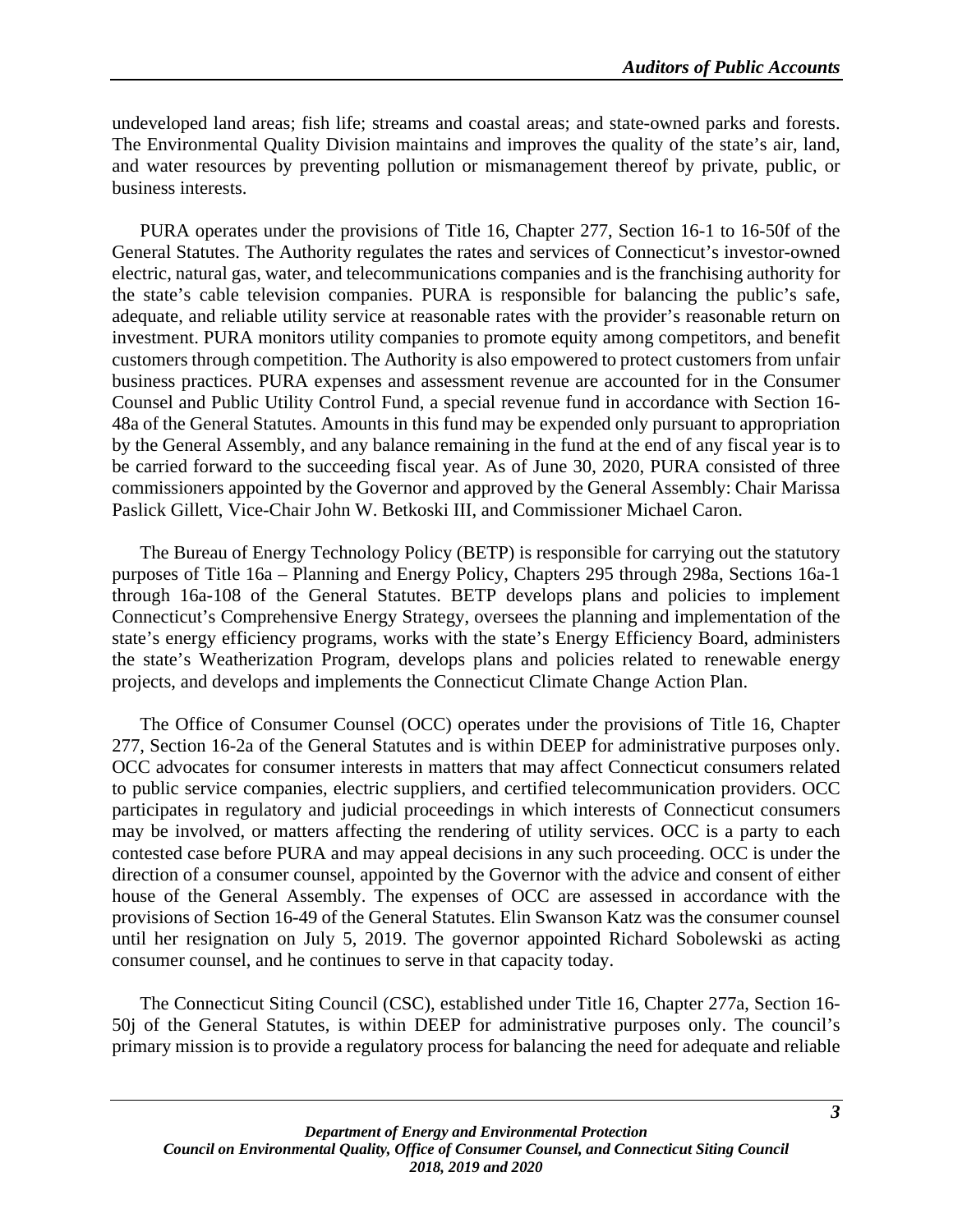public utility services with the need to protect the environment and ecology of the state. The council, in conjunction with DEEP, reviews and acts on applications for approval of sites for construction, operations, and maintenance of facilities for certain electric and fuel transmission lines, electric generating or storage facilities using any fuel, electric substations or switchyards, community antenna television towers and head-end structures, telecommunication towers and hazardous waste facilities. Robert Stein was chairperson until he resigned, effective January 4, 2019. The CSC chairperson position, an appointment made by the Governor, was vacant as of October 1, 2021.

The Council on Environmental Quality (CEQ), established under Section 22a-11 of the General Statutes, is within DEEP for administrative purposes only. The nine-member council receives and investigates citizen complaints and refers such matters to the appropriate regulatory agency for action. CEQ is required to annually report to the Governor. CEQ spent \$172,542, \$214,865, and \$287,842 during the fiscal years ended June 30, 2018, 2019, and 2020, respectively. There were no revenues during that same period. Prior to July 1, 2019, CEQ was funded by the General Fund. Beginning July 1, 2019, DEEP's Passport to the Parks account, within the Federal & Other Restricted Fund, provides that funding. The Passport to the Parks account funded CEQ \$327,000 and \$352,135 for fiscal years 2019 and 2020, respectively. Karl Wagener served as executive director until his retirement, effective July 1, 2018. Peter Hearn became executive director on October 26, 2018 and served for the remainder of the audited period. Susan Merrow served as the chairperson throughout the audited period until her resignation in April of 2020. The Governor has not appointed a new chairperson; however, Keith Ainsworth currently serves as acting chair.

# **Significant Legislation**

**Public Act 17-2 (June Special Session),** effective January 1, 2018, established the Passport to the Parks account as an appropriated account in the General Fund. **Public Act 18-7,** effective May 24, 2018, subsequently clarified that the Passport to the Parks account is a non-lapsing account of the General Fund rather than an appropriated fund within the Department of Energy and Environmental Protection.

A supplemental fee on new motor vehicle registrations and renewals fund this account. The fee is \$10 for a biennial registration or \$5 for an individual age 65 or older who chooses to renew their registration annually. The fees collected must be used to (1) operate state parks and campgrounds; (2) fund soil and water conservation districts and environmental review teams; and (3) pay the expenses of the Council on Environmental Quality since fiscal year 2019. The act exempts all Connecticut motor vehicles from parking fees at state parks, forests, and recreational facilities. The act also transfers park-related revenue to this account from the General Fund.

**Public Act 18-50,** effective January 1, 2020, reconfigured funding for the state's energy efficiency programs. Electric distribution company (EDC) customers funded the three-year conservation load management (CLM) plan by paying three-mill conservation and conservation adjustment charges, deposited in the company's CLM fund. EDC must apply to the Energy

*4*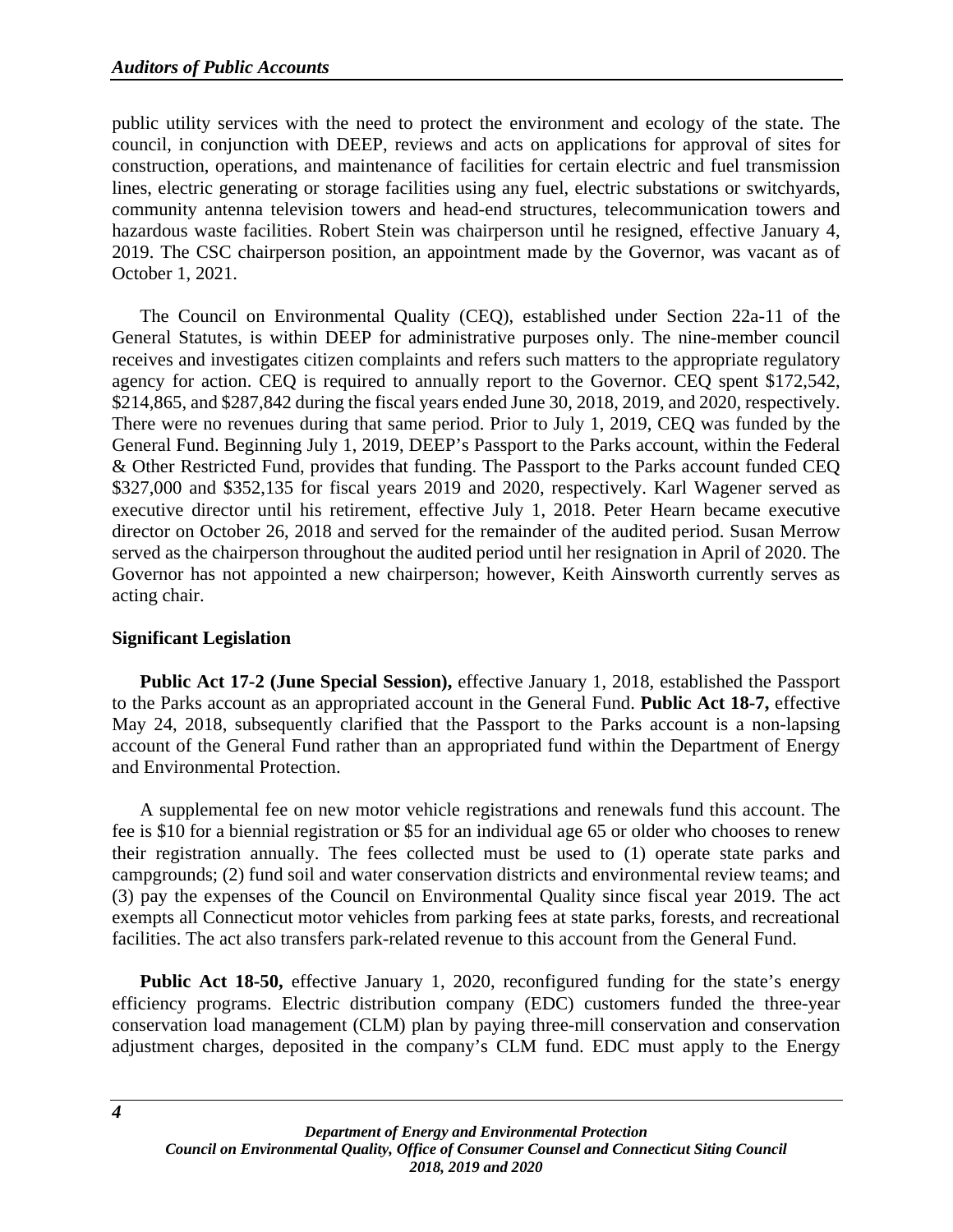Conservation Management Board (ECMB) for reimbursement of their expenditures. The new law eliminated the CLM fund, both three-mill charges, and the requirement that EDC apply to the ECMB for reimbursement. EDC must now ensure that the CLM plan is fully funded by collecting a PURA-approved conservation adjusting mechanism (CAM) of up to six mills per kilowatt hour of electricity sold to each of its end use customers during the three years of any CLM plan.

**Public Act 18-81**, effective July 1, 2018, required DEEP to pay \$100,000 to seven entities from the Passport to the Parks account.

**Public Act 18-121**, effective May 29, 2018, required DEEP to make best efforts in reviewing and making a final determination on 29 specific permit applications within 90 days after receiving a completed application. DEEP must identify and notify the applicant in writing of all deficiencies in an application within 90 days of receiving it. This replaced Public Act 17-2 of the June Special Session, which specified the automatic approval of applications if DEEP did not make final determinations within 90 days. The act also requires the DEEP commissioner to establish a pilot program to expedite the issuance of permits.

**Public Act 19-117**, effective July 1, 2019, increased the number of PURA commissioners from three to five members. Since the term of one of the PURA commissioners at that time expired on June 30, 2019, the new law required the Governor to appoint three PURA commissioners between July 1, 2019 and May 1, 2020. The act also required the Governor to make the appointments with the legislature's advice and consent. This public act also removed a requirement that PURA employ a procurement manager. It instead allows PURA's chairperson to assign PURA staff to fulfill the procurement manager's statutory duties. As of August 9, 2021, there are only three commissioners. The Governor had not made the additional appointments.

Public Act 19-117, effective October 1, 2019, established the Connecticut Hydrogen and Electric Automobile Purchase Rebate (CHEAPR) program to provide rebates for the purchase or lease of new or used hydrogen or electric vehicles based on an existing pilot program. The act also created an administrative board to oversee the program. It established a nonlapsing account to administer the program. The act directed the first \$3 million collected each fiscal year from the greenhouse gas reduction fee to go to the CHEAPR program's account.

# <span id="page-8-0"></span>**RÉSUMÉ OF OPERATIONS**

During the fiscal years ended June 30, 2018, 2019, and 2020, DEEP activity was accounted for in the General Fund, Special Revenue Funds, Capital Project Funds, Enterprise Funds and Fiduciary/Trust Funds. The discussion of these funds in more detail follows.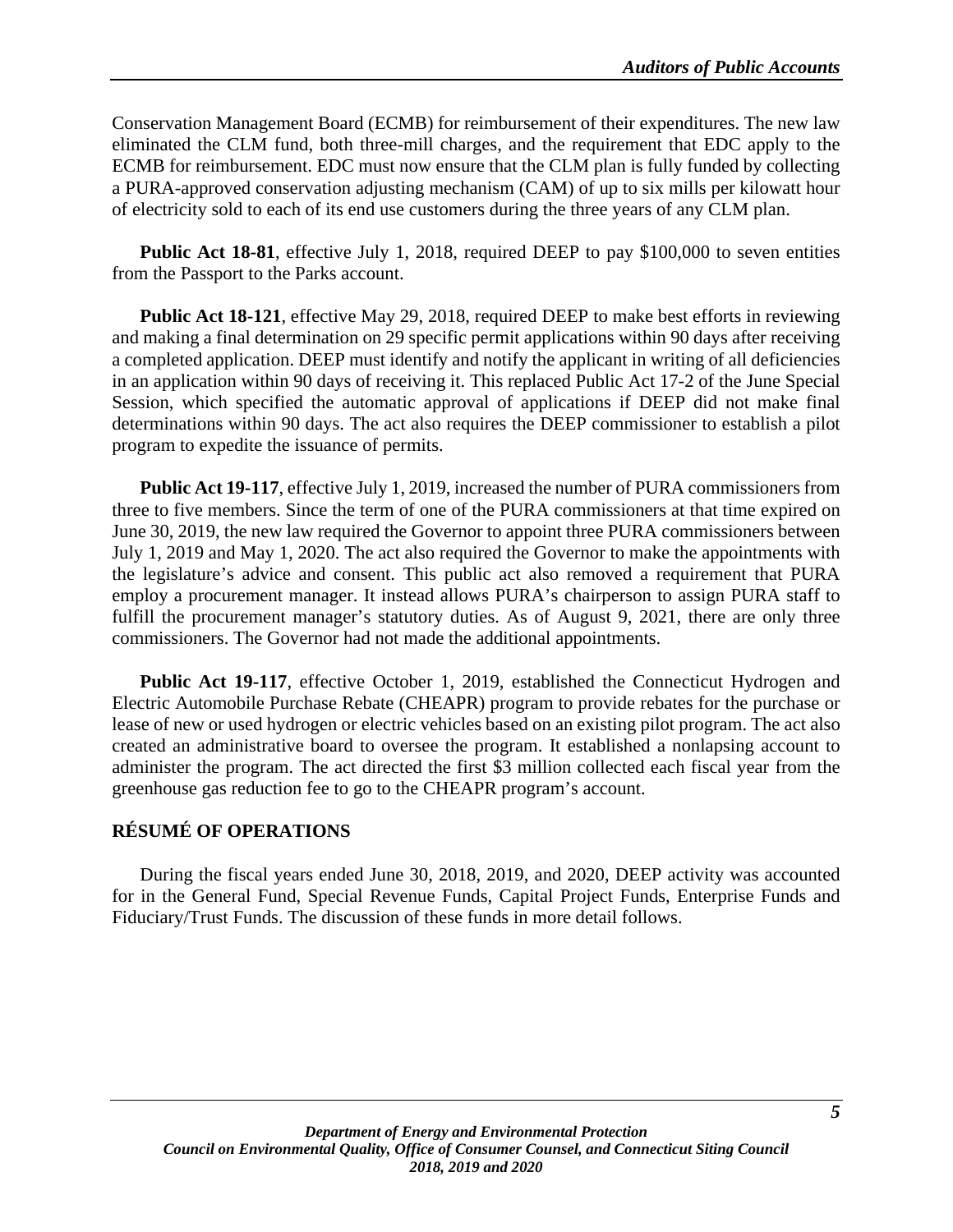#### **GENERAL FUND**

General Fund receipts and expenditures are summarized below.

#### **General Fund Receipts by Account:**

|                                  | <b>Fiscal Year Ended June 30,</b> |              |              |              |
|----------------------------------|-----------------------------------|--------------|--------------|--------------|
| <b>Receipts</b>                  | 2017                              | 2018         | 2019         | <b>2020</b>  |
| Licenses & Sales/Use Tax         | \$11,342,083                      | \$11,477,795 | \$11,429,372 | \$11,669,895 |
| Fees                             | 12,624,093                        | 13,684,298   | 12,649,759   | 12,277,408   |
| Permits                          | 7,997,027                         | 8,394,792    | 7,014,610    | 5,912,642    |
| Sales – Commodities & Services   | 6,076,427                         | 3,544,728    | 41,357       | 49,000       |
| Rents, Fines & Escheats          | 1,180,827                         | 16,611,644   | 3,790,944    | 2,667,255    |
| <b>Refunds and Miscellaneous</b> | (955, 941)                        | (677,090)    | (615, 831)   | (454, 055)   |
| <b>Total Receipts</b>            | \$38,264,516                      | \$53,036,167 | \$34,310,211 | \$32,122,145 |

Revenues increased significantly in fiscal year 2018 due to the receipt of funds from the Volkswagen Clean Air Act civil settlement. Sales receipts also decreased significantly in fiscal year 2019, as the recording of camping reservation revenue moved to the Passport to the Parks account in a special revenue fund beginning January 1, 2018.

#### **General Fund Expenditures by Account:**

|                                            | <b>Fiscal Year Ended June 30,</b> |              |              |              |
|--------------------------------------------|-----------------------------------|--------------|--------------|--------------|
| <b>Expenditures</b>                        | 2017                              | 2018         | 2019         | 2020         |
| Personal Services & Benefits               | \$48,529,922                      | \$45,150,448 | \$43,269,378 | \$41,709,287 |
| Premises and Property Expenses             | 2,893,944                         | 2,929,101    | 2,415,533    | 2,095,916    |
| <b>Purchases &amp; Contracted Services</b> | 2,996,790                         | 2,822,538    | 2,625,622    | 3,266,942    |
| <b>Information Technology</b>              | 1,747,695                         | 990,381      | 1,563,762    | 1,774,017    |
| <b>Motor Vehicle Costs</b>                 | 1,719,993                         | 1,777,969    | 605,034      | 551,074      |
| <b>Purchased Commodities</b>               | 1,168,568                         | 1,059,256    | 1,078,657    | 926,457      |
| <b>Capital Outlays</b>                     | 644,512                           | 1,116,725    | 815,283      | 221,694      |
| <b>Fixed Charges</b>                       | 664,848                           | 181,337      | 383,763      | 291,635      |
| <b>Employee Expenses</b>                   | 190,916                           | 171,117      | 207,219      | 215,106      |
| <b>Other Charges</b>                       | 107,965                           | (92, 702)    | (66, 615)    | 8,145        |
| <b>Total Expenditures</b>                  | \$60,665,153                      | \$56,106,170 | \$52,897,636 | \$51,060,273 |

Expenditures decreased due to the transfer of paid employees and motor vehicle costs to the Passport to the Parks account. The transfer of seasonal employee payroll occurred in fiscal year 2019, and the transfer of full-time employees occurred in fiscal year 2020.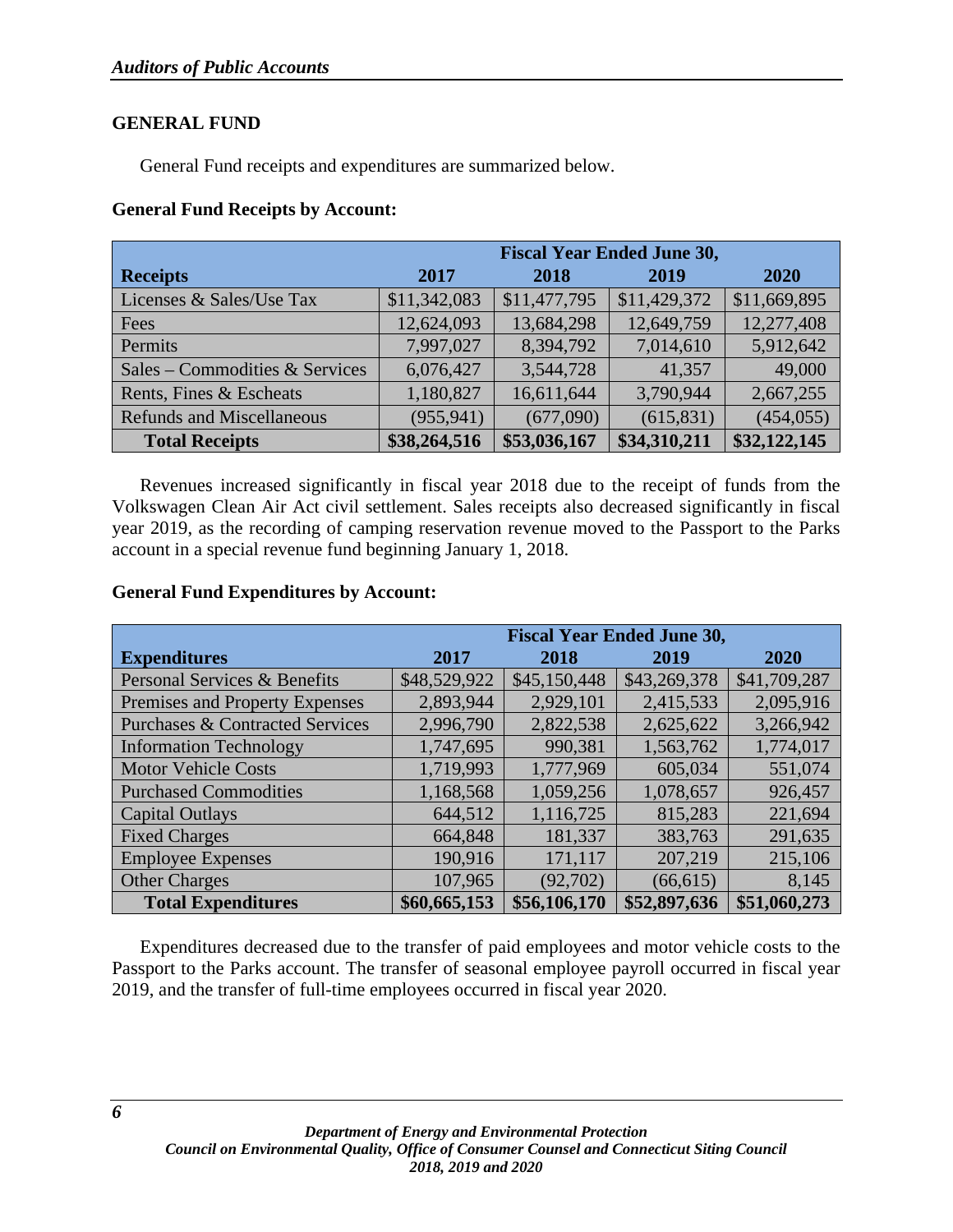#### **SPECIAL REVENUE FUNDS**

DEEP utilizes special revenue funds to account for receipts and expenditures for specific programs. The most significant receipts and expenditures were for Federal and Other Restricted Accounts, the Consumer Counsel/DPUC Fund, and Small Town Economic Assistance Program (STEAP) Grants to Local Government. DEEP also utilized the Special Transportation and Capital Equipment Purchase funds. The chart below summarizes receipts and expenditures for all significant Special Revenue Funds.

#### **Federal and Other Restricted Accounts Fund**

This fund accounts for federal and other revenue that is restricted from general use. The department manages numerous federal programs, and the largest programs were Performance Partnership Grants and the Title VI CWP Cap Grant. The Passport to the Parks account had a significant impact on revenue and expenditures to the non-federal aid-restricted fund during fiscal years 2018, 2019, and 2020. The summary of revenue and expenditures follows.

|                                     | <b>Fiscal Year Ended June 30,</b> |              |               |               |
|-------------------------------------|-----------------------------------|--------------|---------------|---------------|
| <b>Revenue</b>                      | 2017                              | 2018         | 2019          | 2020          |
| Non-Federal Aid-Restricted          | \$32,056,665                      | \$38,978,914 | \$56,347,770  | \$55,843,249  |
| <b>Federal Aid-Restricted</b>       | 40,754,552                        | 42,158,121   | 40,387,570    | 54,852,310    |
| <b>Community Investment Account</b> | 1,511,733                         | 943,124      | 2,030,788     | 2,670,721     |
| <b>Grant Transfers and Other</b>    | 868,627                           | 2,071,633    | 1,542,733     | 718,185       |
| <b>Total Revenue</b>                | \$75,191,577                      | \$84,151,792 | \$100,308,861 | \$114,084,465 |

Total revenue increased mainly from the creation of the Passport to the Parks account in this fund. Revenue from that account was \$7,456,258, \$19,939,326, and \$19,679,135 for fiscal years 2018, 2019, and 2020, respectively.

|                                            | <b>Fiscal Year Ended June 30,</b> |              |              |               |
|--------------------------------------------|-----------------------------------|--------------|--------------|---------------|
| <b>Expenditures</b>                        | 2017                              | 2018         | 2019         | 2020          |
| Personal Services & Benefits               | \$31,436,607                      | \$30,207,970 | \$39,022,381 | \$42,808,332  |
| <b>Fixed Charges - Grants</b>              | 21,431,392                        | 18,905,318   | 22,425,889   | 31,411,662    |
| Other Charges - Includes RGGI              | 9,646,710                         | 5,283,527    | 9,863,059    | 14,592,333    |
| <b>Purchases &amp; Contracted Services</b> | 4,709,612                         | 5,443,691    | 5,578,166    | 8,272,616     |
| <b>Capital Outlays</b>                     | 3,359,694                         | 1,237,522    | 3,561,680    | 3,636,503     |
| Premises and Property Expenses             | 1,359,794                         | 4,169,211    | 3,139,412    | 3,153,451     |
| Capital Outlays - Equipment                | 606,665                           | 514,506      | 664,811      | 1,409,800     |
| <b>Information Technology</b>              | 456,362                           | 454,025      | 485,348      | 1,517,211     |
| <b>Motor Vehicle Costs</b>                 | 435,244                           | 460,107      | 1,659,930    | 1,516,355     |
| <b>Purchased Commodities</b>               | 594,622                           | 832,245      | 1,489,211    | 1,327,297     |
| <b>Employee Expenses</b>                   | 182,310                           | 153,080      | 312,188      | 258,123       |
| <b>Capital Outlays-Building</b>            | 140,000                           | 62,500       | 222,355      | 2,074         |
| <b>Total Expenditures</b>                  | \$74,359,014                      | \$67,723,702 | \$88,424,430 | \$109,905,757 |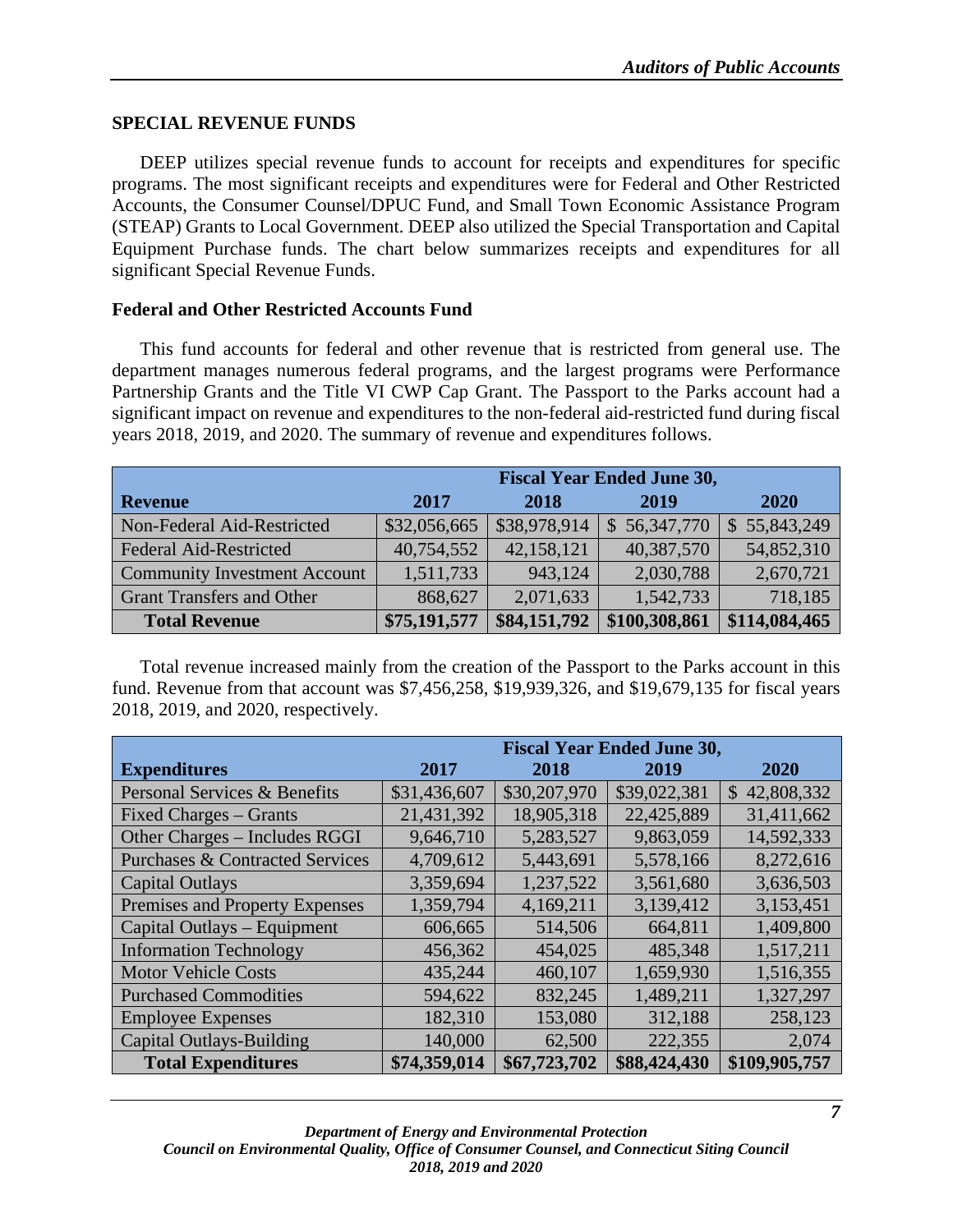Total expenditures decreased in fiscal year 2018 mainly due to a reduction in payments for the Regional Greenhouse Gas Initiative (RGGI). Total expenditures increased in fiscal years 2019 and 2020 due to the transfer of expenditures from the General fund to the Passport to the Parks account. Expenditures for that account were \$653,000, \$12,260,465 and \$17,459,727 for fiscal years 2018, 2019, and 2020, respectively.

#### **Consumer Counsel/DPUC Fund**

This fund includes receipts and expenditures for the Public Utilities Regulatory Authority (PURA), formerly known as the Department of Public Utility Control (DPUC), and the Office of Consumer Counsel (OCC). PURA is part of the energy branch of DEEP, and OCC is part of DEEP for administrative purposes only. Receipts consist primarily of assessments on utility companies. Receipts and expenditures for the Consumer Counsel/DPUC Fund are summarized below.

|                        | <b>Fiscal Year Ended June 30,</b> |              |              |              |  |  |
|------------------------|-----------------------------------|--------------|--------------|--------------|--|--|
| <b>Revenue</b>         | 2017<br>2018<br>2019<br>2020      |              |              |              |  |  |
| Recoveries of Expenses | \$28,268,754                      | \$21,841,363 | \$26,068,507 | \$24,796,529 |  |  |
| Fees for Examination   | 21,100                            | 20,500       | 17,500       | 14,500       |  |  |
| Other Fees and Refunds | 298                               | 37,054       | 302          | 50           |  |  |
| <b>Total Revenue</b>   | \$28,290,152                      | \$21,898,917 | \$26,086,309 | \$24,811,079 |  |  |

|                                | <b>Fiscal Year Ended June 30,</b> |              |              |              |
|--------------------------------|-----------------------------------|--------------|--------------|--------------|
| <b>Expenditures</b>            | 2017                              | 2018         | 2019         | 2020         |
| Personal Services & Benefits   | \$22,546,842                      | \$21,630,147 | \$22,499,048 | \$22,449,163 |
| Premises and Property Expenses | 661,163                           | 659,674      | 661,882      | 618,216      |
| Indirect Overhead - Federal    | 706,139                           |              | (217, 134)   |              |
| All Other Expenditures         | 1,266,763                         | 798,114      | 1,061,440    | 1,091,837    |
| <b>Total Expenditures</b>      | \$25,180,907                      | \$23,087,935 | \$24,005,236 | \$24,159,216 |

#### **Grants to Local Governments and Other Funds**

The Grants to Local Governments and Others Fund is used by various state departments to account for bond authorizations for grants to local governments, organizations, and individuals. Expenditures totaled \$27,863,235, \$10,761,405, \$25,954,511 and \$17,971,203 during the fiscal years ended June 30, 2017, 2018, 2019, and 2020, respectively. The majority of expenditures were reimbursement grants for the underground storage tank clean-up program, grants for municipal land acquisition, the Small Town Economic Assistance Program (STEAP), energy microgrids, the Connecticut Bikeway and any remediation at hazardous waste disposal sites.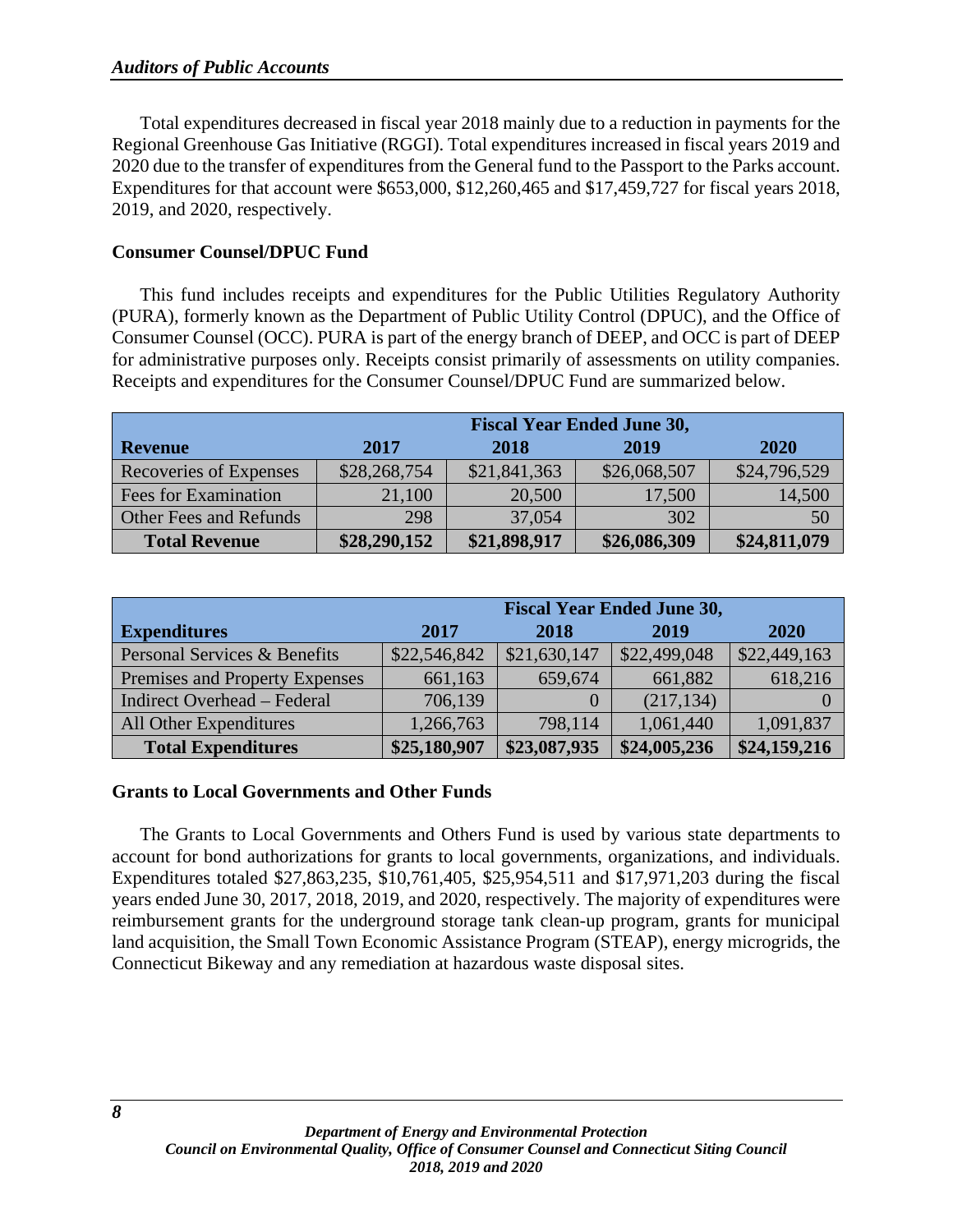# **ENTERPRISE FUND**

# **Clean Water Fund**

The Clean Water Fund (CWF) operates under the provisions of Section 22a-475 through 22a-483 of the General Statutes. Within the fund, there is a water pollution controls state account, water pollution control federal revolving loan account, and a Long Island Sound clean-up account. The fund provides for financial assistance to municipalities and others for the planning, design and construction of water quality projects and improvements. Receipts and expenditures for the Clean Water Fund are summarized below.

|                       | <b>Fiscal Year Ended June 30,</b> |              |              |             |
|-----------------------|-----------------------------------|--------------|--------------|-------------|
| <b>Revenue</b>        | 2017                              | 2018         | 2019         | 2020        |
| <b>Federal Grants</b> | \$8,389,048                       | \$23,063,560 | \$17,233,330 | \$5,999,885 |
| Investment Income     | 2,250,857                         | 2,425,396    | 2,241,520    |             |
| <b>Total</b>          | \$10,639,905                      | \$25,488,956 | \$19,474,850 | \$5,999,885 |

|                           | <b>Fiscal Year Ended June 30,</b> |               |               |               |  |  |
|---------------------------|-----------------------------------|---------------|---------------|---------------|--|--|
| <b>Expenditures</b>       | 2017<br>2019<br>2020<br>2018      |               |               |               |  |  |
| <b>State Account</b>      | \$86,727,546                      | \$82,002,865  | 69,480,703    | \$81,713,258  |  |  |
| <b>Federal Account</b>    | 117, 176, 245                     | 155,893,338   | 155,326,260   | 130,906,697   |  |  |
| Long Island Sound Account | 13,327                            | 23,830        | 20,156        |               |  |  |
| <b>Total</b>              | \$203,917,118                     | \$237,920,034 | \$224,826,119 | \$212,619,954 |  |  |

Receipts decreased in fiscal year 2020 due to a decrease in drawdowns of federal grants. Investment income is expensed in fiscal year 2020 in accordance with Government Accounting Standards Board (GASB) Statement No. 89, Accounting for Interest Cost Incurred before the End of a Construction Period.

Expenditures represent DEEP expenditures only and were primarily for grants and administrative expenses from the state account and loans from the federal account.

Independent public accountants audited the Clean Water Fund for the period under review.

# **CAPITAL AND NON-CAPITAL PROJECTS FUNDS**

Expenditures from capital and non-capital project funds totaled \$26,320,980, \$20,039,869, \$29,911,860 and \$26,594,614 during the fiscal years ended June 30, 2017, 2018, 2019, and 2020, respectively, and were primarily for state park renovations and energy projects for state buildings. There were no revenues recorded for the Capital and Non-Capital Projects Funds.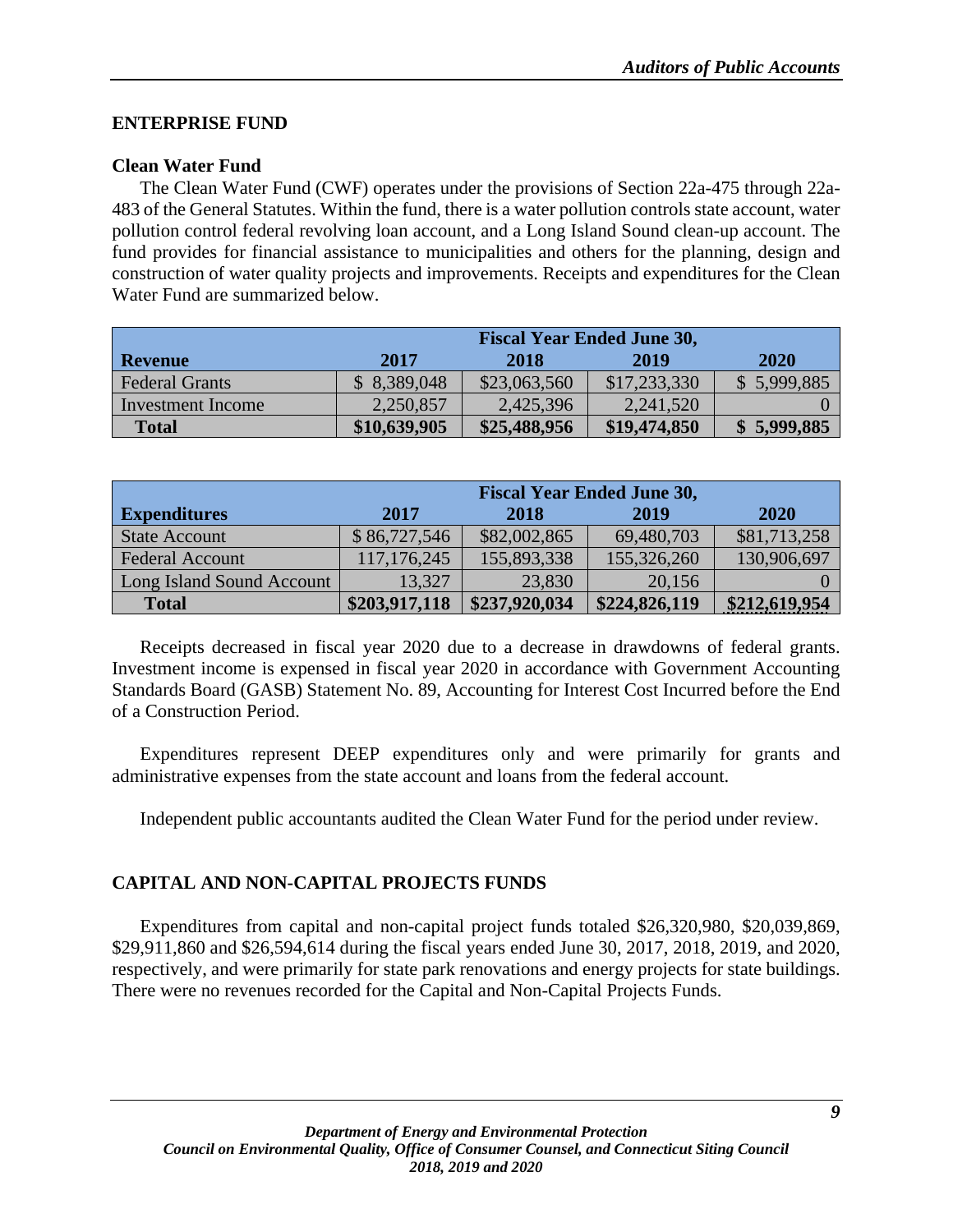# **TRUST FUNDS**

DEEP is responsible for maintaining administrative control over eight accounts, with other trustees responsible for three other accounts, as follows:

|                         |                                                                 | <b>Balance at</b>    |
|-------------------------|-----------------------------------------------------------------|----------------------|
| <b>DEEP Funds</b>       | <b>Purpose</b>                                                  | <b>June 30, 2020</b> |
| Culpeper                | Repair of facilities at the American Shakespeare Theater        | \$<br>21,722         |
| James L. Goodwin        | Provide educational activities and maintain the Goodwin Center  | 186,744              |
| Hopemead                | Develop property previously conveyed to the state               | 4,407,958            |
| Kellogg                 | Maintain Kellogg Environmental Center and Osborndale State Park | 1,434,825            |
| Topsmead                | <b>Maintain Topsmead State Forest</b>                           | 4,407,740            |
| Wagner-Firestone        | Maintain a bird and game sanctuary in Lyme and East Haddam      | 221,237              |
| Flora Werner            | Benefit of the real estate devised to the state                 | 445,678              |
| White Memorial          | Maintain wildlife sanctuaries including Werner Woods            | 4,915,954            |
| <b>Subtotal - DEEP</b>  |                                                                 | \$16,041,858         |
|                         |                                                                 |                      |
| <b>Trustee Funds</b>    |                                                                 |                      |
| James L. Goodwin        | Provide educational activities and maintain the Goodwin Center  | \$<br>836,111        |
| <b>Belding Wildlife</b> | Manage, enhance, maintain Belding Wildlife Management area      | 2,228,747            |
| Kellogg                 | Maintain Kellogg Environmental Center and Osborndale State Park | 15,345,827           |
| <b>Subtotal – Other</b> |                                                                 | \$18,420,685         |
| <b>Total Funds</b>      |                                                                 | \$34,462,543         |

# **OFFICE OF CONSUMER COUNSEL**

The Office of Consumer Counsel (OCC) advocates for consumer interests in matters that may affect Connecticut consumers related to public service companies, electric suppliers, and certified telecommunication providers. Expenses of OCC are recovered through assessments on utility companies and accounted for within the Consumer Counsel/DPUC Fund. There were no notable receipts for OCC during the audited period. Expenditures were as follows.

|                                            | <b>Fiscal Year Ended June 30,</b> |             |             |             |
|--------------------------------------------|-----------------------------------|-------------|-------------|-------------|
| <b>Expenditures</b>                        | 2017                              | 2018        | 2019        | 2020        |
| Personal Services & Benefits               | \$1,911,295                       | \$1,922,493 | \$2,203,018 | \$1,738,428 |
| Premises & Property Expenses               | 141,580                           | 116,870     | 96,650      | 91,990      |
| <b>Purchases &amp; Contracted Services</b> | 177,009                           | 94,618      | 53,714      | 61,821      |
| <b>Indirect Expenses</b>                   | 66,419                            | $\left($    | 67,663      |             |
| Employee Expenses & Allowances             | 72,258                            | 64,417      | 87,939      | 43,184      |
| Other                                      | 9,457                             | 11,170      | 4,298       | 12,126      |
| <b>Total</b>                               | \$2,378,018                       | \$2,209,568 | \$2,513,283 | \$1,947,549 |

Expenditures decreased in fiscal year 2020 due to the resignation of two staff members and a retirement.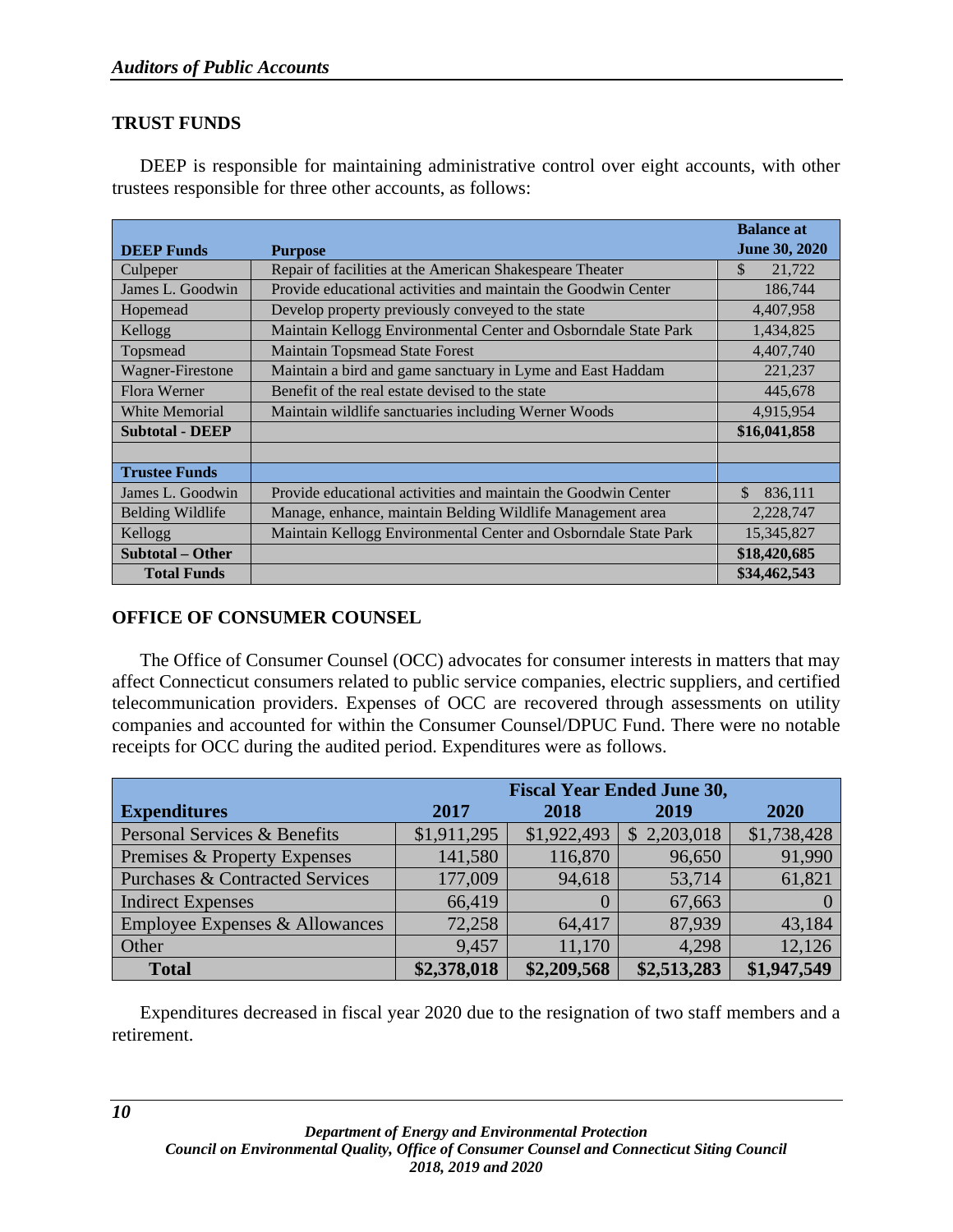#### **CONNECTICUT SITING COUNCIL**

The Connecticut Siting Council (CSC) is within DEEP for administrative purposes only in accordance with Section 16-50j of the General Statutes. The accounting of operations of the council are within the Siting Council Fund. Receipts consisted primarily of assessments on applicable energy and telecommunications services, and recoveries of expenditures from applicants for costs incurred for conducting hearings and proceedings, in accordance with Section 16-50v of the General Statutes. Receipts for the fiscal years ended June 30, 2017, 2018, 2019, and 2020 totaled \$2,130,075, \$1,095,315, \$1,084,997, and \$1,188,255, respectively. Revenue decreased from fiscal year 2017 based on the number of dockets and petitions filed by each industry and the actual expenses and corresponding reimbursements related to each case. Expenditures for CSC are summarized below.

|                                            | <b>Fiscal Year Ended June 30,</b> |             |             |             |
|--------------------------------------------|-----------------------------------|-------------|-------------|-------------|
| <b>Expenditures</b>                        | 2017                              | 2018        | 2019        | <b>2020</b> |
| Personal Services & Benefits               | \$1,073,832                       | \$1,025,084 | \$1,258,281 | \$1,277,242 |
| Other Charges - Indirect Overhead          | 201,113                           | (56, 330)   | 81,228      | (48, 634)   |
| <b>Purchases &amp; Contracted Services</b> | 113,136                           | 189,447     | 83,778      | 48,127      |
| Premises and Property Expenses             | 53,419                            | 55,649      | 58,783      | 55,920      |
| <b>Purchased Commodities</b>               | 5,702                             | (400)       | 1,596       | 1,170       |
| <b>Information Technology</b>              | 5,004                             | 4,845       | 1,597       | 1,095       |
| Employee Expenses & Allowances             | 1,223                             | 2,346       | 1,133       | 2,018       |
| <b>Motor Vehicle Costs</b>                 | 2,721                             | 5,906       | 6,093       | 5,097       |
| <b>Total Expenditures</b>                  | \$1,456,150                       | \$1,226,545 | \$1,492,489 | \$1,342,035 |

Expenditures increased in fiscal year 2019 due to the hiring of two staff members. Purchases and contracted services decreased for payments and reimbursements to board members due to reductions in other council business and the increase in vacant and unfilled board positions in fiscal year 2020.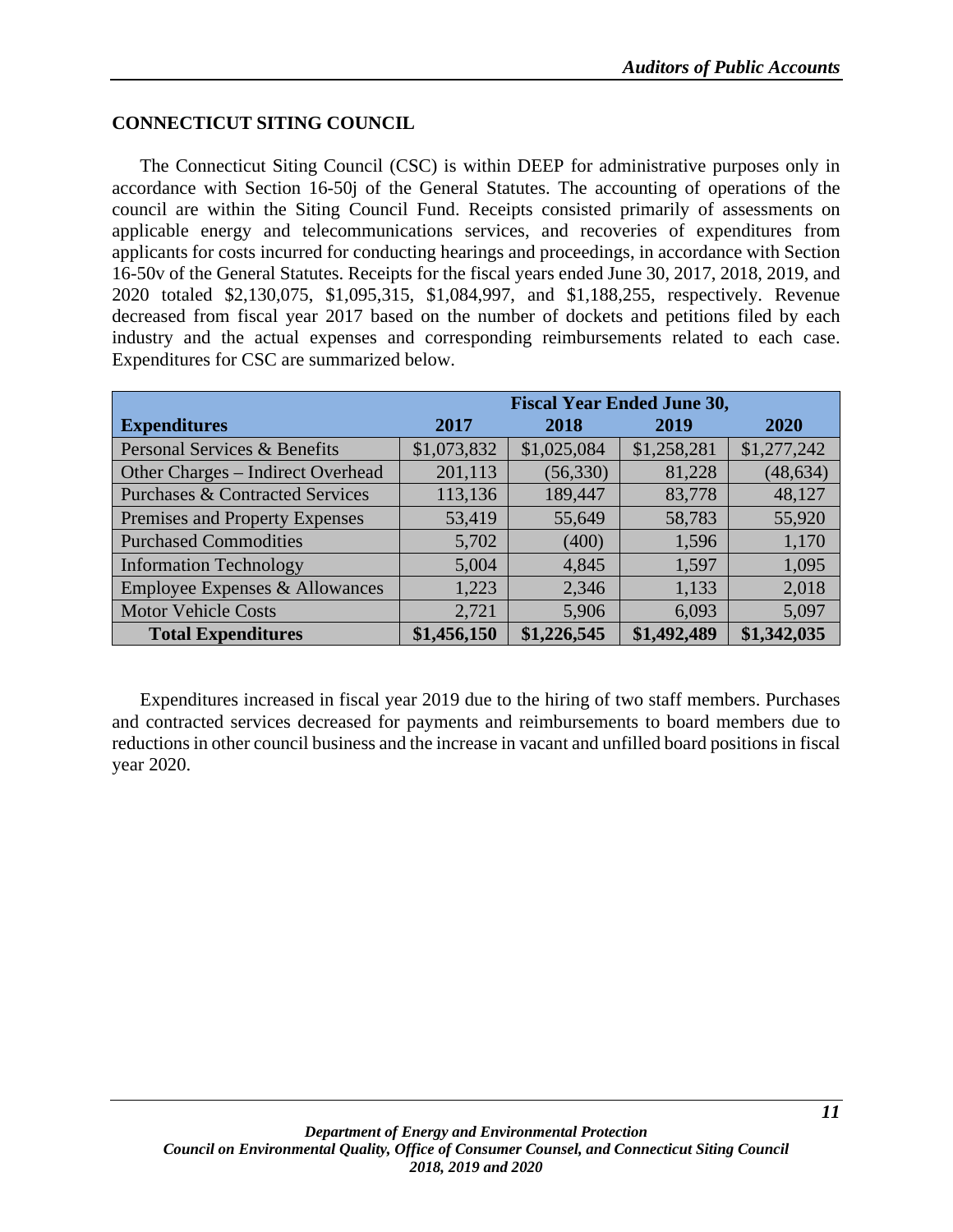#### **STATE AUDITORS' FINDINGS AND RECOMMENDATIONS**

<span id="page-15-0"></span>Our examination of the records of the Department of Energy and Environmental Protection, Council on Environmental Quality, Office of Consumer Counsel, and Connecticut Siting Council disclosed the following 24 findings and recommendations, of which 12 have been repeated from the previous audit:

#### <span id="page-15-1"></span>**Inadequate Segregation of Duties for Payroll, Personnel, and Timesheet Approvals**

*Criteria:* Core-CT Human Resource Management System (HRMS) Segregation of Duties Procedures for Justification and Approval provides HRMS security guidelines. These guidelines state that, for proper segregation of duties, agencies should not assign the Agency HR Specialist role to an employee who has either the Agency Payroll Specialist or Agency Time and Labor Specialist roles. Access to any combination of those roles could allow an individual to hire and pay someone inappropriately and without oversight. For agencies with employees who have these combinations of roles, agency security liaisons must provide supporting documentation to explain the necessity of the dual roles and the internal audit procedures to prevent inappropriate or fraudulent transactions. State pay periods end every other Thursday. Supervisors should approve timesheets of employees by the following Wednesday to verify that the employee worked the required hours and used the proper Core-CT time codes for work or appropriate leave (sick, vacation, etc.). *Condition:* During the audited period, two employees in the payroll unit had the Core-CT Human Resource (HR) Specialist, Payroll Specialist, and Time and Labor Specialist roles. This allowed them to add employees, approve timesheets, and pay employees. It also allowed them to change time, attendance, and pay rate information. The principal human resources specialist retired April 1, 2021. The other employee continued to have all three roles. DEEP has a Human Resources Division, which is separate and distinct from the payroll and benefits unit. Some of these employees changed

their work location due to the state's centralization of human resources, but still work on DEEP human resources matters. Several employees in this unit have the HR Specialist role.

Core-CT personnel monitor security roles of agency personnel and requested that DEEP resubmit and update its previous justification for the need for dual roles. DEEP submitted this justification in February 2017, stating that it required the HR Specialist role for one employee who amends addresses. The other payroll employee must approve the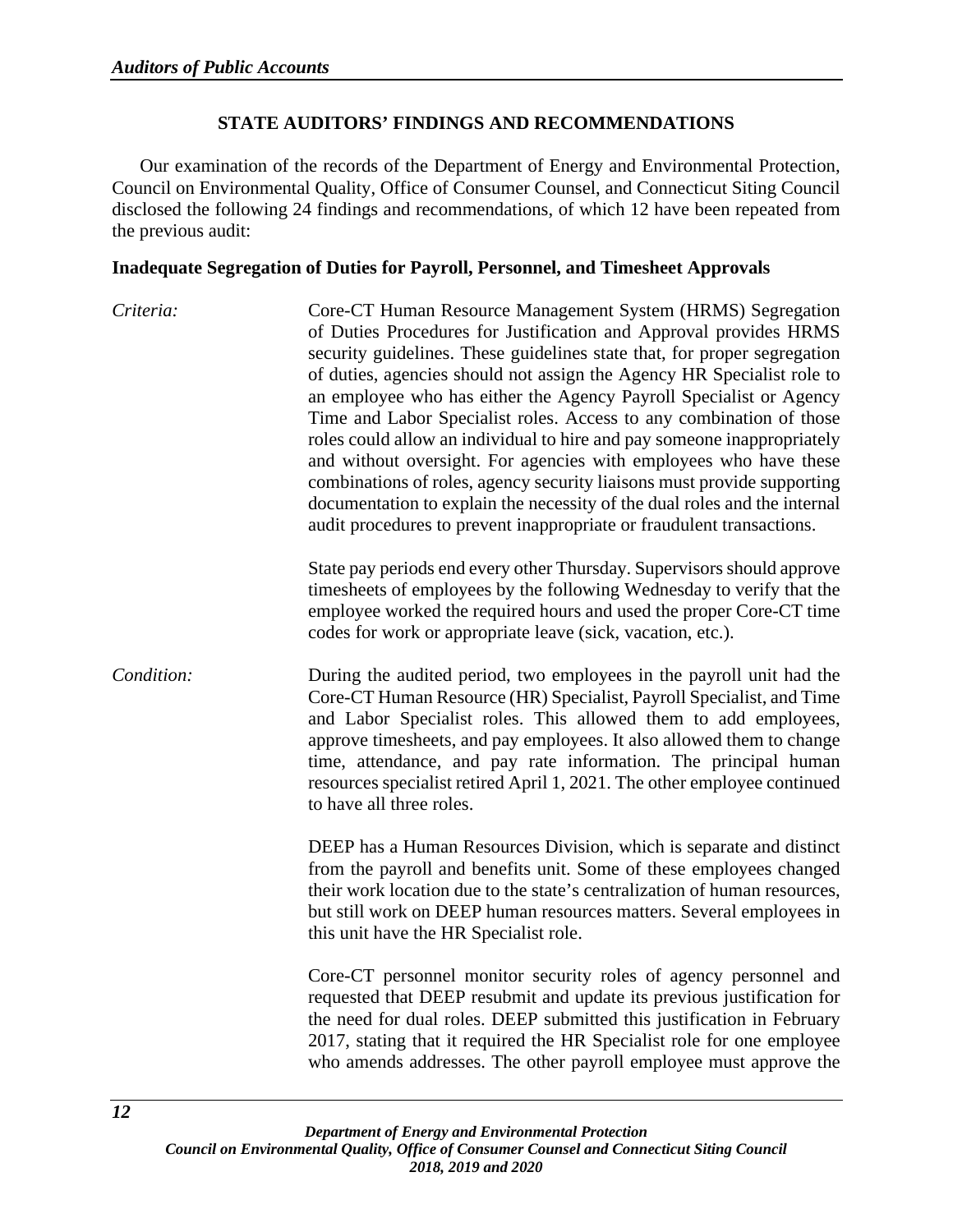|                             | change. This appears to be a work-related duty for a human resources<br>employee rather than a payroll employee.                                                                                                                                                                            |
|-----------------------------|---------------------------------------------------------------------------------------------------------------------------------------------------------------------------------------------------------------------------------------------------------------------------------------------|
|                             | The same two employees who have HR Specialist roles and payroll<br>responsibility also have Time and Labor Specialist roles. These two<br>employees approved 1,273 and 1,157 timesheets in fiscal years 2018<br>and 2019, and 962 timesheets through April 2020.                            |
|                             | We also found that a payroll clerk and a fiscal administrative assistant<br>approved timesheets. They approved 326 timesheets from July 1, 2019<br>through April 2020.                                                                                                                      |
|                             | The department had 286 employees who had the time keeper role to<br>approve DEEP, Council on Environmental Quality and PURA<br>timesheets. There also were three employees at the Connecticut Siting<br>Council and four employees at the Office of Consumer Counsel with<br>similar roles. |
| Effect:                     | One staff member can create an employee in Core-CT, prepare and<br>approve the timesheet, and process payments to the employee.                                                                                                                                                             |
|                             | Timesheets not approved by the employee's supervisor may not have<br>accurate time reported, as payroll employees may not be aware whether<br>an employee was at work or worked the required hours.                                                                                         |
|                             | If payroll employees do not approve the timesheets, employees may not<br>be paid.                                                                                                                                                                                                           |
| Cause:                      | Core-CT personnel approved the justification for dual roles without<br>inquiring or reviewing whether DEEP has other employees with the HR<br>Specialist role who could perform the actions in the justification.                                                                           |
|                             | DEEP does not have an adequate timesheet approval process to ensure<br>that supervisors or a designee approves the timesheet. Some DEEP<br>supervisors did not always promptly approve employee timesheets in<br>order to process payroll.                                                  |
| <b>Prior Audit Finding:</b> | This finding has been previously reported in the last six audit reports<br>covering fiscal years 2004 through 2017.                                                                                                                                                                         |
| Recommendation:             | The Department of Energy and Environmental Protection should<br>improve segregation of duties between payroll and personnel functions<br>by eliminating conflicting roles. Supervisors should promptly approve<br>their employees' timesheets each pay period. If a supervisor is not       |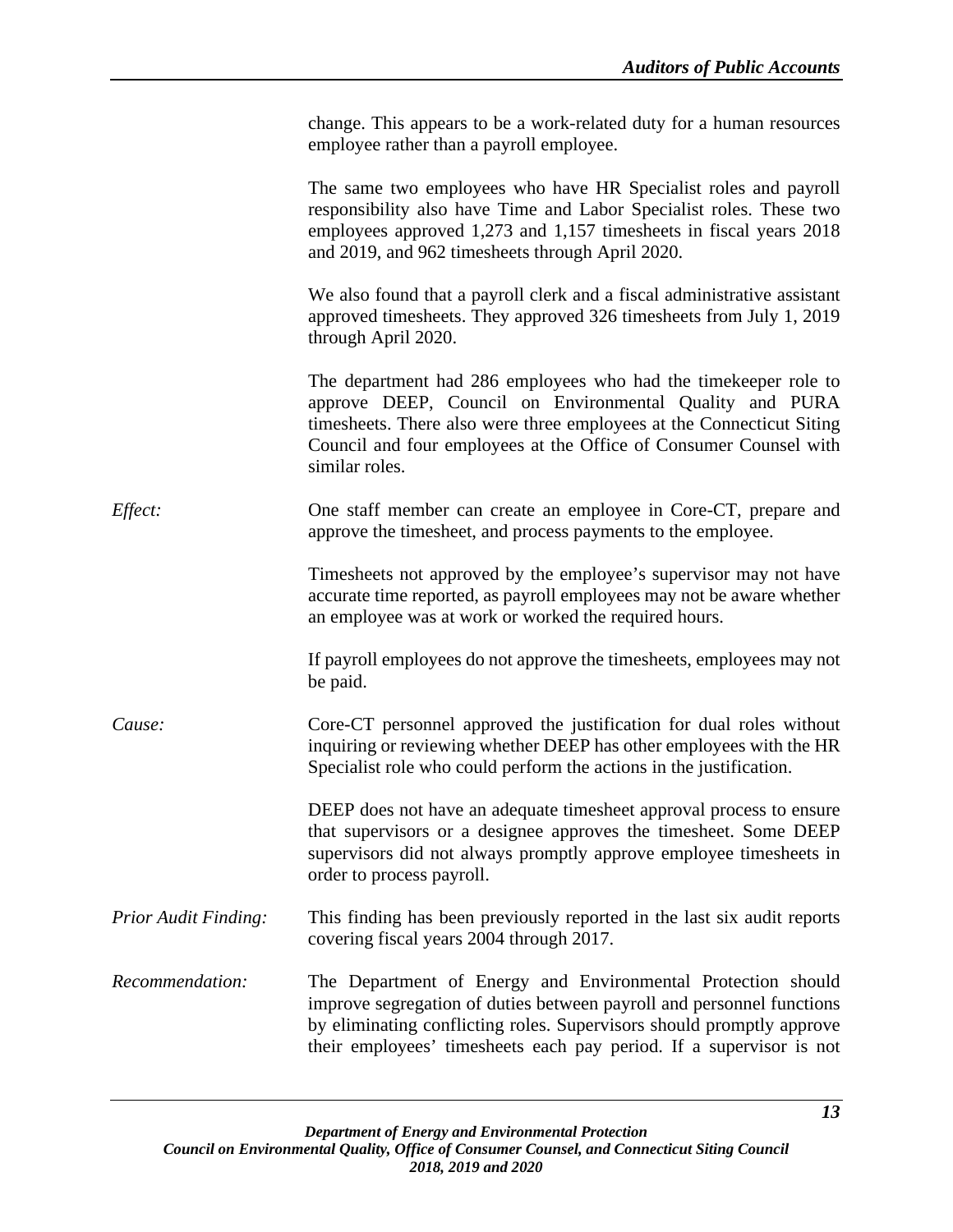available, an appropriate designee with knowledge of the employee's attendance should approve the timesheets. (See Recommendation 1.)

*Agency Response:* "DEEP agrees with the audit finding and recognizes the need for segregation of duties. The Department has continued to improve managing roles with limited resources and has begun using additional control procedures based on recommendations we received from Core-CT security. In regards to timesheet approval, the Department has recently implemented a bi-weekly timesheet approval reminder that is sent to all supervisors and managers. Payroll staff no longer approve timesheets for routine hours coded by employees.

> Job data transactions are now performed by the appropriate HR staff which will eliminate the finding in future audits. Also, the State began the consolidation of HR resources and functions into DAS (the Department of Administrative Services) which will continue to improve HR functions and segregation of responsibilities. The consolidation will ensure statewide compliance with security functions managed in payroll vs. functions managed by human resource staff."

#### <span id="page-17-0"></span>**Overtime and Compensatory Time Pre-Approval and Documentation Issues**

# *Criteria:* A governmental agency should be accountable for the resources it is provided to administer programs and services. These resources should be utilized efficiently, economically, and effectively. Agencies should document prior written approval of overtime and compensatory time. The approval should include a description of the need for overtime or compensatory time and the reason the work could not be performed during regular work hours.

The DEEP overtime and compensatory time policy is included in its directive Compensatory Time, Overtime, and Lifting the Overtime Cap – Bargaining Unit Employees. This directive requires advance supervisory approval of overtime and compensatory time. The policy also requires that the employee and supervisor keep accurate records of overtime and compensatory time earned and supervisory approval of employee timesheets indicating approval of all overtime and compensatory time.

*Condition:* The DEEP overtime and compensatory time policy does not specify whether the approval should be in writing. It appears that the department documents its overtime or compensatory time approval by the supervisor's regular biweekly approval of the employee's timesheet.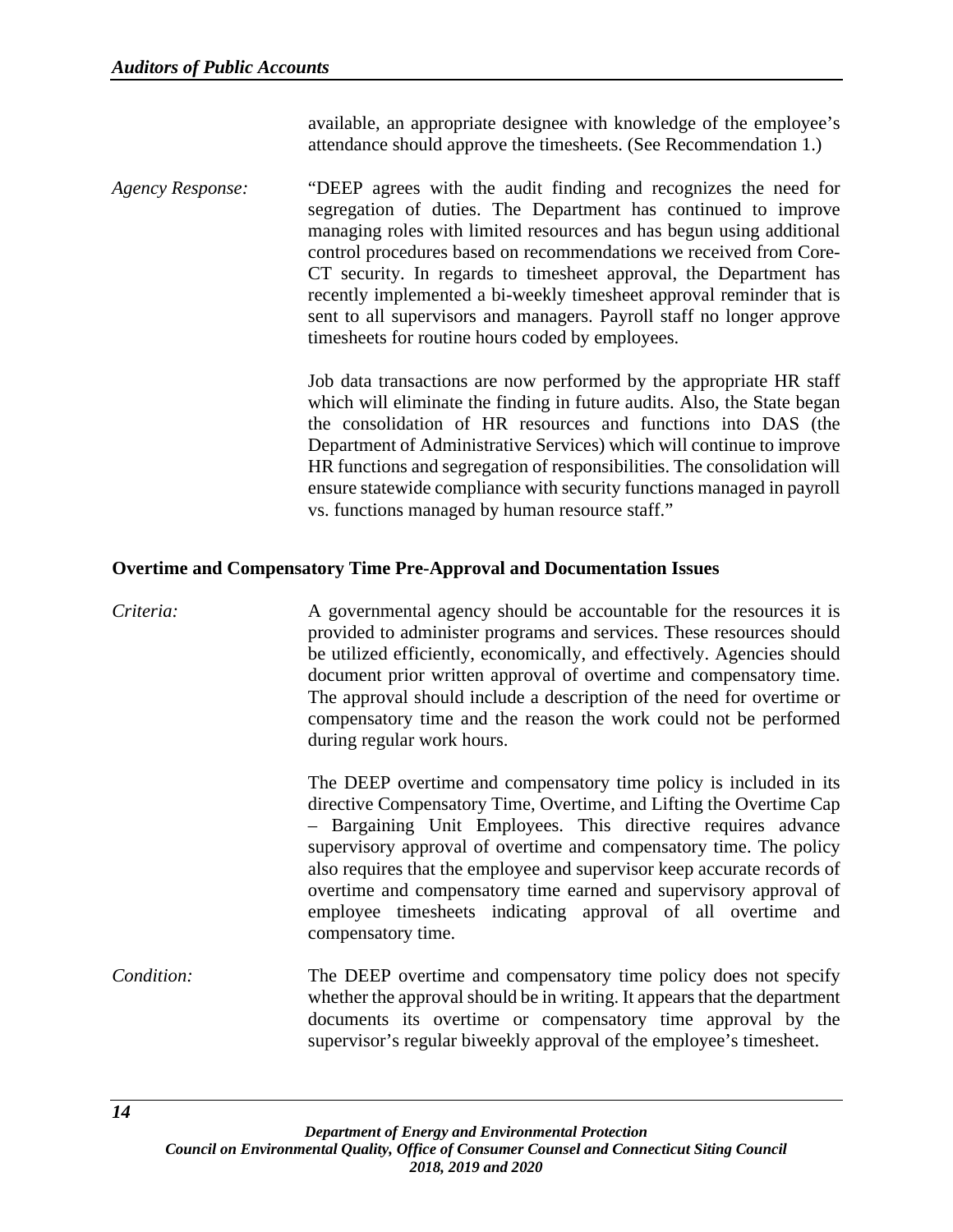DEEP does not have a consistent policy for the proper documentation of overtime. DEEP informed us that overtime documentation is between the supervisor and the employee. Employees in the divisions we tested do not use a standard form (except for conservation officers). As a result, we could not determine in many cases whether the overtime was proper and pre-approved.

Our sample of employees tested for overtime revealed the following:

- A payroll supervisor could not provide the specific reasons a payroll clerk earned overtime. The payroll clerk earned \$7,550, \$4,796, and \$5,109 in overtime for the fiscal years ended June 30, 2018, 2019, and 2020, respectively.
- We found instances in which the reason for overtime appeared to be within the employees' regular work duties. While the overtime may have been necessary, DEEP could not document why the work could not be performed during usual work hours.
- We found a supervisor who regularly worked overtime. While we acknowledge that the position may occasionally require overtime, on several occasions, the reasons the supervisor provided included supervision of the crew or to plan the day prior to employees arriving. We found that the employees assigned to the supervisor tended to work independently during the day. This supervisor also earned overtime on days used for sick and vacation leave. While we acknowledge that this may occasionally happen, the supervisor and manager could not document what time of day it occurred and whether it was reasonable. Further review uncovered a similar situation with another supervisor.
- The documentation the department provided to support employee overtime at Harkness State Park consisted of draft wedding schedules and the name of the employee scheduled to work at the wedding. The department did not document start and end times or provide support for weekday overtime.
- The department approves unscheduled overtime at state parks by telephone and does not support its approvals with written documentation.

After our initial review of overtime, one division started providing the reason for the overtime in the timesheet's comment section in Core-CT prior to the timesheet's approval. We found that supervisors still used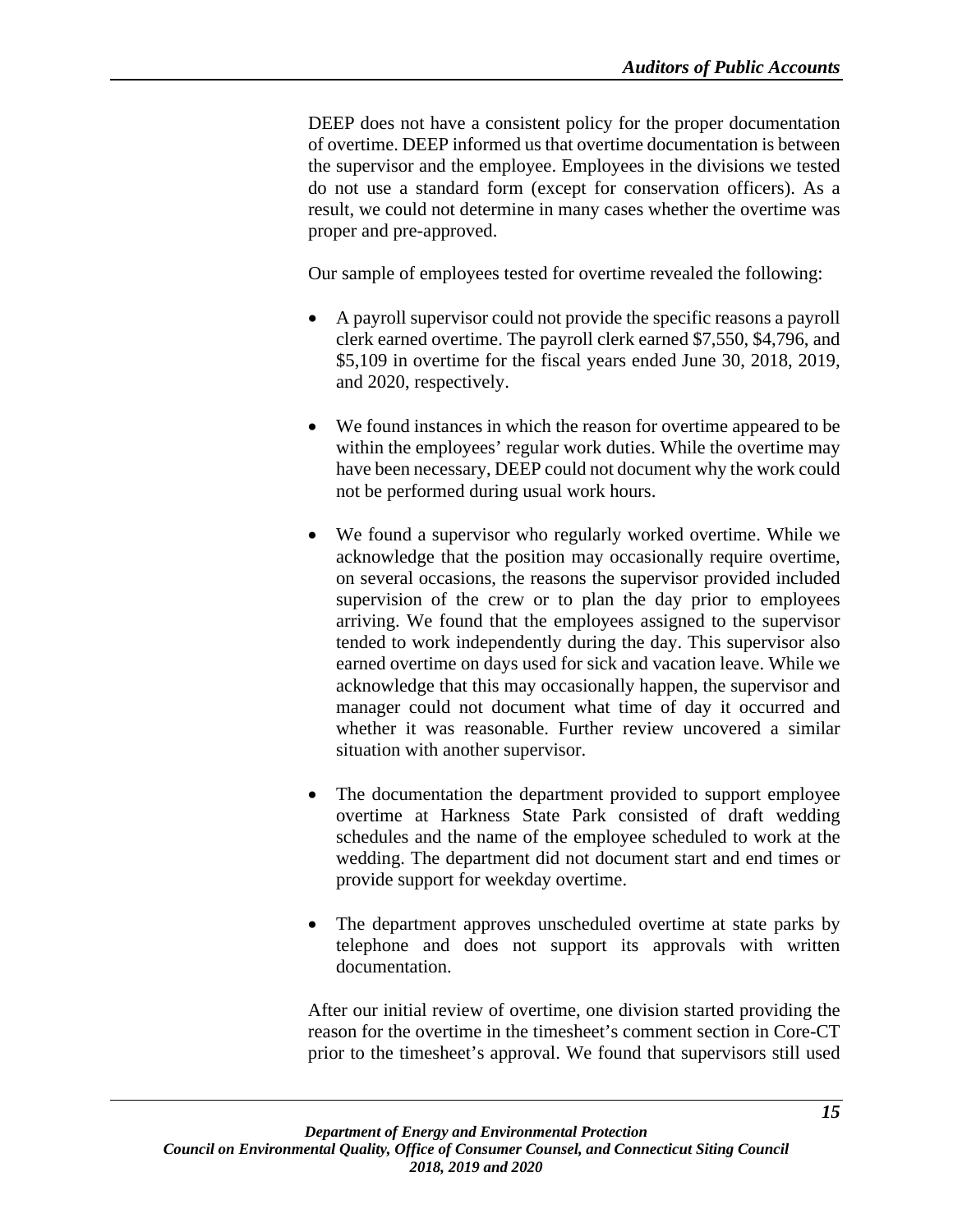|                             | crew supervision as a reason for overtime and did not always justify<br>why the overtime was needed beyond the regular workday.                                                                                                                                                                                                                                                                                                                                                                                     |
|-----------------------------|---------------------------------------------------------------------------------------------------------------------------------------------------------------------------------------------------------------------------------------------------------------------------------------------------------------------------------------------------------------------------------------------------------------------------------------------------------------------------------------------------------------------|
| Context:                    | Overtime at DEEP was \$1,146,011, \$1,431,681, and \$1,496,446 for the<br>fiscal years ended June 30, 2018, 2019, and 2020, respectively.                                                                                                                                                                                                                                                                                                                                                                           |
| Effect:                     | Overtime and compensatory time costs are more difficult to manage,<br>and overtime and compensatory time use could be abused.                                                                                                                                                                                                                                                                                                                                                                                       |
|                             | Documentation of overtime could be unavailable when employees leave<br>state service because the department does not store that information in<br>a central location.                                                                                                                                                                                                                                                                                                                                               |
|                             | There are many instances in which payroll or financial staff approve<br>timesheets because the supervisors did not approve them. Employees<br>could add overtime or extra overtime hours without the supervisor's<br>knowledge.                                                                                                                                                                                                                                                                                     |
| Cause:                      | DEEP does not have a specific agency-wide process to document the<br>preapproval of overtime and compensatory time, which includes the<br>reason for the overtime and justifies why the work cannot be done<br>during regular work hours. As a result, we could not determine whether<br>the reasons for overtime were valid.                                                                                                                                                                                       |
|                             | Two of the supervisors in our sample who received daily overtime have<br>a schedule of 37.5 hours per week, and their staff works 40 hours per<br>week. The reason for overtime by both supervisors was to supervise<br>their crew.                                                                                                                                                                                                                                                                                 |
| <b>Prior Audit Finding:</b> | This finding has not been previously reported.                                                                                                                                                                                                                                                                                                                                                                                                                                                                      |
| Recommendation:             | The Department of Energy and Environmental Protection should revise<br>its overtime and compensatory time policy to document the preapproval<br>of overtime and compensatory time. The documentation should include<br>the reason for the time and justification as to why the work cannot be<br>performed during regular hours. (See Recommendation 2.)                                                                                                                                                            |
| <b>Agency Response:</b>     | "The Department recognizes the importance of ensuring overtime hours<br>worked are necessary and properly authorized by supervisors. The<br>Department disagrees with the recommendation that a request form be<br>formally documented as prescribed. As mentioned in a prior finding,<br>Payroll staff have switched from approving timesheets to ensuring that<br>timesheet approvals are given by the appropriate supervisor or manager.<br>The Core-CT comments field is used to allow supervisors and managers |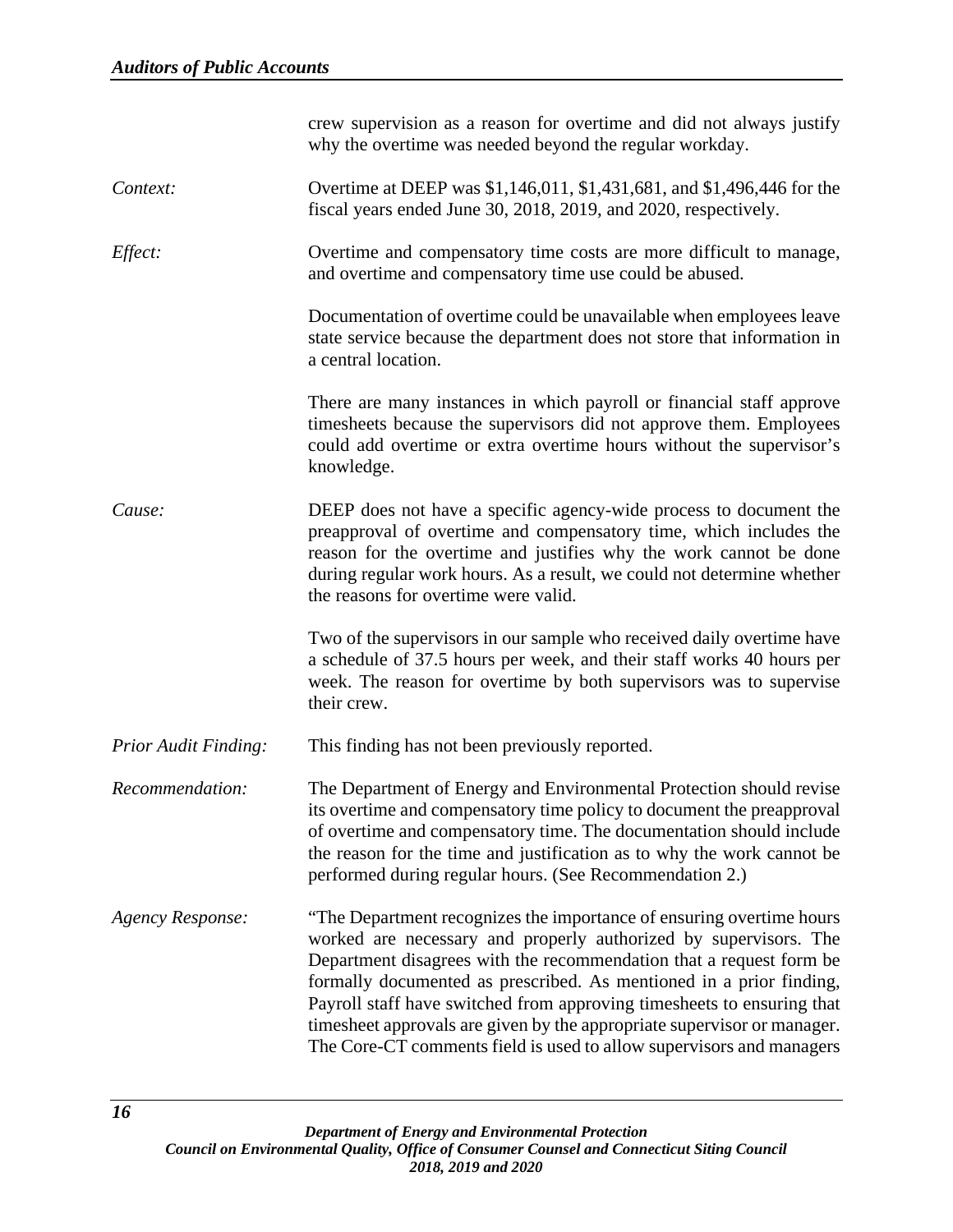the opportunity to formally acknowledge the necessity of the hours worked during that business cycle. As DEEP operations include numerous responsibilities that can experience emergency conditions, the pre-approval of hours in such a formal method could jeopardize both safety and property. The Department agrees that only tasks that cannot be performed during the normal work day should qualify for overtime payments and has taken steps to minimize overtime earned for convenience."

*Auditors' Concluding Comments:* While we acknowledge that there are situations in which emergency overtime is needed, it should be supported with written documentation which shows the overtime approval, reason for the approval, and anticipated hours required for the emergency. The comments section in Core-CT did not include enough information for the auditors to determine the necessity of the overtime.

#### <span id="page-20-0"></span>**Employees on Paid Administrative Leave in Excess of Time Limits**

*Criteria:* State agencies should attempt to minimize the time that employees are on paid administrative leave pending investigations regardless of the time allowed by state regulations or collective bargaining agreements.

> Section 5-240-5a(f) of the Regulations of Connecticut State Agencies states that an appointing authority may place an employee on a leave of absence with pay for up to 15 days to permit the investigation of alleged serious misconduct, which could constitute just cause for dismissal. Following a decision to place the employee on paid leave, the agency shall provide written notice to the employee stating the reasons for the leave, the effective date, and the duration.

> Some collective bargaining agreements provide that employees may be on paid administrative leave for more than the 15 days allowed by the state regulations.

*Condition:* DEEP placed nine employees on paid administrative leave during the fiscal years ended June 30, 2018 through 2020. Eight employees were on leave from 31 to 168 days. The disposition of the investigations for these employees included two discharges, three retirements, one resignation in good standing, and one continued to be employed. As of July 23, 2021, one employee remained on leave since March 2, 2020. The employee's bargaining unit allows this leave.

*Effect:* Employees were paid over \$200,000 while on paid administrative leave.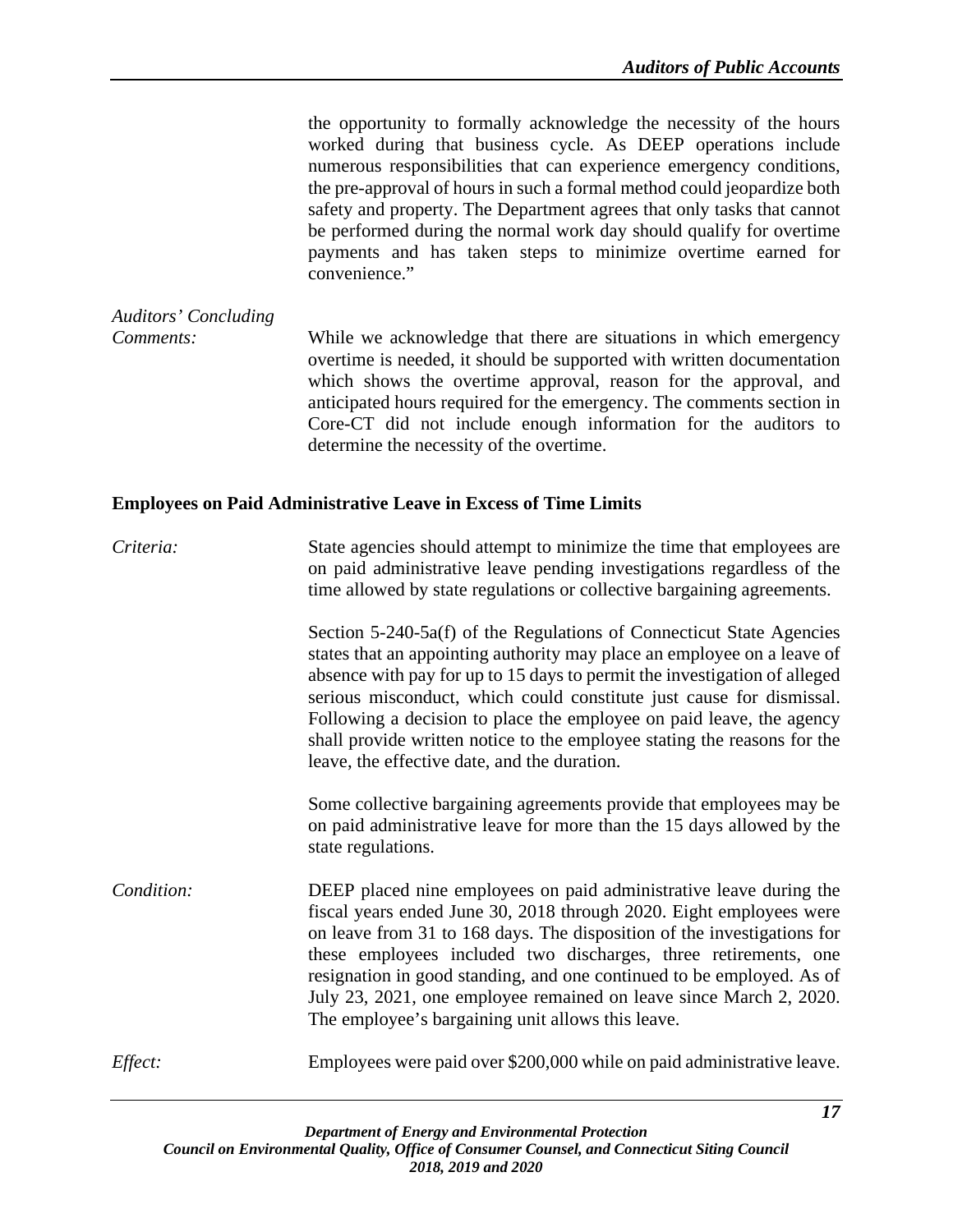- *Cause:* Bargaining unit contracts vary on the duration allowed for paid administrative leave. The contracts tend to be more generous than state regulations, creating less urgency for all parties to promptly resolve the matter.
- *Prior Audit Finding:* This finding has not been previously reported.
- *Recommendation:* The Department of Energy and Environmental Protection should comply with requirements concerning employees on paid leave as provided under Section 5-240-5a(f) of the State Regulations to minimize the amount of wages paid to employees on administrative leave during an investigation. (See Recommendation 3.)
- *Agency Response:* "With the centralization of Human Resources, this is no longer a DEEP issue. DAS & OLR (Office of Labor Relations) will be responsible for ensuring that administrative leave is managed properly."

#### <span id="page-21-0"></span>**Failure to Calculate the Taxable Benefit of Non-Business Use of State Provided Vehicles**

- *Background:* The State Comptroller provides a memorandum to state agencies each year entitled the "Calculation of the Taxable Benefit of the Non-Business Use of State Provided Vehicles." This memorandum sets forth the federal rules and exceptions for when an agency should tax employees for non-business use of a state vehicle.
- *Criteria:* Federal Public Law 99-44 mandates the reporting of an employee's personal use of an employer-owned or leased vehicle as taxable income. The definition of personal use is any non-business use, including commuting from an employee's home to the worksite. State agencies are responsible for implementing these reporting requirements. There are exceptions to this requirement, including if an employee meets certain conditions and garages the vehicle overnight at an approved state-owned or leased facility or law enforcement officers' use of a marked vehicle.
- *Condition:* We reviewed mileage reports for February 2020 and found that nine employees used their vehicles all or part of the month for traveling from home to their worksite. DEEP did not report the use of these vehicles as taxable income for any of these employees, and we did not find any evidence that the employees claimed a taxable benefit during the audited period.
- *Effect:* **DEEP** did not comply with federal law and State Comptroller guidance, resulting in underreported taxable benefits.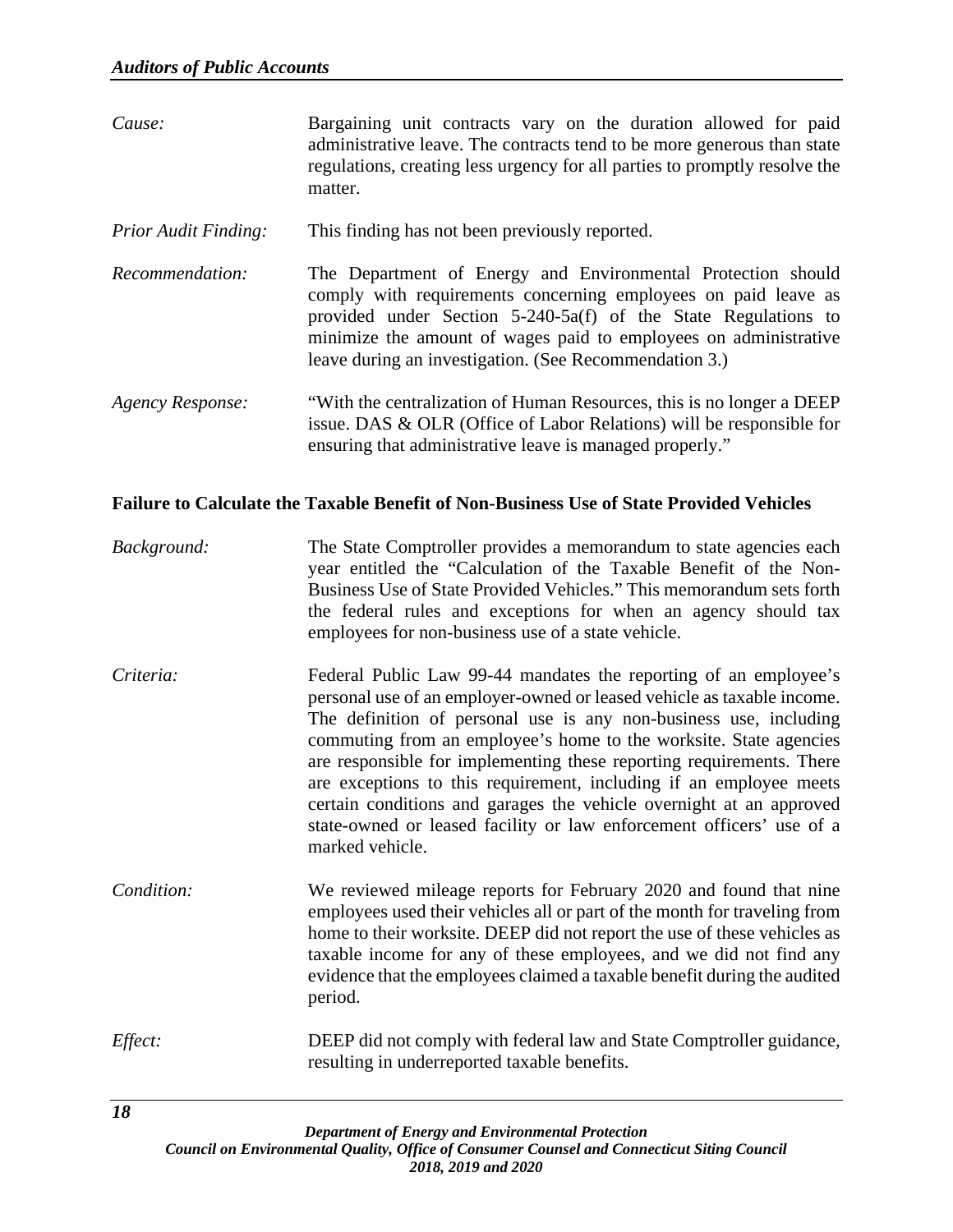*Cause:* There was a lack of management oversight.

*Prior Audit Finding:* This finding has not been previously reported.

*Recommendation:* The Department of Energy and Environmental Protection should comply with the Office of the State Comptroller memorandum concerning the taxable benefit of employees' non-business use of state vehicles. (See Recommendation 4.)

*Agency Response:* "The Department agrees with the finding and is working to resolve disconnects within the business process regarding the applicability of this taxable benefit calculation. There has recently been an exhaustive Legal review of this determination and the associated requirements. The Department will work to institute a formal process for recording this going forward."

# <span id="page-22-0"></span>**Incomplete Personnel Files and Improper Recording of Time and Payment of Overtime for Seasonal Employees**

| Background: | The Department of Energy and Environmental Protection hires<br>hundreds of seasonal employees each year at state parks and other jobs<br>throughout its organization. Some seasonal employees are rehired since<br>they are considered temporary employees and are prohibited from<br>working more than 1,040 hours per calendar year. A three-month break<br>is also required before the employee may be hired again. |
|-------------|------------------------------------------------------------------------------------------------------------------------------------------------------------------------------------------------------------------------------------------------------------------------------------------------------------------------------------------------------------------------------------------------------------------------|
| Criteria:   | DEEP requires that seasonal employees' personnel files contain various<br>forms when they are hired. The DEEP Seasonal Employee Information<br>Sheet lists the forms.                                                                                                                                                                                                                                                  |
|             | Manual Code 5520 D2, "Request<br><b>DEEP</b><br>Directive<br>for<br>Employee's/Volunteer's Motor Vehicle Operator's License Status"<br>requires that the supervisor of any seasonal employee must have the<br>employee complete the license verification request. DEEP policy<br>requires verification to be conducted before any employee is allowed to<br>operate a motor vehicle while conducting state business.   |
|             | Employees whose normal workweek exceeds 40 hours should be<br>compensated at one and one-half times their hourly rate.                                                                                                                                                                                                                                                                                                 |
| Condition:  | Three employees did not sign the acknowledgment of seasonal<br>appointment form, or DEEP did not provide the form to us.                                                                                                                                                                                                                                                                                               |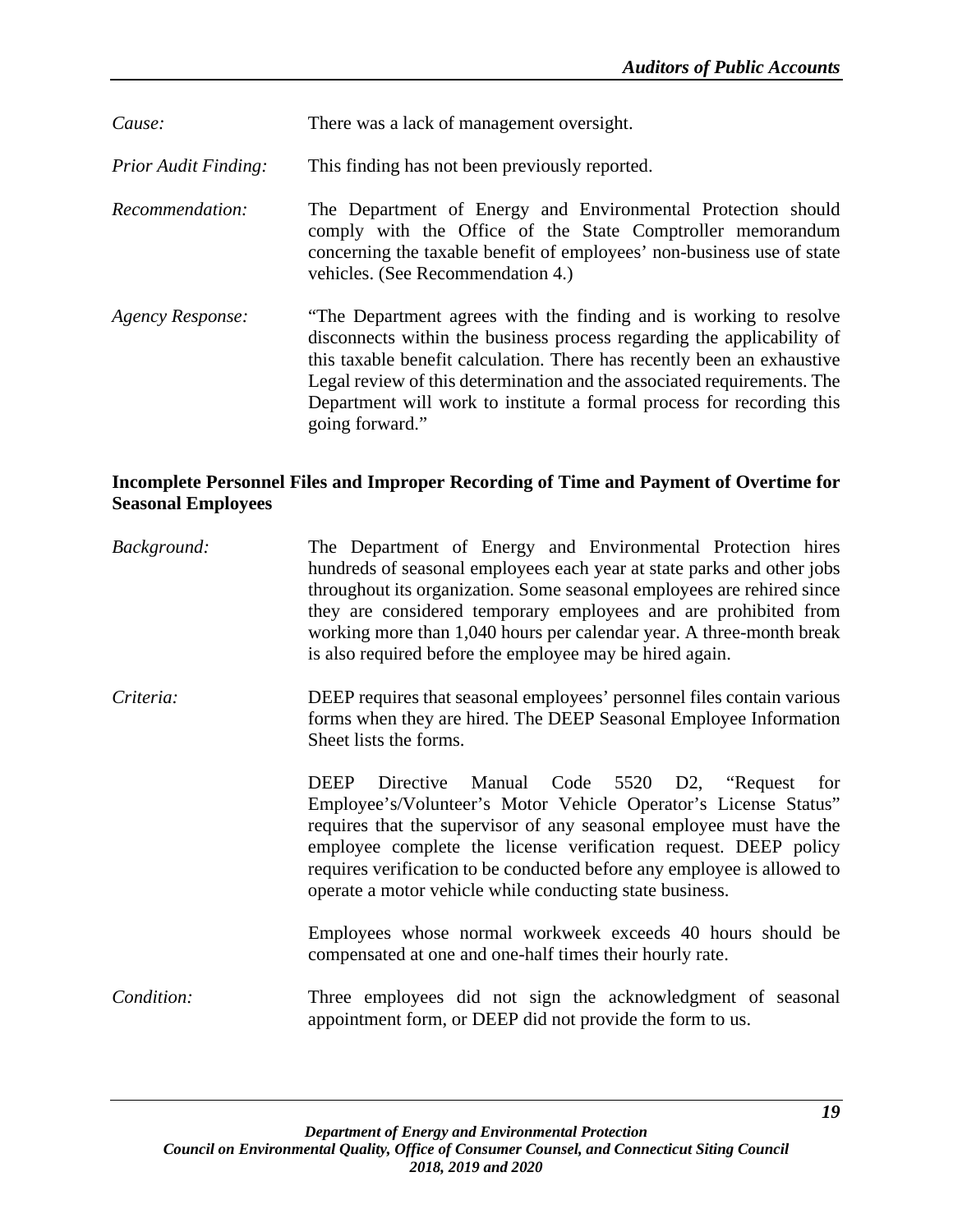Five employees' files did not have the consent to disclose motor vehicle records, or the employee did not sign the form.

Three employees' files did not have the zero-tolerance sexual harassment policy form.

One employee's file did not have a copy of the social security card or driver's license as required by form I-9. This employee's file also did not have an employment application.

The regular, scheduled hours of work for a full-time seasonal employee is either 35 or 40 hours per week. We only sampled seasonal employees who had regular hours in excess of 80 hours per two-week pay period and discovered inconsistencies in the payment of overtime for some of these employees.

We found no directive on whether seasonal employees earn overtime when they work over 80 hours per pay period or if they earn overtime when their workday exceeds eight hours. In some cases, we found that employees earned overtime only if their day exceeded eight hours, while in other cases employees working in excess of eight hours did not earn overtime. For example, one employee was paid for 80.75 hours of work at the regular time rate and .5 hours of overtime in the same pay period. One day was coded showing 8.75 hours of regular time on the timesheet. Another employee worked 83 hours for the pay period but was not paid any overtime.

*Context:* We tested 14 seasonal employees' personnel files for the inclusion of required documents. We selected seasonal employees whose timesheets were approved by an employee in the payroll unit. Thirteen of these employees' timesheets should have been approved by an employee outside of the payroll unit, as the payroll unit is not responsible for their supervision and scheduling.

*Effect:* If employment or personnel issues arise, there could be legal ramifications from not having required forms in personnel files. Forms should contain the signatures of all parties when required.

Employees may be underpaid when overtime is not applied consistently.

*Cause:* DEEP could not find the forms we requested. We could not determine whether this was due to an inadequate process for ensuring that all required forms were in files or if forms were retrieved from the files and never returned.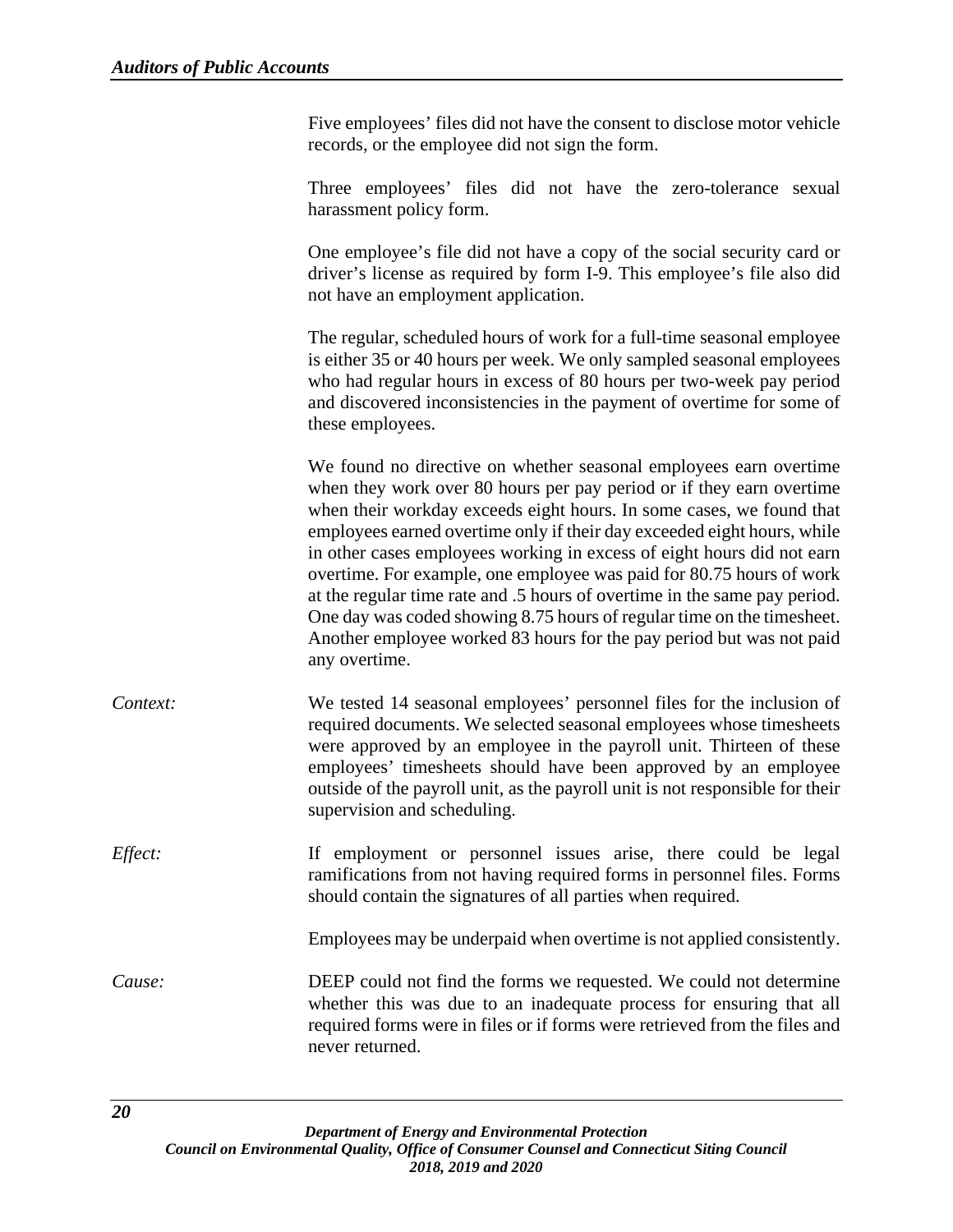The seasonal employees did not prepare their own timesheets since seasonal employees are not granted access to Core-CT. Therefore, the park employee who prepared the timesheet was responsible for the improper coding of regular and overtime hours.

DEEP does not have clear written guidance on when a seasonal employee is eligible for overtime.

*Prior Audit Finding:* This finding has not been previously reported.

*Recommendation:* The Department of Energy and Environmental Protection should ensure that all required forms for seasonal employees are in their personnel files and that they are signed when necessary. The department should clarify its policies related to when seasonal employees are entitled to overtime. (See Recommendation 5.)

*Agency Response:* "The Department agrees with the finding and recognizes the importance of maintaining complete employee files. DEEP has recently shifted to an electronic submission process from field units to the central office for the initial setup of seasonal staff. The timeliness of submitting these files electronically allows DAS HR staff and DEEP Payroll staff to follow up immediately when packages are not complete. Additionally, with the conversion of all HR files to an electronic format, there is no risk of documents being lost when employee files are reviewed."

#### <span id="page-24-0"></span>**Deficiencies in Inventory Reporting and Internal Controls**

*Criteria:* Section 4-36 of the General Statutes requires each state agency to maintain inventory records in the form prescribed by the State Comptroller and to submit an annual report of its inventory balances to the State Comptroller. The State Property Control Manual prescribes the inventory procedures that agencies should follow.

> The State Property Control Manual specifies requirements and standards that state agency property control systems must include to ensure that all assets currently owned by or in the custody of the state are acquired, managed, and disposed of properly. The requirements are as follows:

> • State agencies should use the Asset Management/Inventory Report/GAAP Reporting Form (CO-59) to report all property. Agencies should generate information on capitalized assets from Core-CT and include that information on the CO-59 form.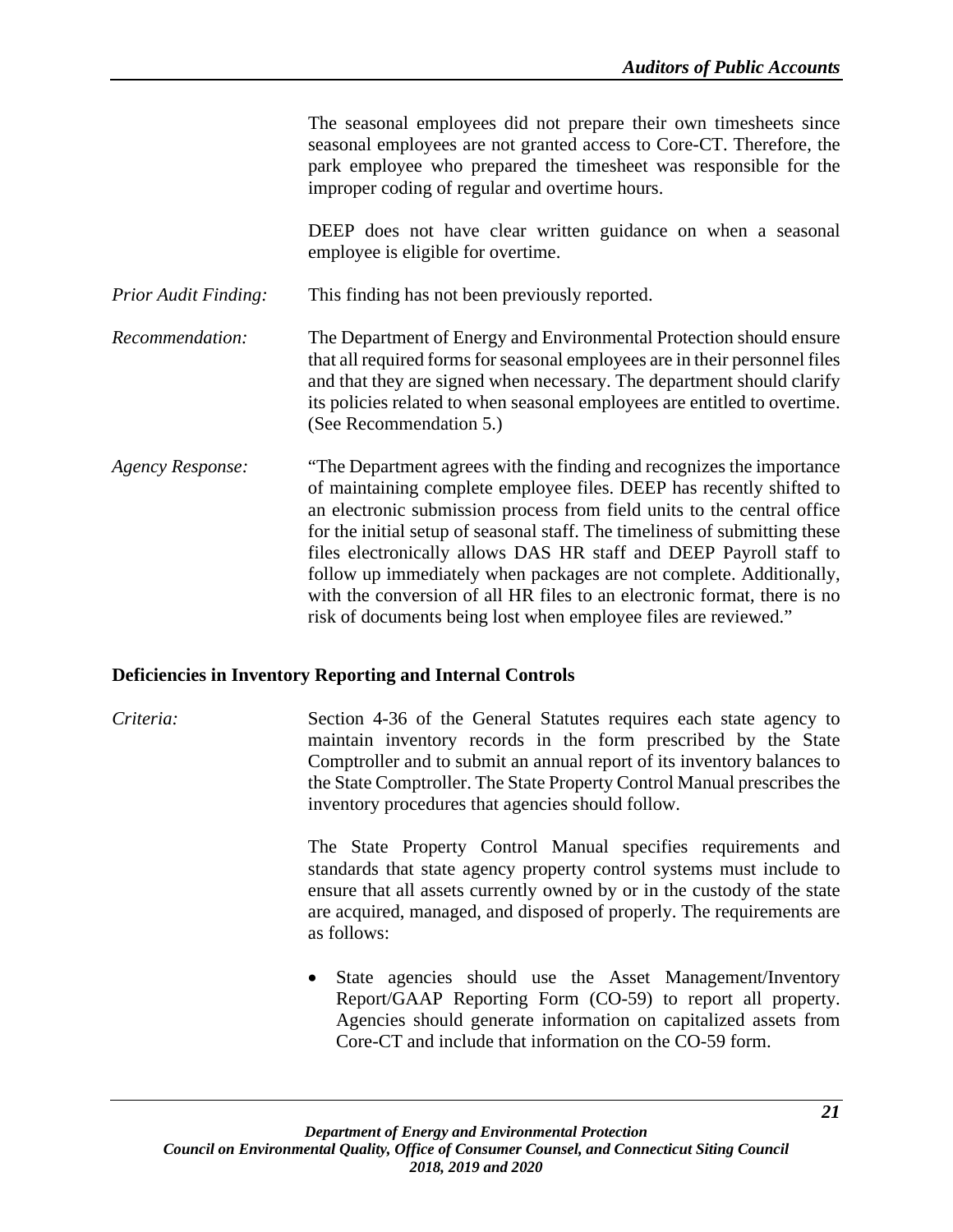- State agencies must establish a software inventory to track and control all agency software and its value recorded on the CO-59 form.
- Agencies possessing fine art are required to maintain a separate inventory for each item regardless of cost or value. Permanent collection pieces with a value in excess of \$10,000 should be appraised by an expert in the field every six years. This appraisal is recommended, but not required, by the Comptroller.

Agencies must conduct annual physical inventories of all assets.

*Condition:* The department's property control records did not comply with requirements of the State Property Control Manual.

#### CO-59 Fixed Asset inventory report for fiscal years 2018 and 2019

The ending balance of total real and personal property for the fiscal year ended June 30, 2018 did not agree with the beginning balance on July 1, 2018 for the fiscal year ended June 30, 2019. The amount reported as Inventory – Materials and Goods–In-Process decreased from \$119,492.49 to \$29,376.55. DEEP did not include the reason for this change in its CO-59 report.

DEEP overstated, by \$114,140, the balance of \$122,979 reported as of June 30, 2019 for Inventory – Materials and Goods-In-Process, because a purchase of 400 boxes of paper was incorrectly recorded as 4,000 boxes.

DEEP understated, by \$505, the ending balance for Inventory – Stores & Supplies for fiscal year 2018.

The ending balances of inventory on the 2018 and 2019 reports were not supported by Core-CT records:

- Core-CT had the value of conservation easements recorded as \$1,415,000 since 2011, and DEEP reported the value as \$243,750.
- Licensed Software DEEP reported the overall value of its software at \$1,911,374, but did not identify specific software in many instances. Core-CT shows entries of licensed software summaries of \$101,608, \$147,074, and \$391,981 with tag numbers that do not identify the specific software.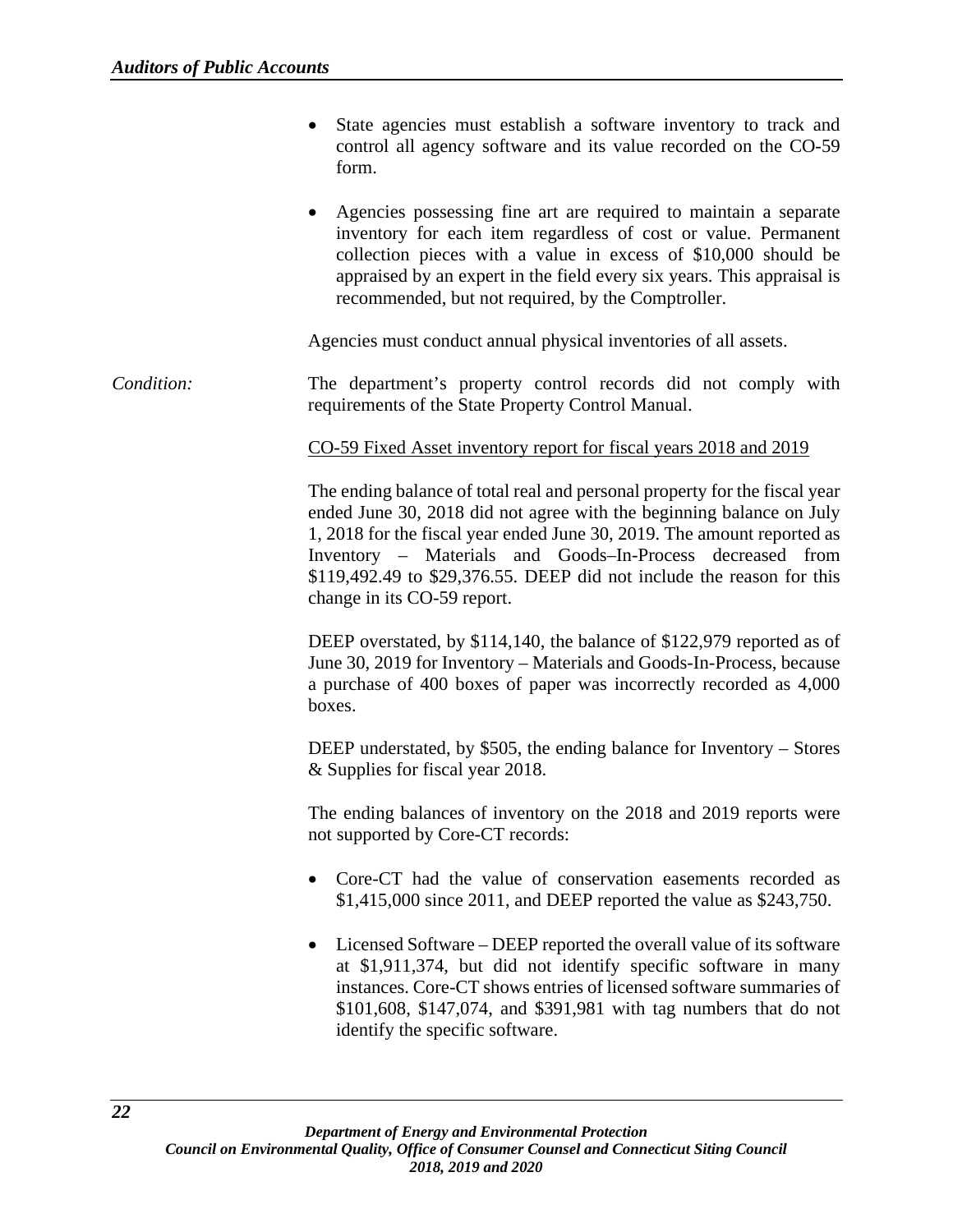- Software (Capitalized) Owned by the State DEEP did not record a value for systems it developed over the years. DEEP provided us a list that shows 29 applications that were internally developed. It also did not include the value of staff time for implementing its SIMS (Site Information Management System) software. SIMS includes DEEP's permits and applications, enforcement actions, and financial information, including revenue collection and accounts receivable.
- Fine Art DEEP reported a fine art inventory value of \$760,264. This amount has not changed since 2009. DEEP maintains a record with photographs and two hardcopy lists of art that have also remained unchanged since then. The lists contain art for only some parks, not all of its parks where art is located. DEEP only lists one item as fine art in Core-CT with a value of \$3,510.

#### CO-59 Fixed Asset inventory report for fiscal year 2020

DEEP did not report the value of fuel in the tanks at its 17 fueling stations on its CO-59 report as stores and supplies, even though we informed DEEP prior to the report submission that OSC required this information.

#### Internal Control Findings

In 2019, a staff member informed us that DEEP has not completed a physical inventory of its assets since a previous employee who performed the physical inventories transferred to another state agency several years earlier.

DEEP has also not conducted a fine art inventory and has not appraised any of its fine art since 2000. Some of the artwork is located in parks that have associated trusts which may be available to fund appraisals. The last fine art appraisals were of items at the Kellogg Homestead in Osbornedale State Park in 1980 and Harkness Memorial State Park in 2000 at a cost of \$1,200.

DEEP did not record two firearms in Core-CT and recorded an incorrect serial number for a seized weapon.

DEEP personnel did not make themselves available to help us conduct a physical inspection of ten equipment items in the central office. We made our first request in April 2021, and DEEP did not respond to subsequent requests.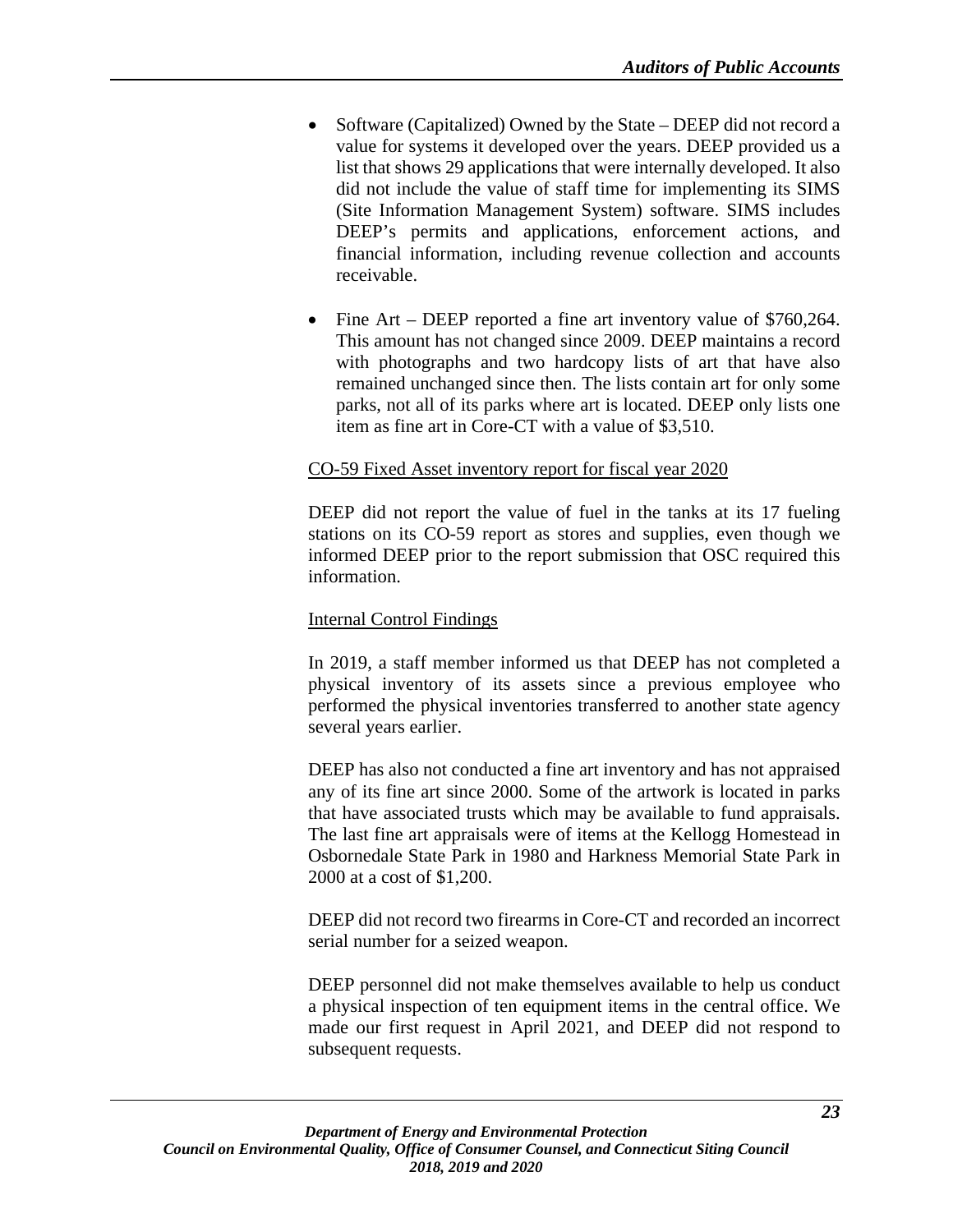| Effect:                     | Control deficiencies result in inaccurate and incomplete financial<br>reporting, as well as a decreased ability to safeguard assets.                                                                                                                                                                                                                                                                                                                                                                                                                                                                                                                                                                                                                                                                                                                                                                                                                                                                                                                                           |
|-----------------------------|--------------------------------------------------------------------------------------------------------------------------------------------------------------------------------------------------------------------------------------------------------------------------------------------------------------------------------------------------------------------------------------------------------------------------------------------------------------------------------------------------------------------------------------------------------------------------------------------------------------------------------------------------------------------------------------------------------------------------------------------------------------------------------------------------------------------------------------------------------------------------------------------------------------------------------------------------------------------------------------------------------------------------------------------------------------------------------|
|                             | Items could be lost due to theft.                                                                                                                                                                                                                                                                                                                                                                                                                                                                                                                                                                                                                                                                                                                                                                                                                                                                                                                                                                                                                                              |
| Cause:                      | There was a lack of management oversight over asset management.<br>DEEP informed us that the lack of appraisals is due to budget<br>constraints.                                                                                                                                                                                                                                                                                                                                                                                                                                                                                                                                                                                                                                                                                                                                                                                                                                                                                                                               |
| <b>Prior Audit Finding:</b> | Some of the conditions in this finding have been previously reported in<br>the last five audit reports covering fiscal years 2006 through 2017.                                                                                                                                                                                                                                                                                                                                                                                                                                                                                                                                                                                                                                                                                                                                                                                                                                                                                                                                |
| Recommendation:             | The Department of Energy and Environmental Protection should<br>strengthen internal controls over inventory to comply fully with the<br>requirements of the State Property Control Manual and the State<br>Comptroller's reporting instructions. (See Recommendation 6.)                                                                                                                                                                                                                                                                                                                                                                                                                                                                                                                                                                                                                                                                                                                                                                                                       |
| <b>Agency Response:</b>     | "The Department agrees with the finding and recognizes that there is a<br>need for more training and oversight for the reporting of the annual CO-<br>59. As such, GL [general ledger] corrections were not made for capital<br>assets/additions purchased against incorrect account codes. The<br>department is finalizing a methodology for implementing real-time<br>inventory utilizing new tools available in Core-CT and will be revaluing<br>agency assets including software development. Several staff have been<br>dedicated to assist in both the implementation of controls and to assist<br>with ensuring that assets are properly captured in both CO-59 reporting<br>and on the Core-CT GL. Several steps have been taken by the<br>Department to identify and correct inaccuracies in the reporting of State<br>owned assets.<br>The Department will perform a holistic review of amounts reported<br>under the "Fine Art" category to determine whether or not these values<br>should be represented on the annual CO-59 report and if so, at what<br>value." |

## <span id="page-27-0"></span>**Excess Inventory of DEEP-Owned Vehicles and Lack of a Vehicle Maintenance Database**

*Background:* The Department of Energy and Environmental Protection purchases its own vehicles and leases vehicles from the Department of Administrative Services (DAS). DAS vehicles may be leased daily, monthly, or yearly.

> DEEP, although not required, normally follows DAS guidelines for vehicles leased by other state agencies.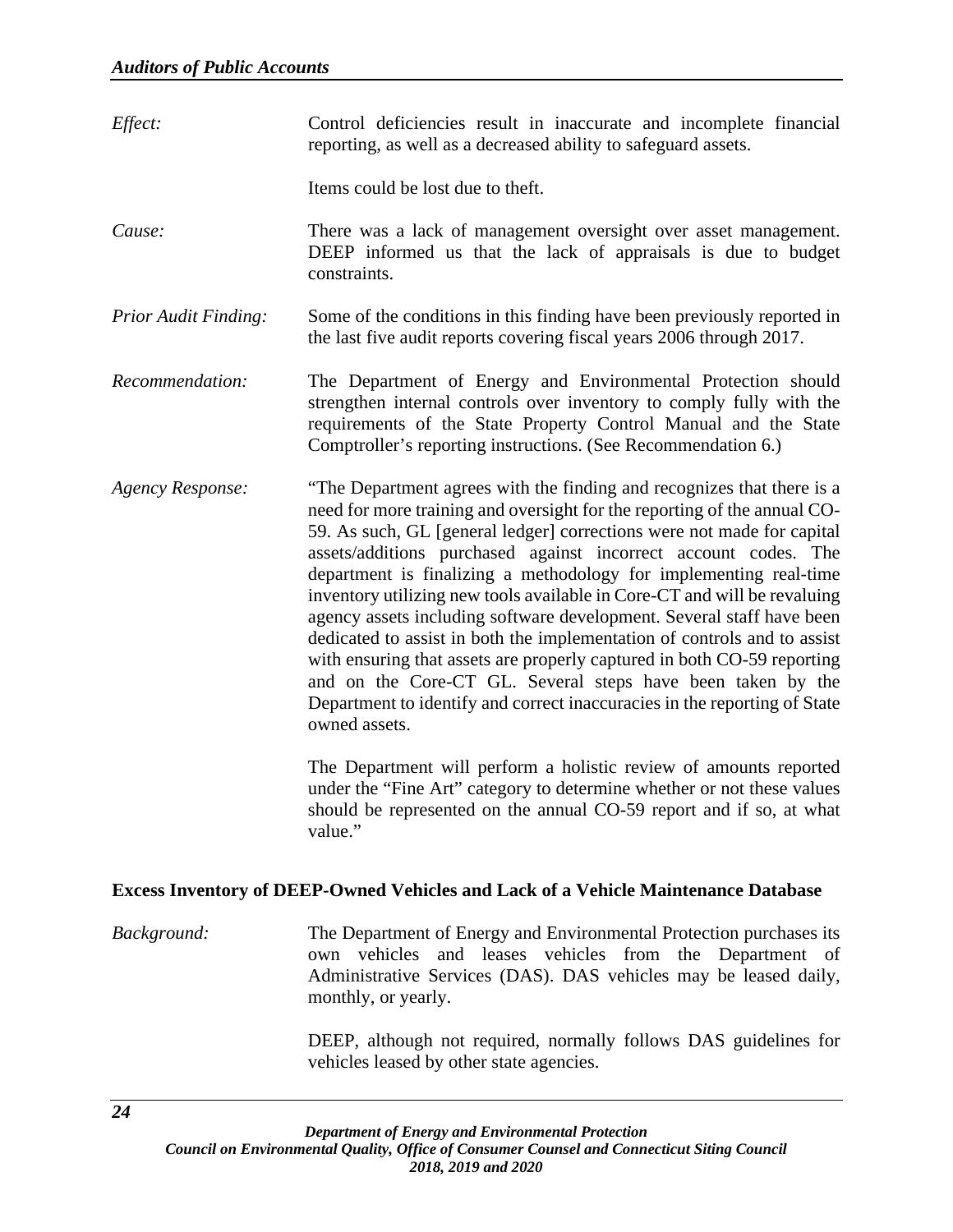DEEP has two garages for the maintenance of its own vehicles, in Thomaston (Western District) and Moosup (Eastern District).

*Criteria:* Agencies are responsible for ensuring that their state-owned vehicles are used in the most cost effective and efficient manner possible.

> Maintenance costs should be properly documented in a fleet management system.

*Condition:* Vehicle utilization

DEEP maintains a fleet of 555 vehicles, some of which appear to be underutilized. We reviewed 525 mileage reports for February 2020, of which 177 were DAS-leased vehicles and 348 were DEEP-owned vehicles. No change in mileage was reported on 79 DEEP-owned vehicles and two DAS-leased vehicles. There were 125 DEEP-owned vehicles and 14 DAS-leased vehicles used five days or less for the month.

#### Vehicle maintenance

DEEP staff must bring their vehicles to one of the two maintenance garages for required maintenance. At times, a vendor repairs the vehicle. Each vehicle has a file that contains work orders, safety checks, recalls, and purchase receipts marked with the vehicle's plate number. A Vehicle/Equipment/Facility Repair Request form is prepared listing the work requested. The technician includes notes stating the work that was completed and lists any new parts installed. The parts list contains quantity, parts description, vendor, and unit cost. Maintenance garage employees purchase parts, tires, and outside contracting services using their purchasing cards. The supporting charge slips do not always include the vehicle number for each associated purchase. Supervisors may sign off on employee purchasing card transactions, but there is no formal reconciliation between those purchasing card charges and the vehicle files. *Effect:* The lack of a fleet management system prevents DEEP from efficiently and effectively managing vehicle utilization and costs. *Cause:* DEEP does not utilize fleet management software to track utilization, monitor service on its vehicles, or document all maintenance purchases.

*Prior Audit Finding:* This finding has not been previously reported.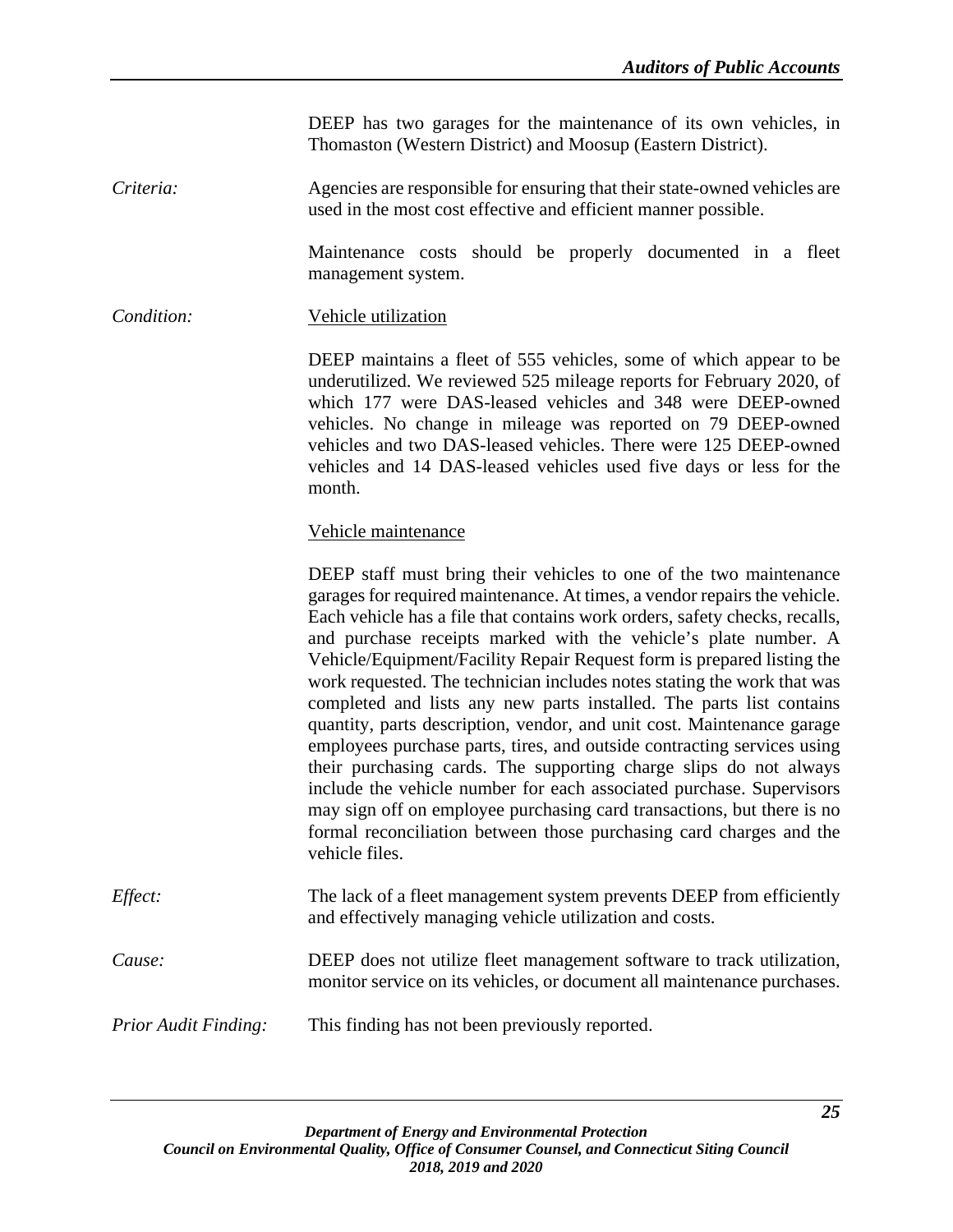- *Recommendation:* The Department of Energy and Environmental Protection should analyze its owned vehicle inventory and determine the number of vehicles it needs to operate efficiently. The department should improve its vehicle maintenance system by purchasing software to track its vehicle repair and maintenance purchases. (See Recommendation 7.)
- *Agency Response:* "The Department agrees with the finding and has been working toward more modern solutions for managing its fleet. This will provide the tools necessary for management decisions regarding maintenance and the right-sizing of the DEEP fleet to avoid unnecessary operating costs associated with idle vehicles. Additionally, DEEP has begun conversation with DAS Fleet management regarding the procurement of more vehicles through DAS and leases back to DEEP as opposed to agency owned. It is important to note that in certain instances an agencyowned vehicle provides a better business decision due to DAS refresh cycles."

# <span id="page-29-0"></span>**Failure to Report under Section 4-33a of the General Statutes**

*Criteria:* Section 4-33a of the General Statutes requires state agencies responsible for state property to promptly notify the Auditors of Public Accounts and the Comptroller of any unauthorized, illegal, irregular, or unsafe handling or expenditure of state funds or breakdowns in the safekeeping of any state resources.

> DEEP's Field Deposit and Cash Handling Guidelines and Procedures requires the reporting of cash shortages or overages over \$25 on a Field Deposit Discrepancy Form. This form also is used to validate revenue variances from activity recorded by register audit tapes or ticket/season pass distribution.

*Condition:* DEEP does not appear to have an adequate process to report required matters to the Auditors of Public Accounts and the State Comptroller in accordance with Section 4-33a of the General Statutes. DEEP reported two matters to the Auditors of Public Accounts in fiscal year 2018 and two matters in fiscal year 2019. The department did not report any matters in fiscal year 2020.

We became aware of the following matters that were not reported:

• DEEP's SIMS (Site Information Management System) showed overages of \$3,434 and shortages of \$5,090 for the period of July 1, 2017 through June 30, 2019 that were not reported. If there was a difference greater than \$25 for a given date, the state parks manager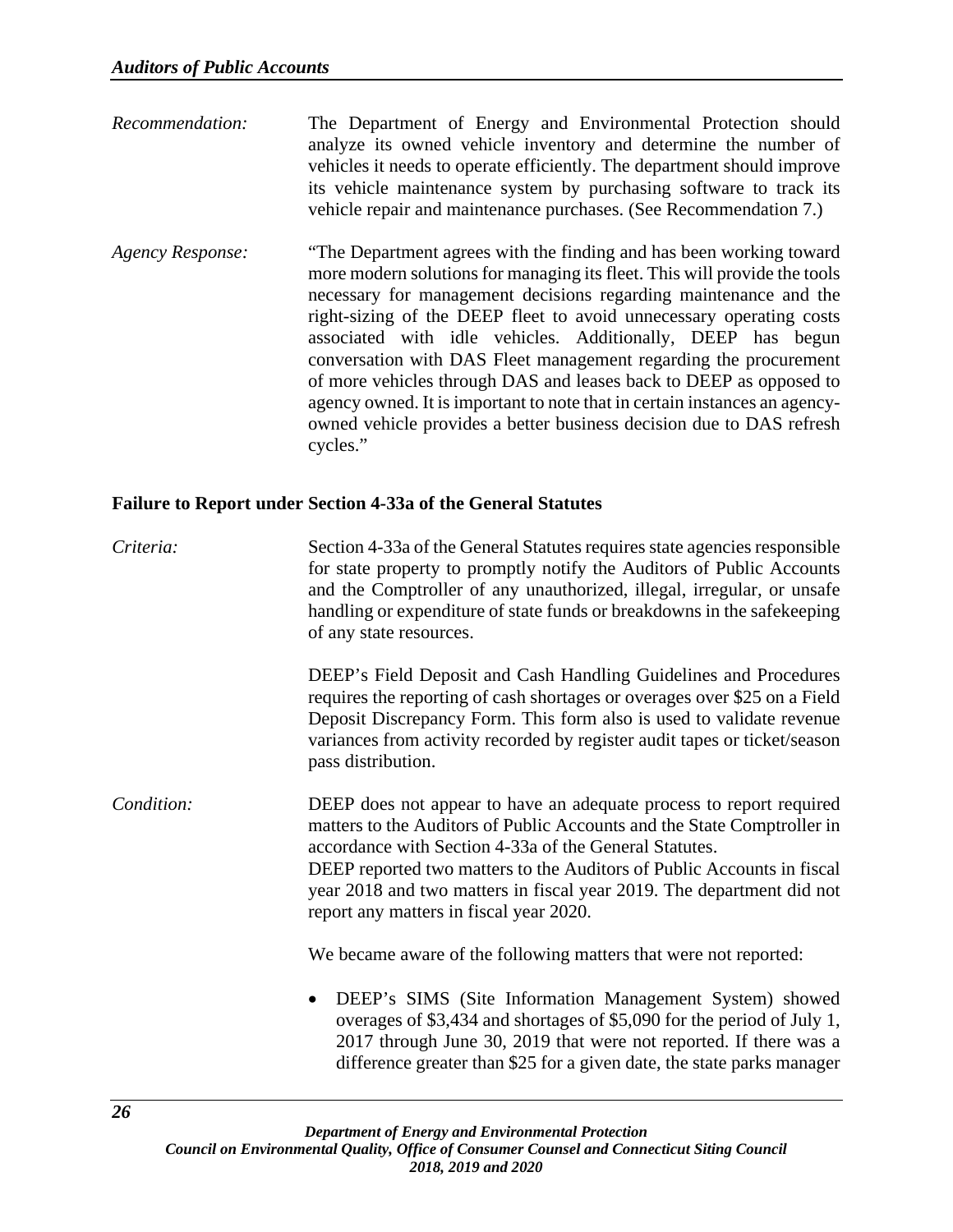is required to file the Field Deposit and Cash Handling Guideline form describing the discrepancy, how it happened, and how it could be prevented in the future. We were provided with all of these reports, except for one with a shortage of \$31. The reports describe cash overages and shortages, and internal control issues that may need to be reported. For example, there was a report of an overage of \$1,065 at a park. The explanation was that it was caused by a cash register repair technician replacing a register which erased all prior sales. Missing register data of 71 non-resident parking fees at \$15 each resulted in the overage. (DEEP reconciles cash register data to deposit information.) The department should have reported, under Section 4-33a, that the Internet, phones, computers, credit card readers, and Reserve America Systems (camping) did not function for five days. The stated reason was a lightning strike at the main gate, which is a common event. DEEP did not report this under Section 4-33a even though it had previously reported a similar situation at another state park that damaged equipment.

- DEEP issues season passes to all parks at the beginning of a season to be sold at each park. DEEP failed to report season passes that were not recorded as sold or returned at the end of the season for a park that had one pass missing in 2018 and three passes missing in 2019. The cost of each pass is \$112.
- DEEP reported to the auditor on site that there was a fire at Mashamoquet Brook State Park on May 20, 2019. The department stated that the barn was a complete loss and there was a significant amount of tagged and untagged equipment in the barn. DEEP did not report this matter to our office under Section 4-33a. Our office informed DEEP several times that this matter had to be formally reported to the Auditors of Public Accounts and State Comptroller.
- Three separate incidents, including two fires and broken windows at Silver Sands State Park went unreported.
- Numerous break-in and damage investigations by conservation officers at Harkness Memorial State Park were not reported.
- DEEP also reported to the auditor on site that an employee used a state computer and desk to run a personal business. The employee resigned with a separation agreement. and the Office of State Ethics fined the employee a civil penalty of \$5,000. The Auditors of Public Accounts and the Comptroller were not notified under 4-33a of the General Statutes.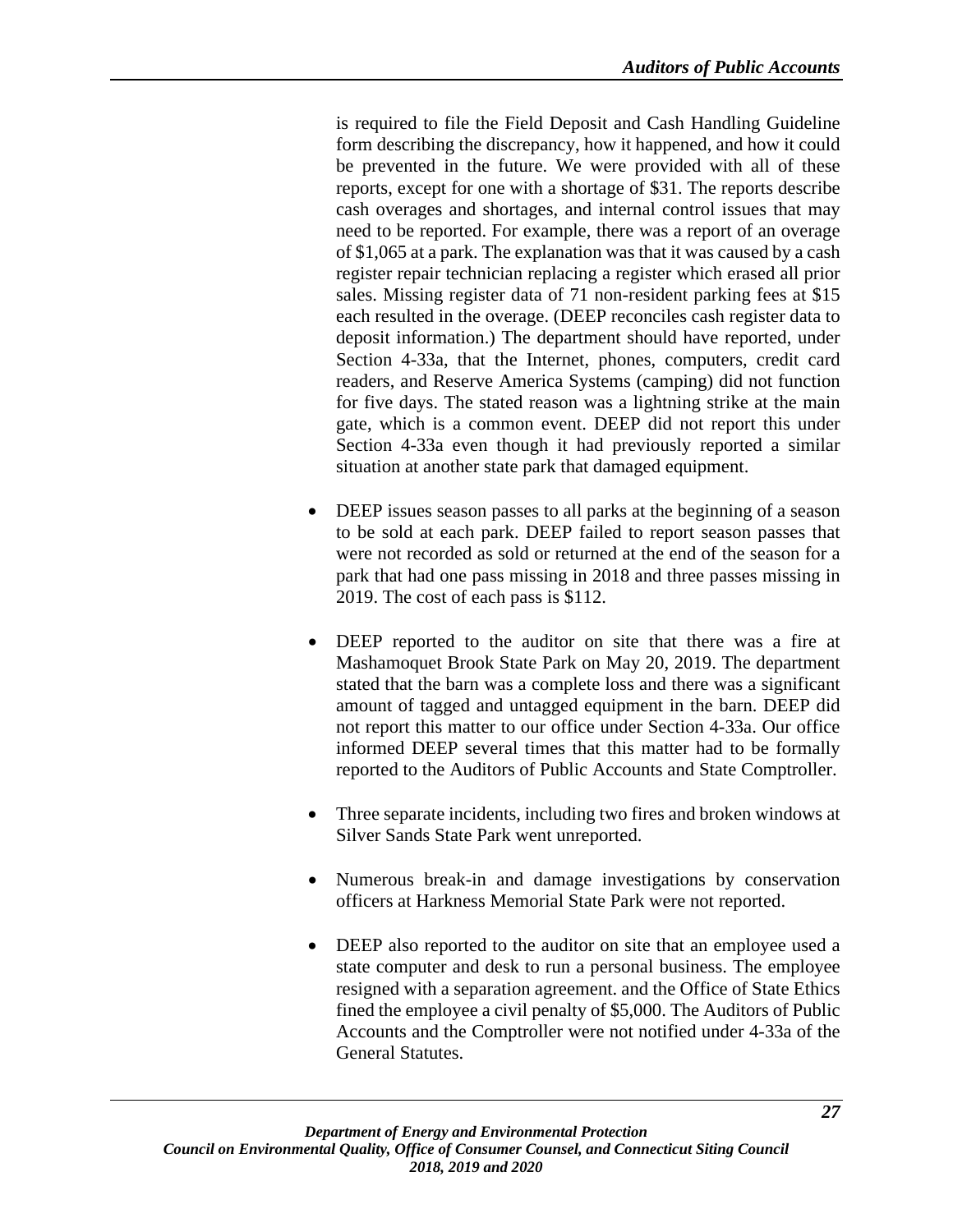| Effect:                     | The failure to report losses and breakdowns in internal controls prevents<br>an independent review by the Auditors of Public Accounts and the State<br>Comptroller to avoid future losses.                                                                                                                                                                                                      |
|-----------------------------|-------------------------------------------------------------------------------------------------------------------------------------------------------------------------------------------------------------------------------------------------------------------------------------------------------------------------------------------------------------------------------------------------|
| Cause:                      | DEEP does not appear to have an adequate system to educate<br>management on its statutory reporting requirements and consistently<br>track reportable matters. The auditor repeatedly informed DEEP that it<br>must file reports with the Auditors of Public Accounts and State<br>Comptroller for several of these matters, but DEEP still failed to comply<br>with its statutory requirement. |
| <b>Prior Audit Finding:</b> | This finding has been previously reported in the last two audit reports<br>covering fiscal years 2012 through 2017.                                                                                                                                                                                                                                                                             |
| Recommendation:             | The Department of Energy and Environmental Protection should inform<br>the Auditors of Public Accounts and the Office of the State Comptroller<br>of any losses and irregular handling of funds in accordance with Section<br>4-33a of the General Statutes. (See Recommendation 8.)                                                                                                            |
| <b>Agency Response:</b>     | "The Department agrees with the finding and has taken steps to resolve<br>a number of the long-standing missing items through the physical<br>cleanout of several field facilities. This action has identified numerous<br>assets previously thought to be missing and serves as a more reliable<br>basis for performing annual physical inventories.                                           |
|                             | The Department will reissue guidance to State Park facilities with<br>respect to the records retention requirements for prior parking tickets<br>and/or season passes, however with the implementation of the Passport<br>to State Parks the potential for recurrence has greatly diminished.                                                                                                   |
|                             | The Department recognizes the need to report losses and has taken steps<br>to improve communications between field staff responsible for<br>managing assets in field locations and fiscal staff in the central office in<br>an effort to ensure that losses are identified, tracked centrally and<br>reported appropriately."                                                                   |

#### <span id="page-31-0"></span>**Foundation Designation Lacking on Some Organizations Supporting the Department of Energy and Environmental Protection (DEEP) and Lack of Agreements**

*Background:* DEEP benefits from the existence of a number of "Friends of" organizations that are associated with various state parks or other facilities. The size and legal makeup of these organizations varies. Some actively fundraise, while others exist primarily to provide contributions of time by members. These organizations generally operate outside of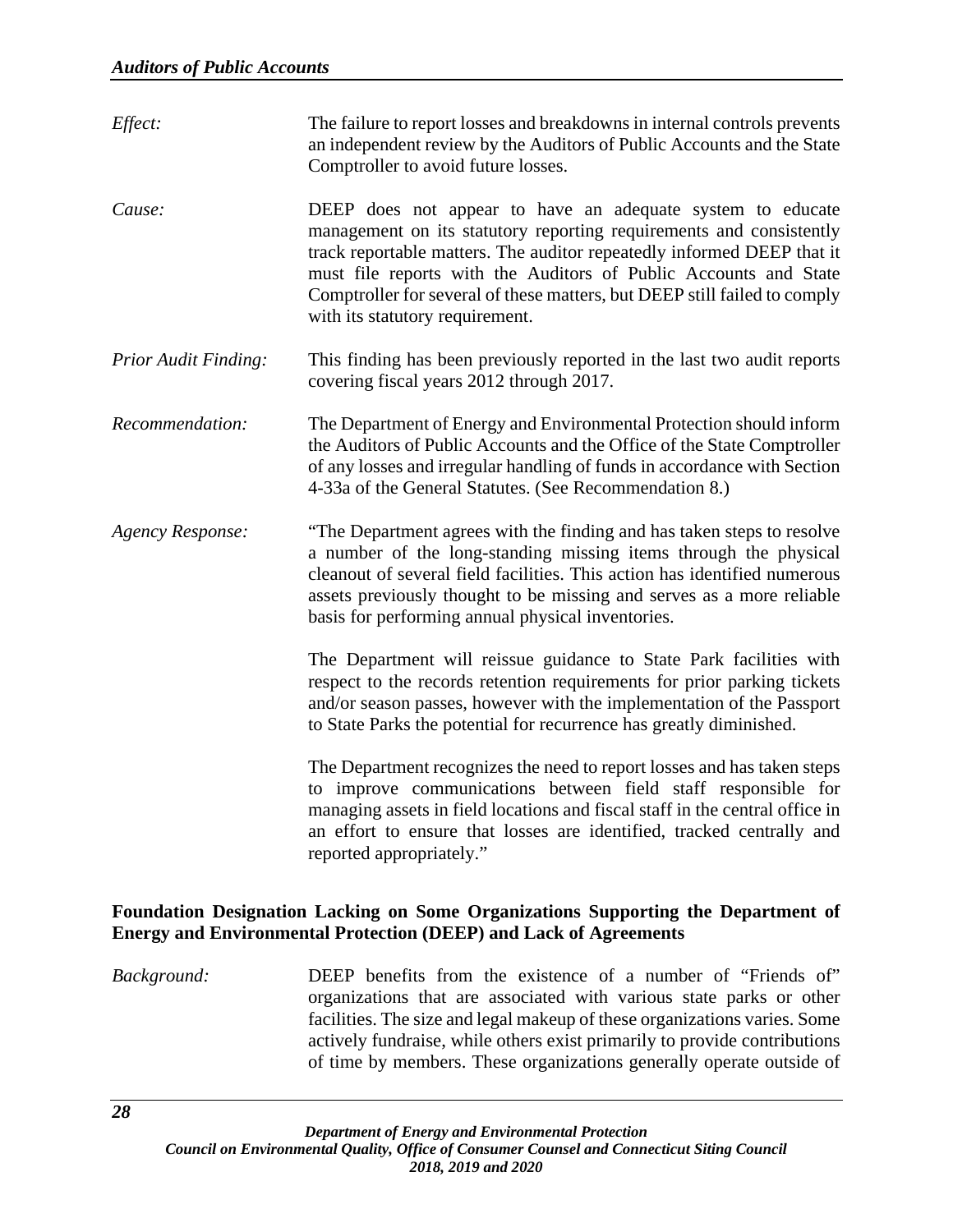state control and are governed by their own boards. State employees sometimes sit on these boards.

By their nature, these organizations often can be operated informally with weak internal controls and a high turnover of officers. In similar environments, these conditions have led to misappropriations or the squandering of assets. In such cases, DEEP may be subject to criticism and a tarnished reputation. The end result can be reduced participation by other members and difficulty in raising funds. This translates to a reduction in assistance to DEEP.

The RecycleCT Foundation was established by Section 22a-228a of the General Statutes. The foundation targets and promotes the coordination and support of research and education activities and public information programs aimed at increasing the rate of recycling and reuse in the state. RecycleCT administers programs in partnership with DEEP. The majority of the funds it has received since inception were from DEEP Supplemental Environmental Penalty funds. The commissioner of DEEP serves on the board and department staff provide some administrative support.

*Criteria:* Sections 4-37e through 4-37k of the General Statutes specify requirements applicable to organizations that meet the definition of a foundation. These requirements include audit provisions, whistleblower policies, resource sharing agreements, and related state agency filing requirements.

> Reports listing fundraising and other activities by organizations for the benefit of DEEP parks should be prepared periodically to provide a true picture of the assistance provided.

> Good internal controls require the establishment of written agreements between DEEP and "Friends of" organizations not considered foundations to coordinate their activities at state parks with agency goals. A written agreement also should be established between RecycleCT Foundation and DEEP for the use of the department's staff and resources.

*Condition:* DEEP does not consider any of the "Friends of" organizations to be foundations. All of the "Friends of" groups we reviewed were  $501(c)3$ organizations. In addition, we found that, based on a review of their websites and tax forms, these organizations claim to support primarily state parks or forests.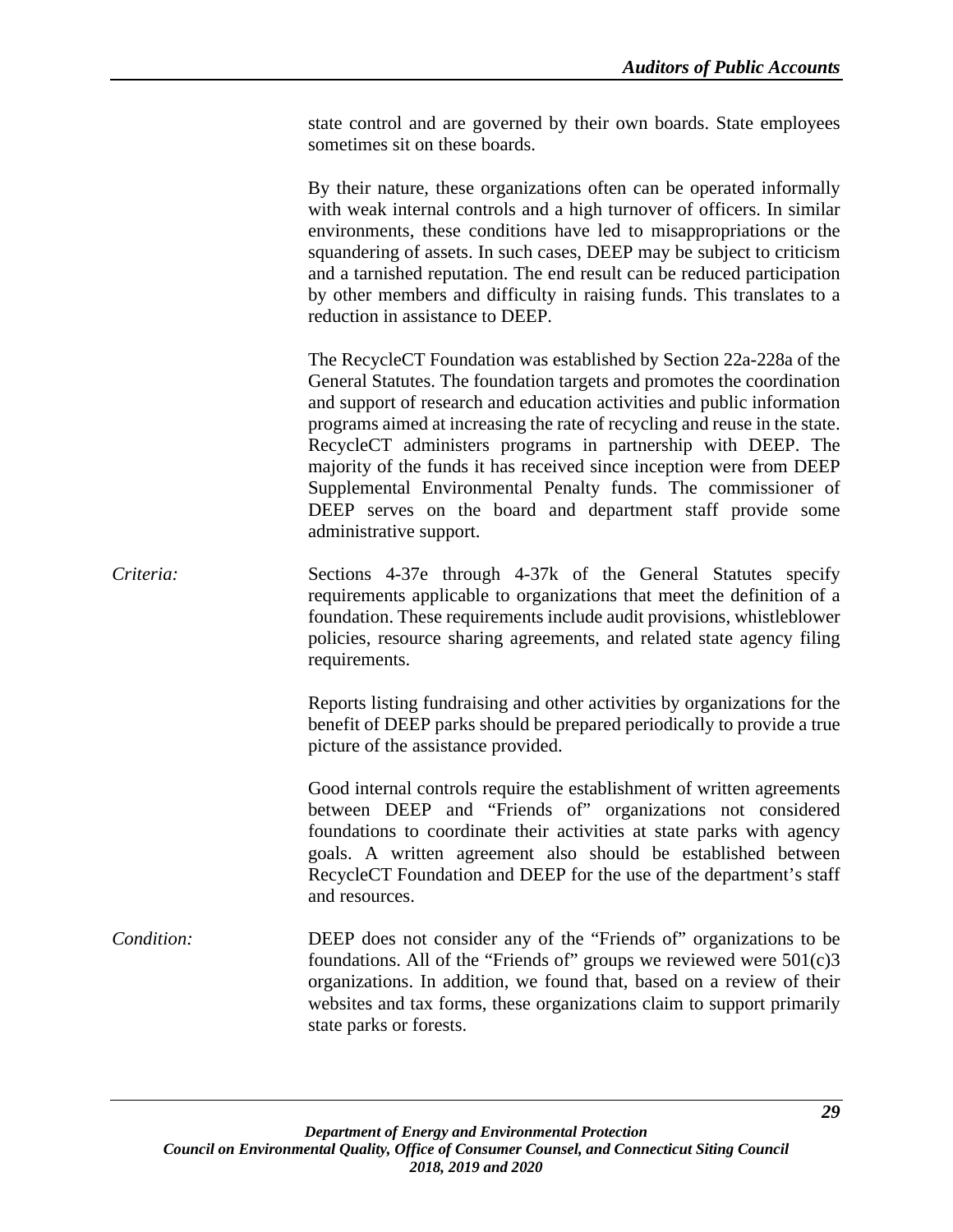We found that several of the "Friends of" organizations have access to areas of the respective state parks that are not available to the general public. Several "Friends of" organizations operate gift stores at state parks without written agreements. For example, the Friends of Dinosaur State Park group operates a gift store rent-free at Dinosaur State Park. The group's website states that it owns and operates the shop. We were informed that all profits from the shop's sales fund projects, events, and activities at Dinosaur State Park. However, without any reports documenting that support, we could not determine the extent to which the profits are used at the park. The website also indicates that the group supports park staff and funds events and exhibits at the park. The group lists its physical location as the park address, according to its website and tax form. Other "Friends of" organizations maintain gift stores and have the same arrangement related to their profits from sales and physical addresses. Several "Friends of" organizations also hold fundraisers at the parks at times when the park is not available to the public. DEEP staff must be at the park, and the department is not reimbursed for their hours, which may include overtime.

DEEP does not maintain any reports of what the "Friends of" organizations provided to its parks. Many of these organizations provide this information to their supporters upon request.

RecycleCT Foundation provides DEEP with annual audit reports. However, the foundation does not have an agreement with DEEP for the use of its staff or resources. Our review of board minutes revealed that a DEEP staff member took and maintained the minutes for the meetings, was asked to prepare the budget, provided program updates, reviewed proposals for the school grant program, and prepared an annual report for the past fiscal year.

- *Context:* There are in excess of 20 organizations that could be impacted by one or more of the above conditions, because they appear to meet the statutory definition of a foundation.
- *Effect:* There is a reduced assurance that DEEP is complying with Sections 4-37e through 4-37k of the General Statutes.

The types of assistance provided by the "Friends of" organizations to the parks is not formally documented; therefore, we could not determine how DEEP benefits from these organizations.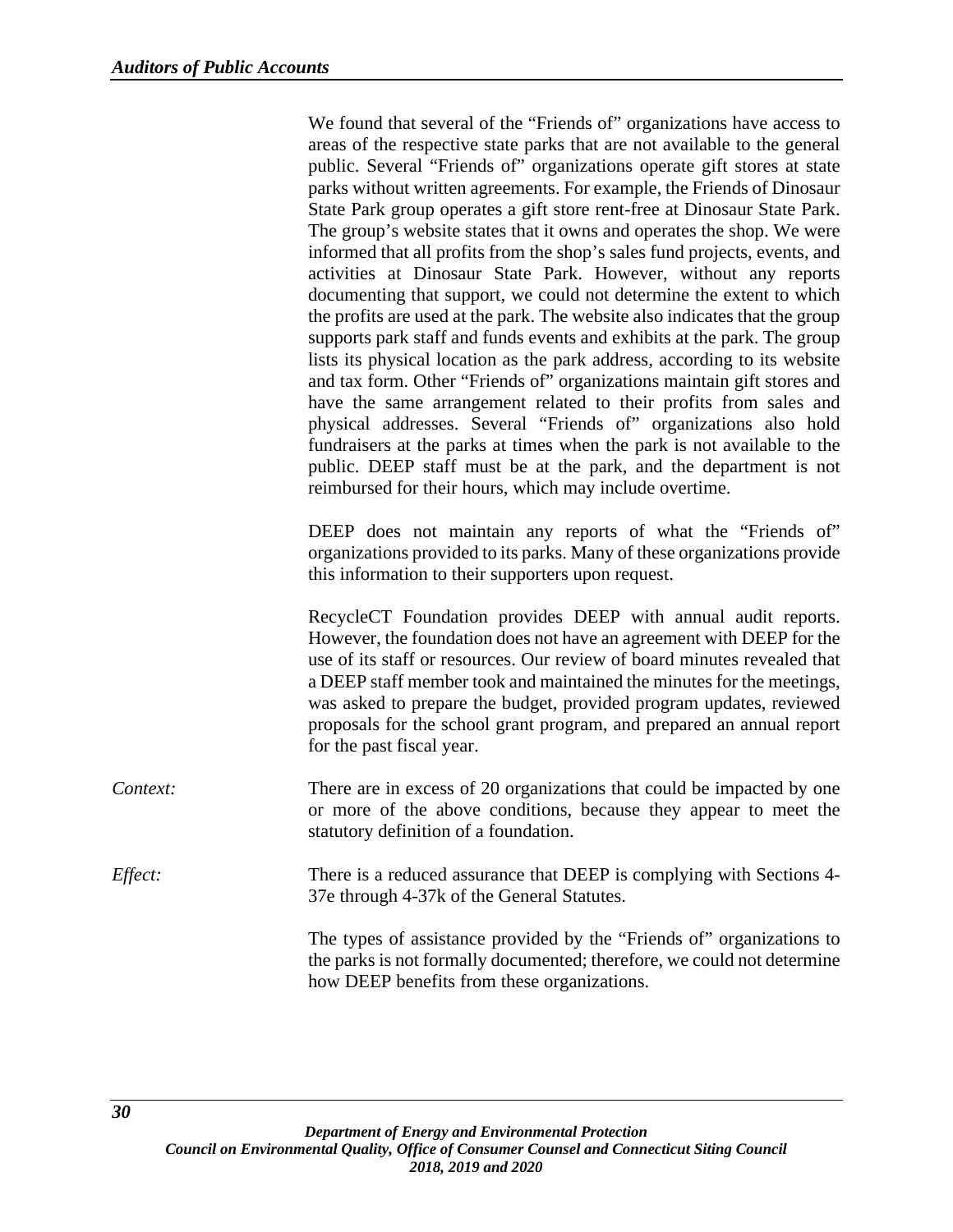We could not determine how many DEEP staff hours were dedicated to the RecycleCT Foundation, and the foundation does not compensate the department for that time.

*Cause:* DEEP does not consider these organizations to be foundations under the statutory definition and has not entered into written agreements with them.

> The DEEP staff member involved with the RecycleCT Foundation informed us that she works on behalf of the commissioner of DEEP, who is a board member, or her alternate. The staff's work at DEEP appears to be similar to work conducted for the foundation.

- *Prior Audit Finding:* This finding has been previously reported in the last two audit reports covering fiscal years 2012 through 2017.
- *Recommendation:* The Department of Energy and Environmental Protection should determine the applicability of laws governing foundations in relation to "Friends of" organizations.

The department should enter into written agreements with the "Friends of" organizations detailing their roles and activities and how they would benefit the state park or forest. The agreements should require reports from "Friends of" organizations detailing how they should prepare and provide funds and activities to support the park. The department also should enter into a written agreement with the RecycleCT Foundation. (See Recommendation 9.)

*Agency Response:* "The Department will continue to conduct reviews to ensure that its relationship with our "Friends of State Parks" groups is done in accordance with the law. The Department will enter into written agreements with and "Friends of" group that uses state space in a way that differs from what the general public is permitted to do on park and forest property and/or operates a gift store within a state facility.

> The Department has concluded that the "Friends of" groups are not foundations based on a close review and analysis of the statutes and a detailed review of prior opinions of the Attorney General on this subject. That legal analysis and its conclusions and supporting documents were provided to the Auditors by email dated 12/11/2018.

> The Department disagrees with the Auditor's finding that there is "no assurance that the funds would go to the state park or forest" if a "Friends of" group were to cease to exist. The Friends groups are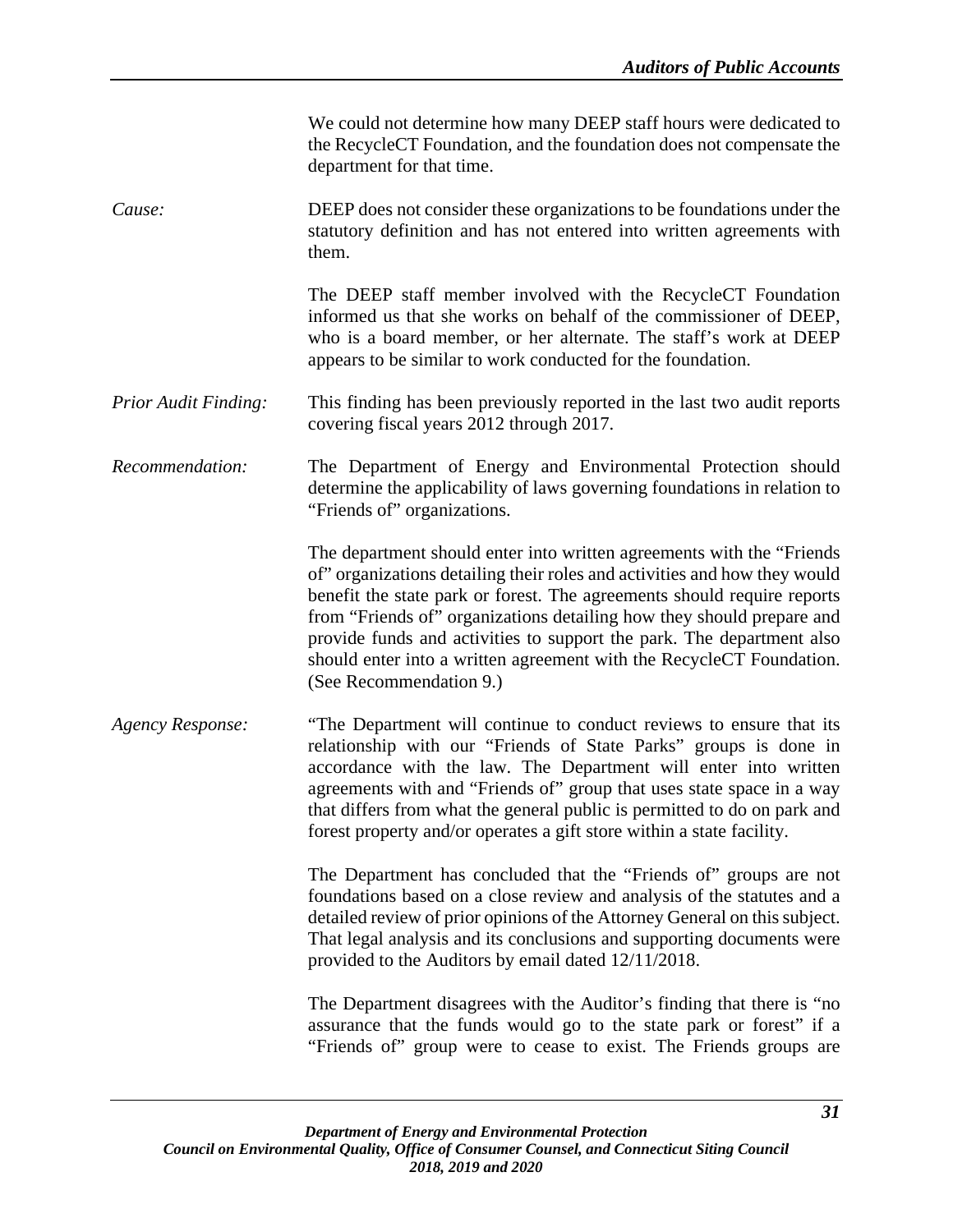independent charitable organizations governed, as all charities are, by the provisions of §3-124, §45a-514 and §47-2 which require that all gifts given for charitable purposes by used exclusively for the purposes for which they were raised, and empowers the Commissioner of Consumer Protection and the Attorney General's office with enforcing such requirements."

# *Auditors' Concluding*

*Comment:* The finding did not state that there is "no assurance that the funds would go to the state park or forest" if a "Friends of" organization were to cease to exist.

> We believe that these "Friends of" organizations meet the definition of a foundation, as they have provided principally financial and in-kind (volunteers) support to the department throughout the years. It would seem reasonable that a donor supporting a particular "Friends of" organization would believe that the funds would be used to support or improve a particular park.

> The Attorney General's opinions referred to by DEEP concern the matter of principal support. In its response to us on December 11, 2018, DEEP mentioned that it did not believe the Friends of Harkness or any of its "Friends of" organizations mainly support DEEP, but work with DEEP as a partner.

> If DEEP were to refuse the support of these groups, it would appear that they would need to revise their bylaws and missions.

# <span id="page-35-0"></span>**Ground Water Permit Revenues Sacrificed**

*Criteria:* Section 22a-430(i) of the General Statutes provides for the issuance of permits for discharge of waters of the state. It also specifies the duration of these permits.

> 40 CFR Section 144.36(a) states that permits for Class I and V wells shall be effective for a fixed term not to exceed ten years. DEEP applies this stricter term when applicable.

> Section 4-182 of the General Statutes provides that, when a permittee has made a timely and sufficient application for the renewal of a permit or a new permit with reference to any activity of a continuing nature, the existing permit does not expire until the department makes a final determination on the application. DEEP does not collect fees for water pollution control permits during a pending application.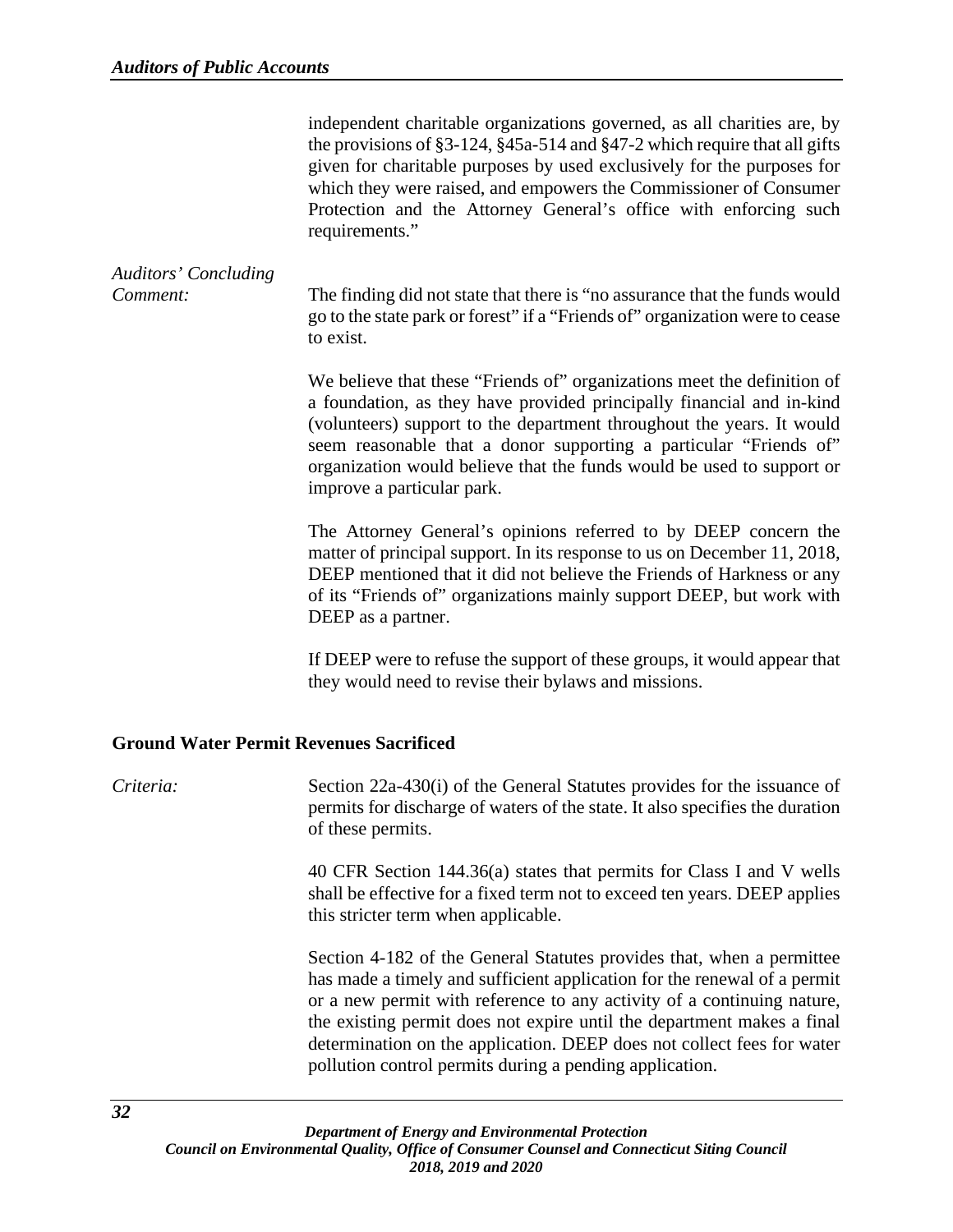| Condition: | Applicants for groundwater discharge permits are required to pay an<br>application fee, as well as an annual fee to cover the cost of monitoring<br>compliance with permit terms and conditions. Individual groundwater<br>applications are generally issued for a period of ten or 30 years,<br>depending on the agreement. A few months prior to the expiration of the<br>permit, the client must submit a new application and pay another<br>application fee to renew the permit. Although review and approval for<br>most applications takes years, DEEP considers the permits active until<br>the renewal has occurred, even if the permit has expired. Section 4-182<br>of the General Statutes allows this, stating that a permit remains active<br>as long as an application is made in a timely manner and the client<br>continues to pay the annual fee based on the current fee schedule. |
|------------|------------------------------------------------------------------------------------------------------------------------------------------------------------------------------------------------------------------------------------------------------------------------------------------------------------------------------------------------------------------------------------------------------------------------------------------------------------------------------------------------------------------------------------------------------------------------------------------------------------------------------------------------------------------------------------------------------------------------------------------------------------------------------------------------------------------------------------------------------------------------------------------------------|
|            | We found many individuals' groundwater discharge permit applications<br>were held in a pending status for an excessive period. As of March 20,<br>2020, there were 53 groundwater discharge applications pending, of                                                                                                                                                                                                                                                                                                                                                                                                                                                                                                                                                                                                                                                                                 |

2020, there were 53 groundwater discharge applications pending, of which four were pending for over 20 years, 38 were pending for over ten years, and 11 were received during the audited period. DEEP has made progress toward reducing the number of pending applications from the previous audit. We reviewed the four applications (four landfill groundwater discharges) that have not been approved for over 20 years. DEEP sacrificed an estimated \$128,250 in application fee revenue due to its inability to promptly process those applications. The department collected annual fees on these permits.

*Effect:* **DEEP** sacrificed permit fee revenue. The permitting process in the General Statutes is intended to protect the state's waters. The lengthy delays in permitting may allow clients to discharge polluting substances into the water.

*Cause:* There was a lack of management oversight over pending permits.

- *Prior Audit Finding:* This finding has been previously reported in the last three audit reports covering fiscal years 2010 through 2017.
- *Recommendation:* The Department of Energy and Environmental Protection should work to issue water discharge permits on time. The department should immediately address permit applications that have been pending for more than ten years. (See Recommendation 10.)
- *Agency Response:* "The Department agrees with the finding and continues to make tremendous progress in reducing the permit backlog. Permits are continued to insure annual fee revenue generated to support regulated activities of the permittee. This administration has made further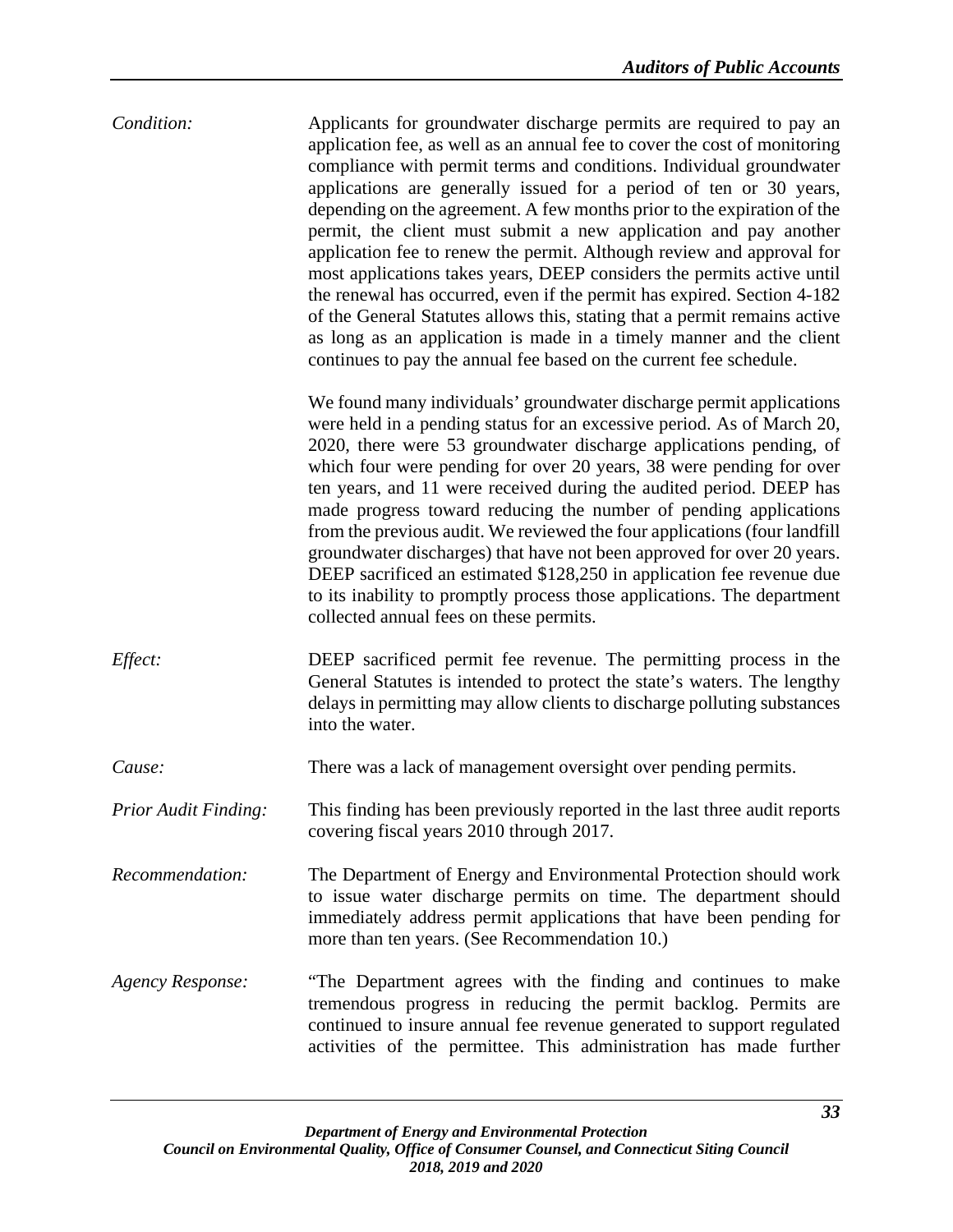commitments to regulated entities as evidenced by the Agency's 20by20 goals."

#### **Collection of Emergency Spill Costs and Write-off of Receivables**

*Background:* DEEP operates an emergency spill response program pursuant to Section 22a-451 of the General Statutes. If DEEP determines there is a potential threat to human health or the environment, the responsible person, firm, or corporation is liable for any expenses the department incurs investigating, containing, removing, monitoring, or mitigating discharge, spillage, loss, seepage, or filtration.

Other receivables result from various activities at DEEP and PURA.

*Criteria:* Section 22a-451 of the General Statutes allows for the recovery of costs, including DEEP's investigation.

> Section 22a-451(c) of the General Statutes states that, if the responsible person, firm, or corporation of a discharge, spill, or seepage is unknown, the commissioner shall request the federal government to assume the contractual obligation of cleaning up the spill to the extent provided by the federal Water Pollution Control Act.

> DEEP is required to submit annual reports of receivables and estimated uncollectible amounts to the Office of the State Comptroller for incorporation in the state's financial statements. Accounts receivable records should be accurate and complete. An adequate system of internal controls should include reconciliation of receivables and timely collection attempts.

> Section 3-7(a) of the General Statutes states that any uncollectible claim for an amount of \$1,000 or less may be cancelled on the books of any state department or agency upon the authorization of the head of such department or agency. The DEEP commissioner may cancel any uncollectible department costs amounting to less than \$5,000 pursuant to Section 22a-451, for investigating, containing, removing, monitoring, or mitigating pollution and contamination, emergency or hazardous waste, in accordance with procedures approved by the State Comptroller.

> Section 3-7(b) of the General Statutes states the Secretary of the Office of Policy and Management may authorize the cancellation upon the books of any state department of any uncollectible claim greater than \$1,000 due to such department.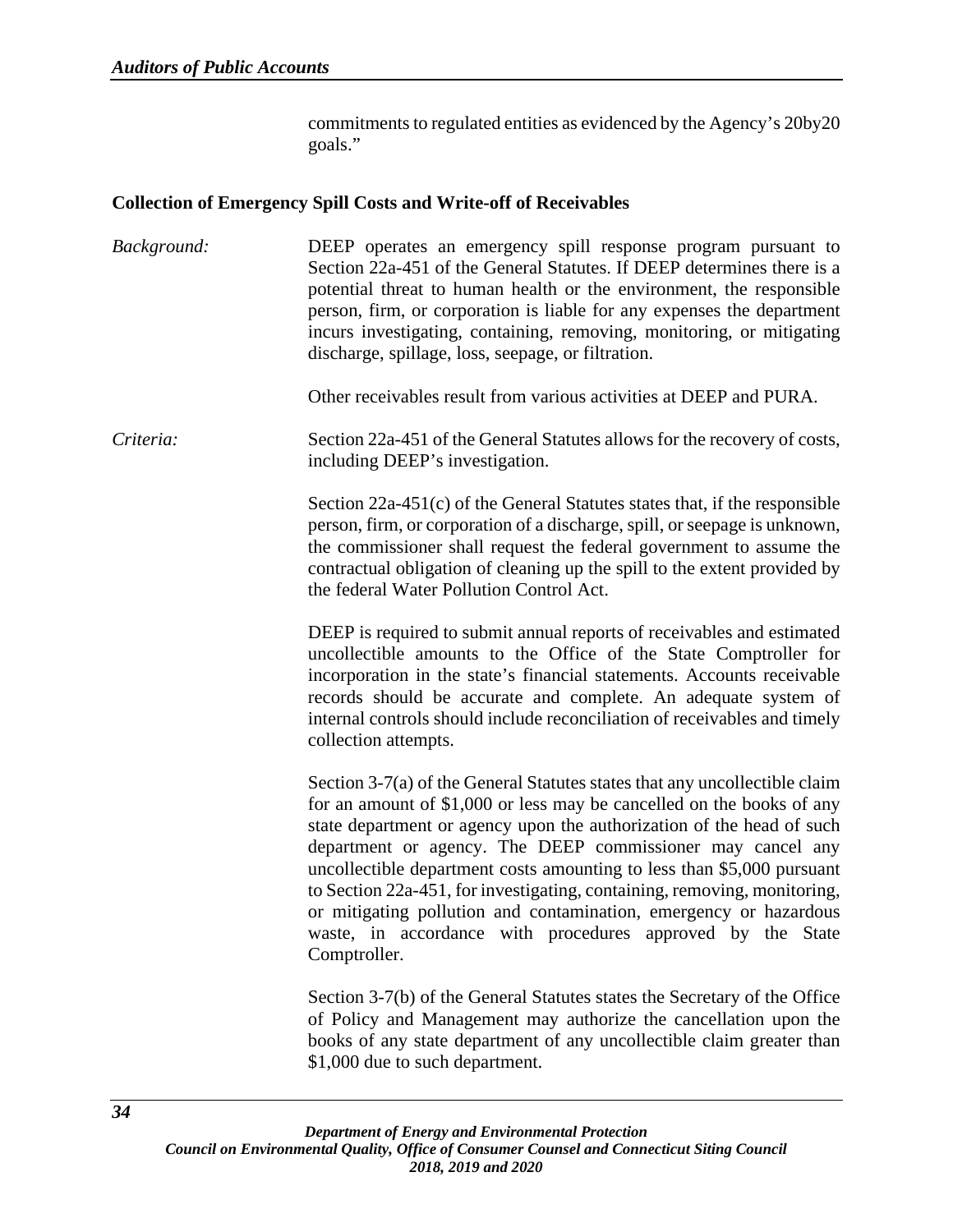Liens should be accurately recorded as receivables for the correct amount.

*Condition:* Emergency Spill Response Receivables

We found that DEEP does not recover all potential costs related to its administration, investigation, or other related Emergency Spill Response Unit expenses. These expenses include vehicles, mileage, fringe benefits, and other expenses that the department could potentially recover from liable parties. We found that unrecovered overtime alone totaled \$326,528, \$314,709, and \$354,139 for the fiscal years ended June 30, 2018, 2019, and 2020, respectively.

DEEP maintains a list of cases in which the responsible party for the contamination is unknown, but periodically deletes these cases from its database. The balances that were unrecoverable in these cases were \$653,109 as of June 30, 2017 and \$111,556 as of June 30, 2020. DEEP did not inform us whether it requested that the federal government assume the contractual obligation of the cleanup costs.

As of June 30, 2020, DEEP reported emergency spill receivables of \$30,810,542 with \$8,359,545 as uncollectible, leaving a balance of \$22,450,997 as collectible. We believe that the uncollectible amount is greatly understated and estimate it to be closer to \$16,000,000, as a significant amount of the reported collectible balance has not had any activity for many years. Our estimate included receivables prior to 2016 with no collections during fiscal year 2020.

DEEP informed us that it had liens of \$5,122,566 as of June 30, 2020. A 2010 case was the most recent case with a lien. DEEP does not appear to be actively placing liens on these receivables. When we compared the liens for these receivables to DEEP's access database as of the same date, we found that the lien amounts did not agree with the collectible amounts in many cases. For example, the collectible column showed four of the cases with liens with no balance. In addition, one case showed a \$2,130,666 lien, yet the collectible balance was listed at \$167,350. In addition, a \$453,891 lien showed no balance with an uncollectible amount of \$47,030.

# Other Receivables

In our review of GAAP Form 2 for other receivables, we found 25 receivables totaling \$8,911 with a value of \$1,000 or less that the department should consider writing off. We also found 23 receivables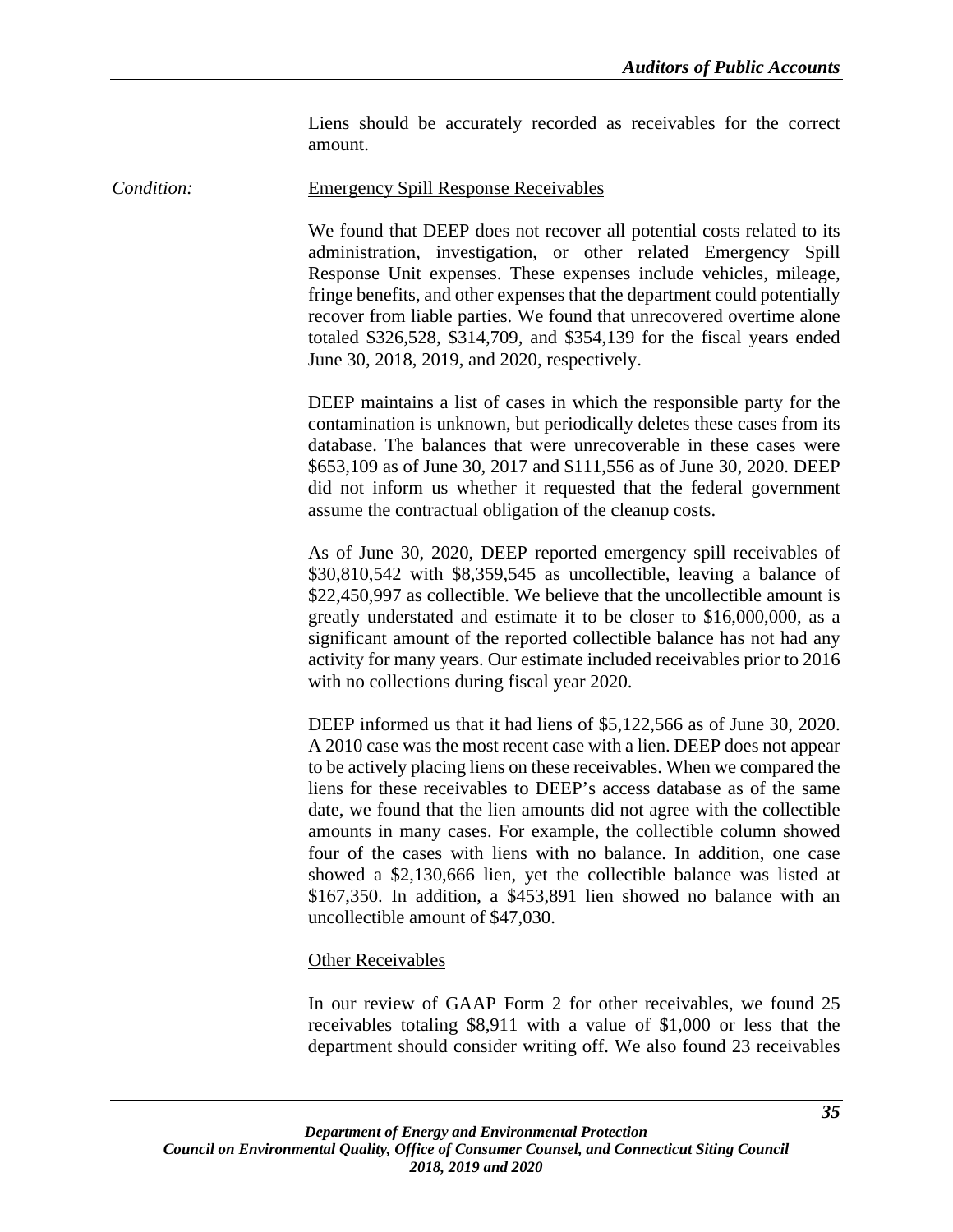|                             | totaling $$439,877$ with a value greater than $$1,000$ that the department<br>should consider asking the Office of Policy and Management to write<br>off. DEEP has reported many of these receivables on its GAAP form for<br>many years and has reported them as uncollectible for some time. DEEP<br>has reported some of the receivables greater than \$1,000 for over ten<br>years. In many of these cases, they are uncollectible because the entity<br>no longer exists. In one instance, the person is deceased.                                                                                                                                                                                                                                                                                                       |
|-----------------------------|-------------------------------------------------------------------------------------------------------------------------------------------------------------------------------------------------------------------------------------------------------------------------------------------------------------------------------------------------------------------------------------------------------------------------------------------------------------------------------------------------------------------------------------------------------------------------------------------------------------------------------------------------------------------------------------------------------------------------------------------------------------------------------------------------------------------------------|
| Effect:                     | Unreimbursed costs of the Emergency<br>Spill Response<br>Unit<br>unnecessarily burdens the General Fund.                                                                                                                                                                                                                                                                                                                                                                                                                                                                                                                                                                                                                                                                                                                      |
|                             | Maintaining and reporting uncollectible receivables year-to-year is not<br>a prudent management decision and distorts financial reporting.                                                                                                                                                                                                                                                                                                                                                                                                                                                                                                                                                                                                                                                                                    |
|                             | DEEP may not be maximizing its recovery of spill costs.                                                                                                                                                                                                                                                                                                                                                                                                                                                                                                                                                                                                                                                                                                                                                                       |
|                             | The recovery database may be inaccurate.                                                                                                                                                                                                                                                                                                                                                                                                                                                                                                                                                                                                                                                                                                                                                                                      |
| Cause:                      | There was a lack of management oversight and failure to implement the<br>cost recovery provisions within the General Statutes.                                                                                                                                                                                                                                                                                                                                                                                                                                                                                                                                                                                                                                                                                                |
|                             | There appears to be little incentive to collect receivables and remove all<br>uncollectible receivables.                                                                                                                                                                                                                                                                                                                                                                                                                                                                                                                                                                                                                                                                                                                      |
| <b>Prior Audit Finding:</b> | This finding has been previously reported in the last four audit reports<br>covering fiscal years 2008 through 2017.                                                                                                                                                                                                                                                                                                                                                                                                                                                                                                                                                                                                                                                                                                          |
| Recommendation:             | The Department of Energy and Environmental Protection should<br>recover all potential costs related to the Emergency Spill Response Unit,<br>improve its collections efforts, and comply with Sections 3-7(a) and (b)<br>of the General Statutes for the proper write-off of those receivables<br>deemed uncollectible. (See Recommendation 11.)                                                                                                                                                                                                                                                                                                                                                                                                                                                                              |
| <b>Agency Response:</b>     | "DEEP agrees with the finding and has taken many steps to address the<br>deficiency within the Spills Cost Recovery Program. The Department's<br>primary focus is to relieve the fund from incurring costs completely by<br>identifying responsible parties at spill incidents and aligning clean-up<br>costs directly with the party and their insurance providers. Significant<br>progress has been made reducing the number of incidents in which the<br>spills fund is open. As noted in previous audits, the Department<br>participated in multiple LEAN exercises documenting all components<br>of the program from initial emergency dispatch calls through receipt<br>processing of the recovery to include Attorney General Referrals and/or<br>state write-off. Changes were made requiring emergency spill vendors |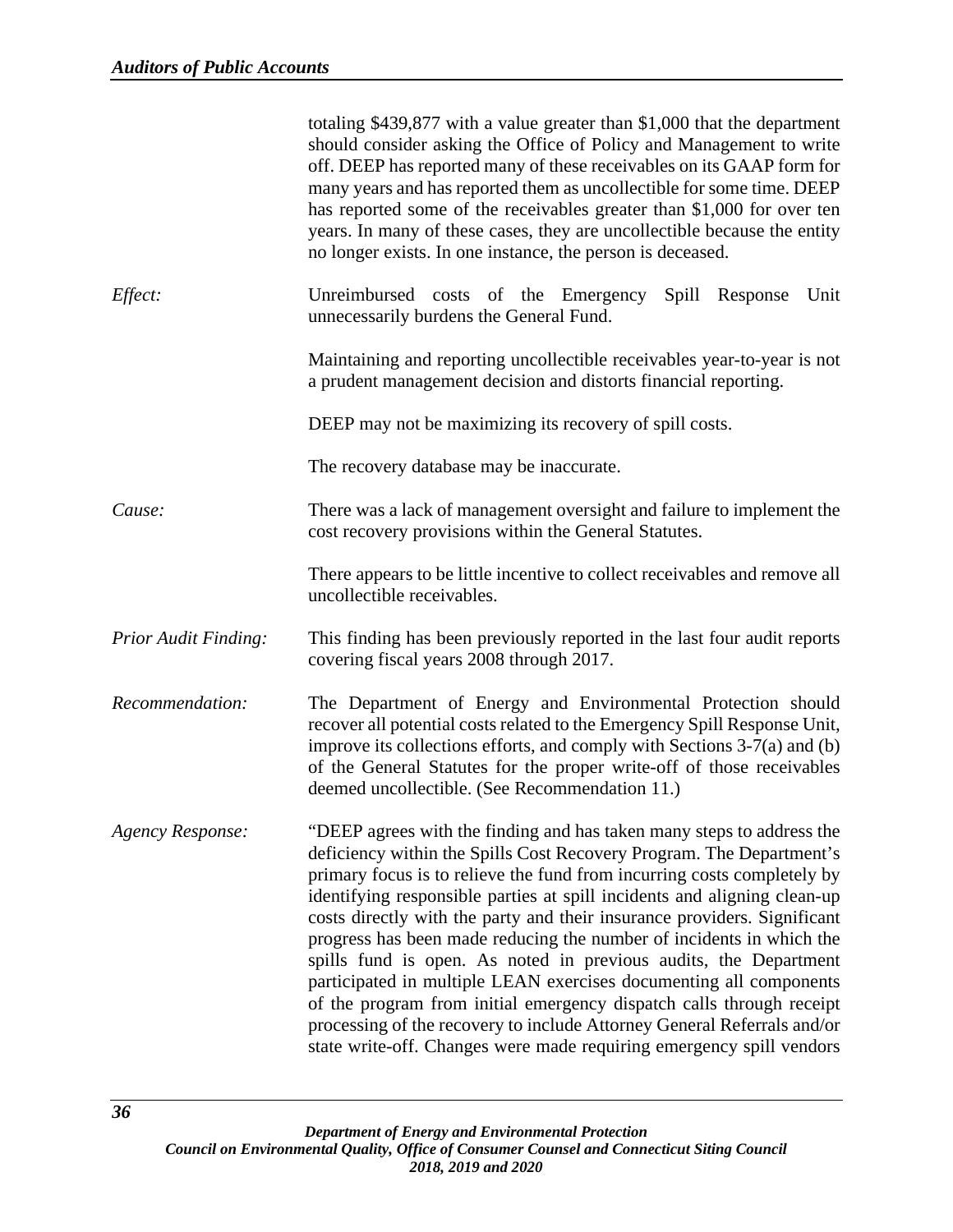to expedite delivery of invoices so that collection attempts can begin on a timely basis. The agency plans on using computer tablets in the field to generate authorization for vendors to proceed with clean-up work in accordance with terms of the state contract. This will ensure that vendor invoices are accurate and comply with the state contract. Incident reports will be delivered timely allowing the receivable to be billed and improving our collection success. The majority of existing debt is uncollectible. The Department has been working with the Attorney General's Office reviewing cases in order to make a determination to pursue collections if a Responsible Party was identified or has property or resources available or discharge the debt as uncollectible through the statutory process. Discussions with OPM have been started to facilitate a comprehensive review of old, outstanding balances for potential writeoff. The Department is exploring using agency resources for lien notices and additional collection services. We will pursue a third party collection vendor and/or services of DAS Collections to assist with recoveries. In regard to the reconciliation process, the agency reconciles individual spill costs on a regular basis as each case has expenditure detail from Core-CT compiled for its basis of the receivable. The fund is reconciled on an annual basis prior to completion of the annual GAAP report."

#### **Noncompliance with Statutory Requirements of the Nuclear Safety Preparedness Account**

- *Background:* There is a memorandum of understanding (MOU), dated July 31, 2013, concerning the Nuclear Safety Emergency Preparedness Program. The parties subject to the MOU include DEEP, the Department of Emergency Services and Public Protection (DESPP) Division of Emergency Management and Homeland Security (DEMHS), and the Office of Policy and Management (OPM). Per the MOU, the commissioner of DESPP, in consultation with the commissioner of DEEP, are required to submit a plan and proposed budget annually to the Secretary of OPM for approval to carry out the Nuclear Safety Emergency Program (NSEP). The MOU states that the Public Utilities Regulatory Authority (PURA) will assess the state's nuclear licensees in two installments and prorate 70% of the total assessment billed on July 1 and 30% on December 1 each fiscal year. These funds are used to support the activities of the program.
- *Criteria:* Section 28-31(a) of the General Statutes requires PURA to establish a nuclear safety preparedness account within the General Fund. PURA may assess licensees for the program expenses, provided the balance in the account at the end of the fiscal year does not exceed \$300,000.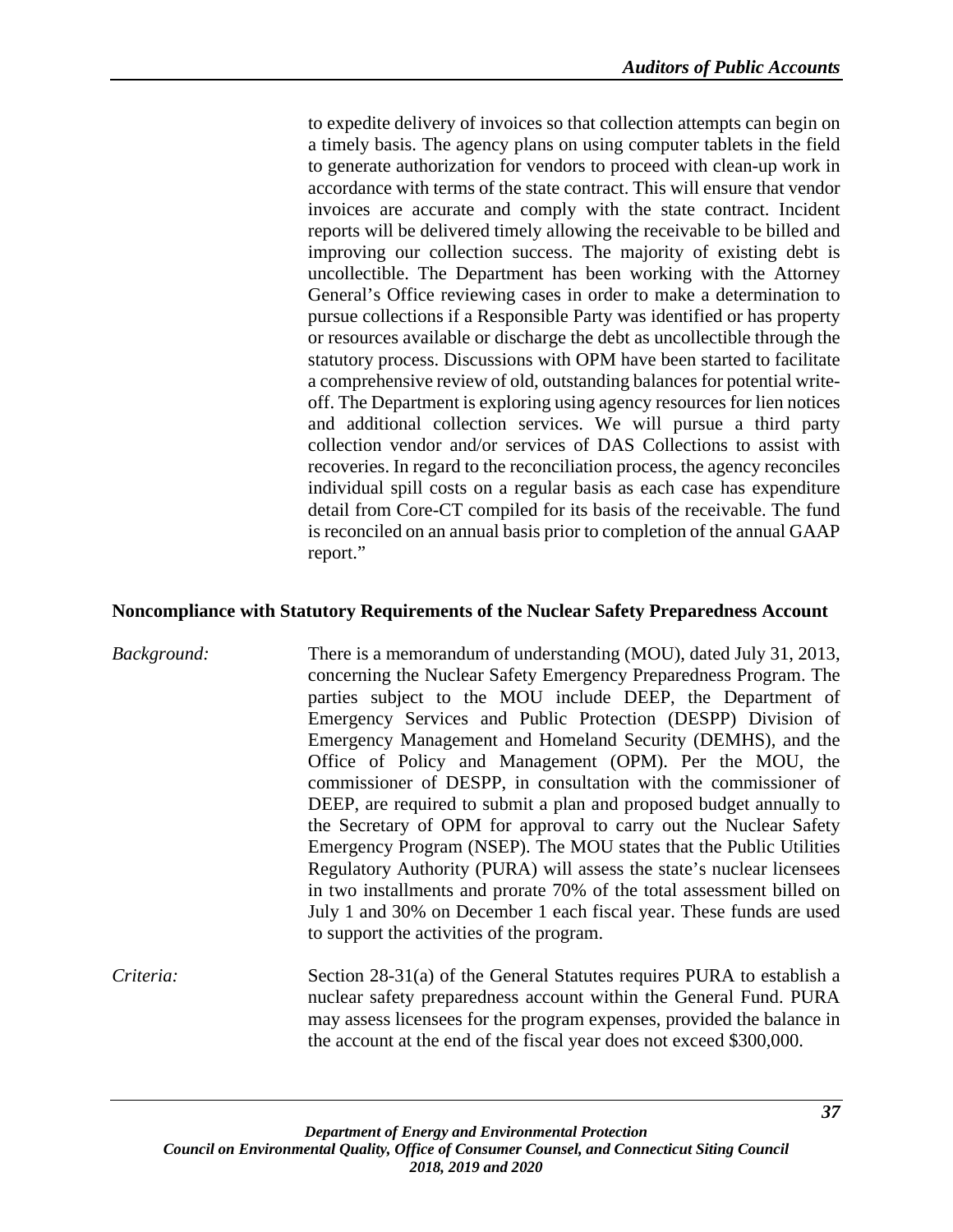| Condition:                              | The balances for the nuclear preparedness account were \$788,332, \$670,103<br>and \$1,011,728 as of June 30, 2018, 2019, and 2020, respectively.                                                                                                                                                                                                                                                                                                                                                                                         |
|-----------------------------------------|-------------------------------------------------------------------------------------------------------------------------------------------------------------------------------------------------------------------------------------------------------------------------------------------------------------------------------------------------------------------------------------------------------------------------------------------------------------------------------------------------------------------------------------------|
|                                         | DEEP calculates the annual assessment by taking the approved budget<br>by OPM and decreasing that amount by the balance in the account. It<br>then bills 70% of that amount on July 1st. When it bills the licensees on<br>December 1st, it does not consider the balance in the account even<br>though the second billing may not be necessary.                                                                                                                                                                                          |
|                                         | The MOU does not discuss compliance with the statutory requirement<br>that the account's balance cannot exceed \$300,000.                                                                                                                                                                                                                                                                                                                                                                                                                 |
| Effect:                                 | DEEP appears to be over-assessing nuclear licensees, as the balance in<br>the account exceeded \$300,000 by \$488,332, \$370,103, and \$711,728<br>for the fiscal years ended June 30, 2018, 2019, and 2020, respectively.                                                                                                                                                                                                                                                                                                                |
| Cause:                                  | DESPP, in consultation with DEEP, does not consider the statutory<br>limitation on the balance in the restricted fund account when preparing<br>the budget.                                                                                                                                                                                                                                                                                                                                                                               |
| <b>Prior Audit Finding:</b>             | This finding has been previously reported in the last three audit reports<br>covering fiscal years 2010 through 2017.                                                                                                                                                                                                                                                                                                                                                                                                                     |
| Recommendation:                         | The Department of Energy and Environmental Protection should<br>consider the balance in the nuclear safety preparedness account prior to<br>calculating assessments. (See Recommendation 12.)                                                                                                                                                                                                                                                                                                                                             |
| <b>Agency Response:</b>                 | "The Department disagrees with the finding on the account was<br>established in concurrence with the State Comptroller's Office, Office<br>of Policy and Management, and Department of Emergency Services and<br>Public Protection, which has lead budgetary responsibility.                                                                                                                                                                                                                                                              |
|                                         | In regards to balances managed within the fund, Department of<br>Emergency Services and Public Protection (DESPP) manages Nuclear<br>Safety proceeds. DESPP provides an annual reconciliation to the<br>Department as outlined in an MOU between DEEP, OPM and DESPP.<br>The Department has billing responsibilities<br>and<br>budgetary<br>responsibilities limited to DEEP share of the nuclear assessment. The<br>management of the Fund, the Budget and expenditures is completely<br>transparent and accepted by the two utilities." |
| <b>Auditors' Concluding</b><br>Comment: | Regardless of which agency manages the proceeds, DEEP (through<br>PURA) is authorized under Sec. 28-31 of the General Statutes to assess                                                                                                                                                                                                                                                                                                                                                                                                  |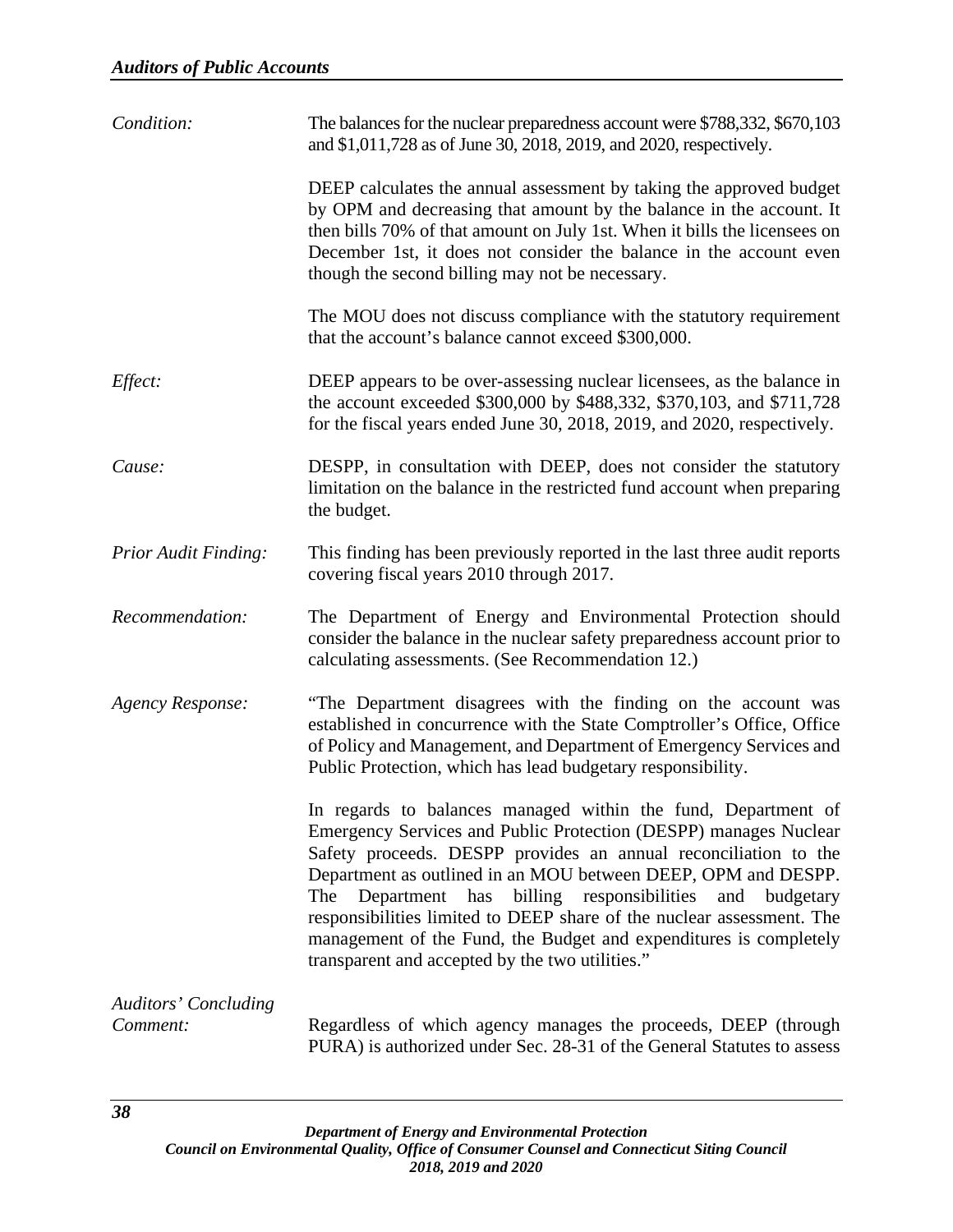the licensees only in the event that the balance in the account at the end of the fiscal year does not exceed three hundred thousand dollars.

## **Internal Control Weaknesses at DEEP Fueling Stations and Reporting in Monthly Mileage Reports**

| Background: | DEEP employees obtain gasoline and diesel fuel for state vehicles or<br>equipment from several sources, including 17 DEEP fueling stations.<br>DEEP employees also may obtain fuel from the Department of<br>Transportation (DOT) and commercial fueling stations. Conservation<br>officers and emergency response personnel also may obtain fuel from<br>the Connecticut State Police (CSP) fueling stations.                                                                                                                                                                                                                                                                   |
|-------------|----------------------------------------------------------------------------------------------------------------------------------------------------------------------------------------------------------------------------------------------------------------------------------------------------------------------------------------------------------------------------------------------------------------------------------------------------------------------------------------------------------------------------------------------------------------------------------------------------------------------------------------------------------------------------------|
| Criteria:   | DEEP has an outdated and antiquated fuel usage and accountability<br>system compared to DOT and CSP.<br>Good internal controls require that DEEP establish adequate policies<br>and procedures regarding the use and safeguarding of fuel at its fueling<br>stations. The department should ensure that employees accurately<br>prepare manual reports for fuel usage. Corrections on manually<br>prepared sheets should be transparent. The equipment number for fuel<br>pumped should be listed. Electronic sheets that are prepared from the<br>manual sheets should identify all errors and irregularities and be<br>provided to management for review and/or investigation. |
|             | The Department of Administrative Services (DAS) General Letter No.<br>115, Policy for Motor Vehicles Used for State Business, requires<br>agencies to keep daily mileage logs on a monthly usage report (Form<br>CCP-40) for each assigned state-owned vehicle. The operator of the<br>vehicle must certify daily activity as true and correct. The monthly<br>usage report shows starting and ending mileage, state and commercial<br>fuel usage, and signatures by the employee, supervisor, and manager.<br>DEEP uses these monthly mileage records to report ending odometer<br>readings and fuel usage to DAS for DAS-leased vehicles.                                      |
|             | DEEP's Vehicle Policy & Procedure requires employees to separately<br>record all fuel from state and commercial stations on the monthly<br>mileage report to the nearest $1/10$ of a gallon.                                                                                                                                                                                                                                                                                                                                                                                                                                                                                     |
|             | Good internal controls require that the fuel received for all vehicles from<br>state and/or commercial sources be reconciled to monthly mileage<br>reports prepared by employees.                                                                                                                                                                                                                                                                                                                                                                                                                                                                                                |
| Condition:  | Each fuel pump is accessed using one key that is copied and available<br>to all staff, including seasonal staff, and is located in each DEEP vehicle                                                                                                                                                                                                                                                                                                                                                                                                                                                                                                                             |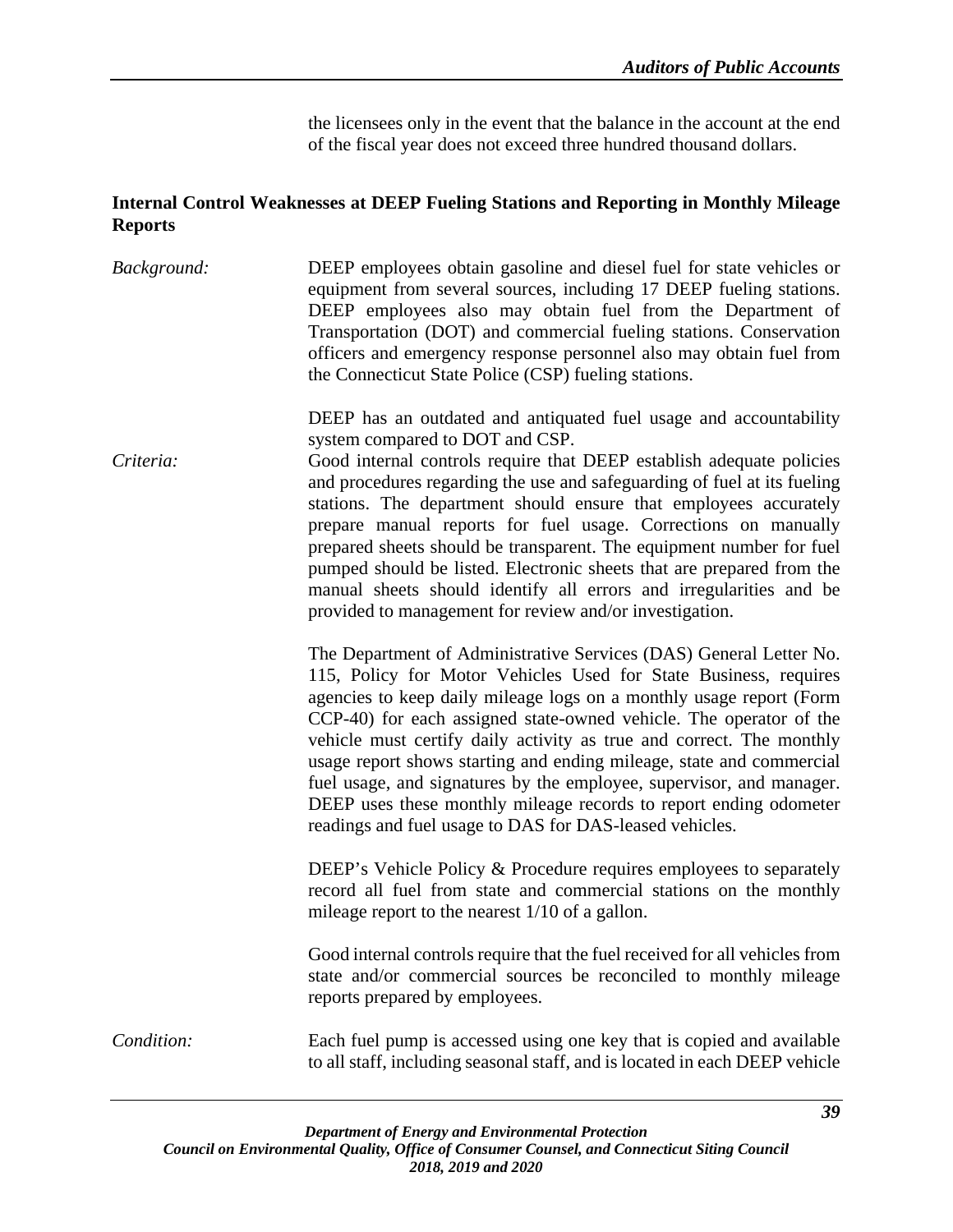and at each DEEP fueling station. Employees can duplicate keys without DEEP consent. This appears to be the case at all DEEP fueling stations. Stations with a fence/gate around the pumps use the same key across all facilities.

Several of DEEP's fueling stations are in close proximity to DOT fueling stations, and DEEP could be utilizing these stations, as DOT's system provides a unique key issued to identify the employee that pumped fuel.

We reviewed fuel log sheets and mileage reports from February 2020. Our findings are as follows.

## Fuel sheets at DEEP fueling stations:

DEEP does not have an adequate system for managing fuel from its stations for its equipment and state vehicles. DEEP maintains monthly manual sheets at each of its fueling stations that show the beginning and ending pump reading. The employee who pumps fuel must fill in the license plate number or equipment type, the number of gallons pumped, the ending pump reading after fueling, and printed name. Each month, all sheets are forwarded to DEEP's Central Services for entry onto an excel spreadsheet. We noted the following for February 2020:

- One hundred one gallons of fuel pumped had no printed name on several of the fuel sheets. Some had vehicle identification numbers, but we cannot be assured that the employee associated with the vehicle was the employee who pumped the fuel.
- Fuel was pumped into cans with no name listed as to who pumped the fuel. There were other entries for names of equipment without the equipment number listed.
- At the Eastern District Headquarters, ten and 22 gallons of fuel were unaccounted for on February 4, 2021 and February 7, 2021, respectively.
- There was no entry for 30 gallons of fuel at the Penwood fueling station. This was determined by subtracting the ending pump balance from the beginning pump balance and comparing that to the entries on the sheet. In addition, there was an entry for 38 gallons pumped into a 2015 Chevy Silverado, yet an internet search found the tank size to be 36 gallons for that vehicle. DEEP management provided no explanation.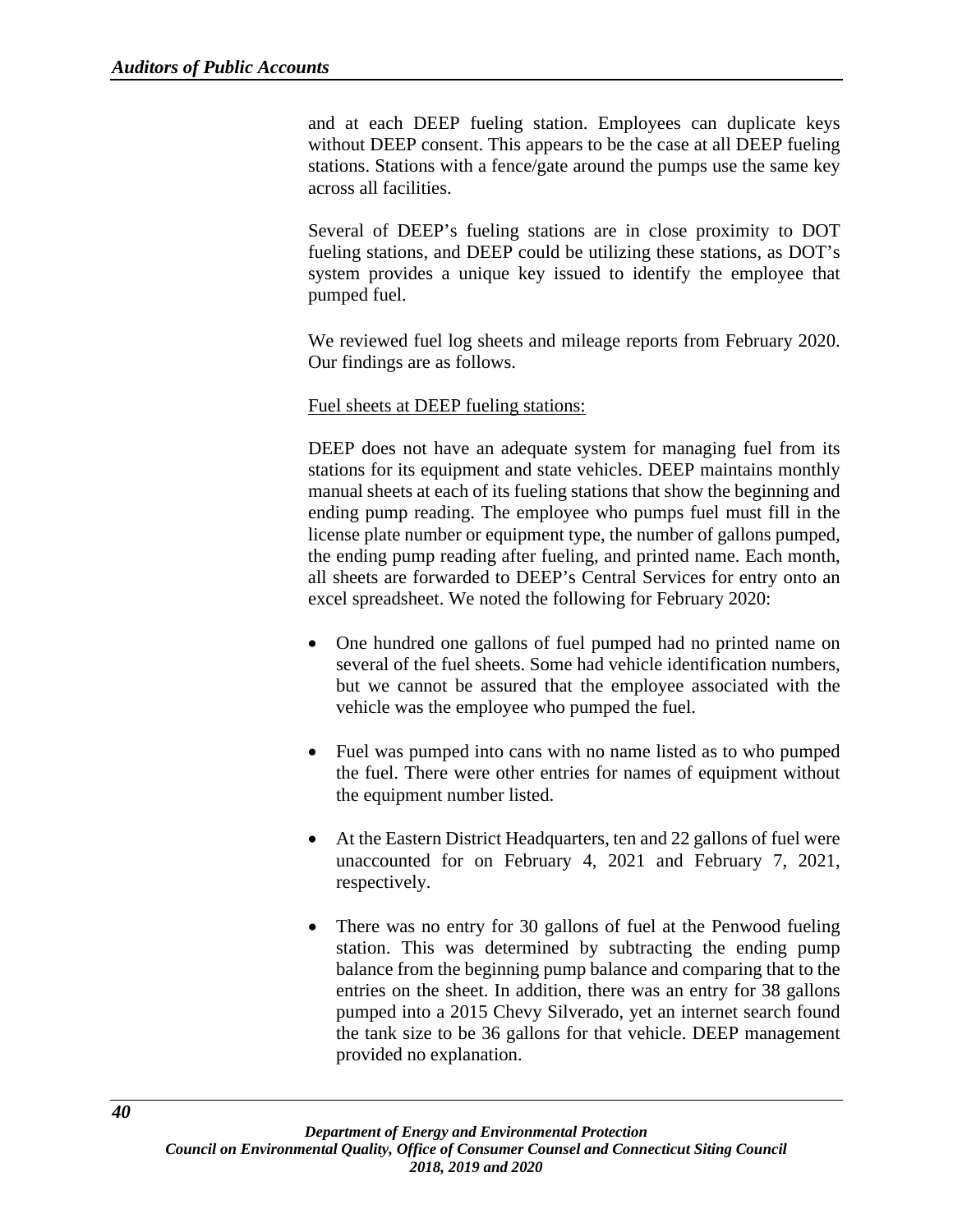• Entries onto the Excel spreadsheet used by management were not always accurate when compared to the manual fuel sheets. We found discrepancies resulting in a difference of 32 gallons for diesel fuel and 956 gallons for gasoline for the month.

DEEP did not report the gasoline discrepancy under Section 4-33a of the General Statutes.

Monthly mileage sheets:

Fuel reconciliations are absent. DEEP does not reconcile total use of fuel against billings received from other state agencies and its own fueling stations to mileage reports.

Our review of 50 mileage reports for February 2020 revealed the following:

- Eight were missing supervisor signatures
- Six failed to report fuel usage

Conservation officers did not fill out the daily mileage logs because they believed DAS General Letter No. 115 exempts them from completing the form. They recorded beginning and ending miles, as DAS requires this information monthly for its leased vehicles. DAS employees informed us that they were unaware of any exemption for conservation officers. Conservation officers have GPS in their vehicles to track the locations of the officers, but reports were not available for our review.

*Effect:* The misuse of fuel could occur and not be promptly detected by management.

*Cause:* DEEP has an antiquated system for monitoring fuel usage at its facilities.

> Management does not appear to be properly reviewing the hand-written fuel sheets for accurate amounts and improper and incomplete entries.

> DEEP believes that the locations visited by its conservation officers are confidential and should be protected.

*Prior Audit Finding:* This finding has been previously reported in the last audit report covering fiscal years 2015 through 2017.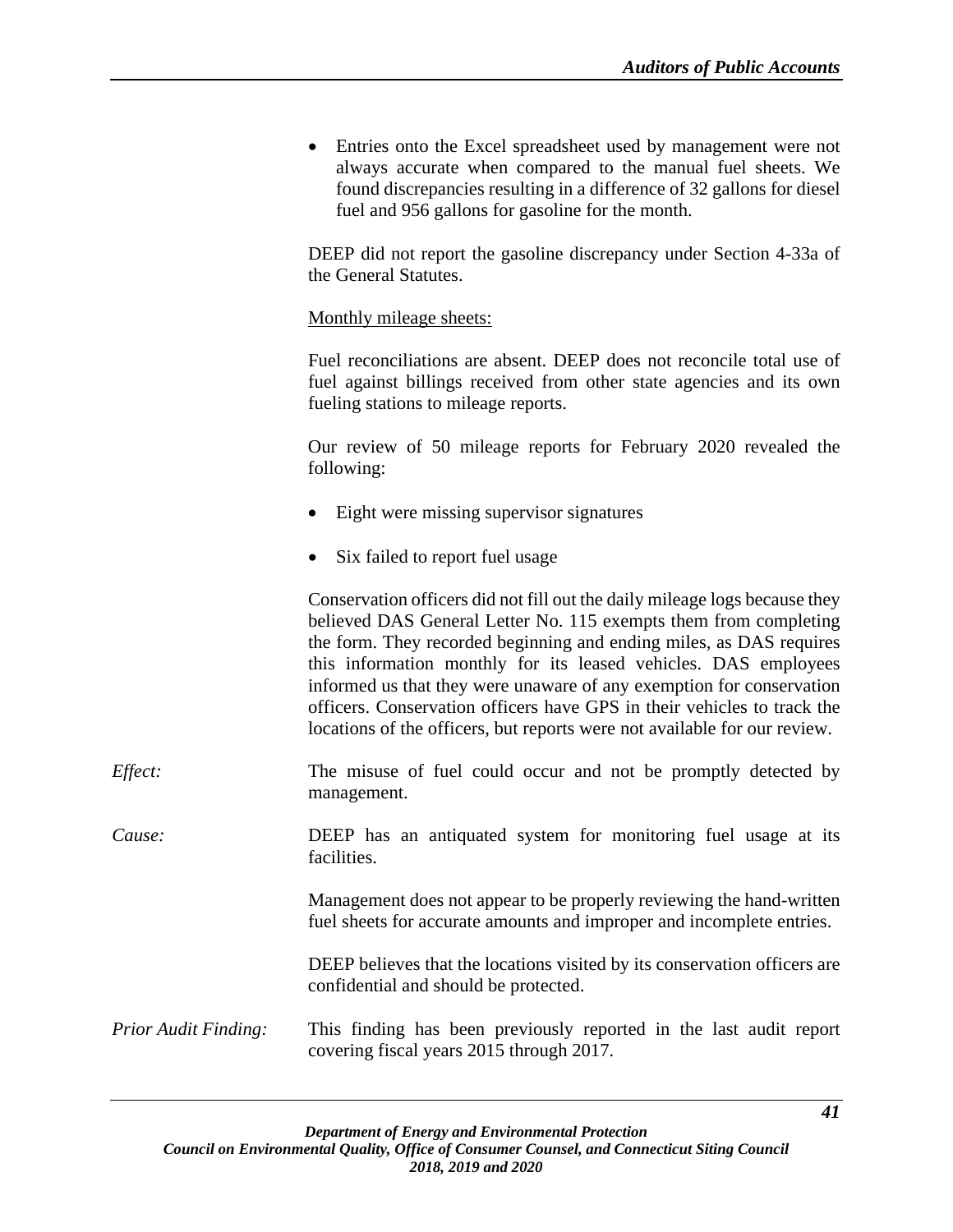- *Recommendation:* The Department of Energy and Environmental Protection should upgrade its fueling stations to better account for fuel distributed at pumps used by employees, or close the stations and require employees to use Department of Transportation facilities. The department should ensure that employees accurately complete prepared sheets for fueling stations and show all entries recorded by equipment number. All employees should complete monthly mileage reports accurately and thoroughly on a daily basis. The department should perform reconciliations between fuel usage on mileage reports and fuel obtained from various sources. (See Recommendation 13.)
- *Agency Response:* "The Department agrees with the finding regarding refueling stations and the fuel log at each pump and has taken numerous steps to mitigate the concerns presented. As DEEP fuel tanks reach the end of their 30 year service life, an evaluation is done to determine whether or not a replacement is warranted at the location. Several tanks have been decommissioned already and replacement tanks that have been installed have the capacity to be outfitted with electronic fuel tracking measures similar to DOT and CSP tanks. Additionally, DEEP participated in a statewide LEAN event to explore the potential for consolidation of state-owned refueling stations in areas where commercially-owned opportunities were limited. A number of consolidation opportunities were noted, however nothing formal has been done towards this effort. The Department will further evaluate the assignment of Voyager fuel cards to all staff with assigned vehicles to minimize the dependency on DEEP refueling stations.

The Department acknowledges the finding regarding the CCP-40 form for reporting daily mileage, but believes a modern statewide means of tracking and reporting mileage using available technology should be implemented. The current paper-based approach is prone to error, requires significant staffing resources to acquire, consolidate and track and offers no benefit to agencies from a data utility perspective."

# **Noncompliance with Purchasing Card Policies**

*Criteria:* The State Comptroller's Purchasing Card Manual and the State of Connecticut's Credit Card Use Policy provide guidelines for the use of purchasing cards (P-Card) by state agencies and employees. The following actions are required:

> • P-Card coordinators are required to provide cardholders with a purchasing log that the coordinator must ensure is completed monthly for each cardholder and the agency's tax exemption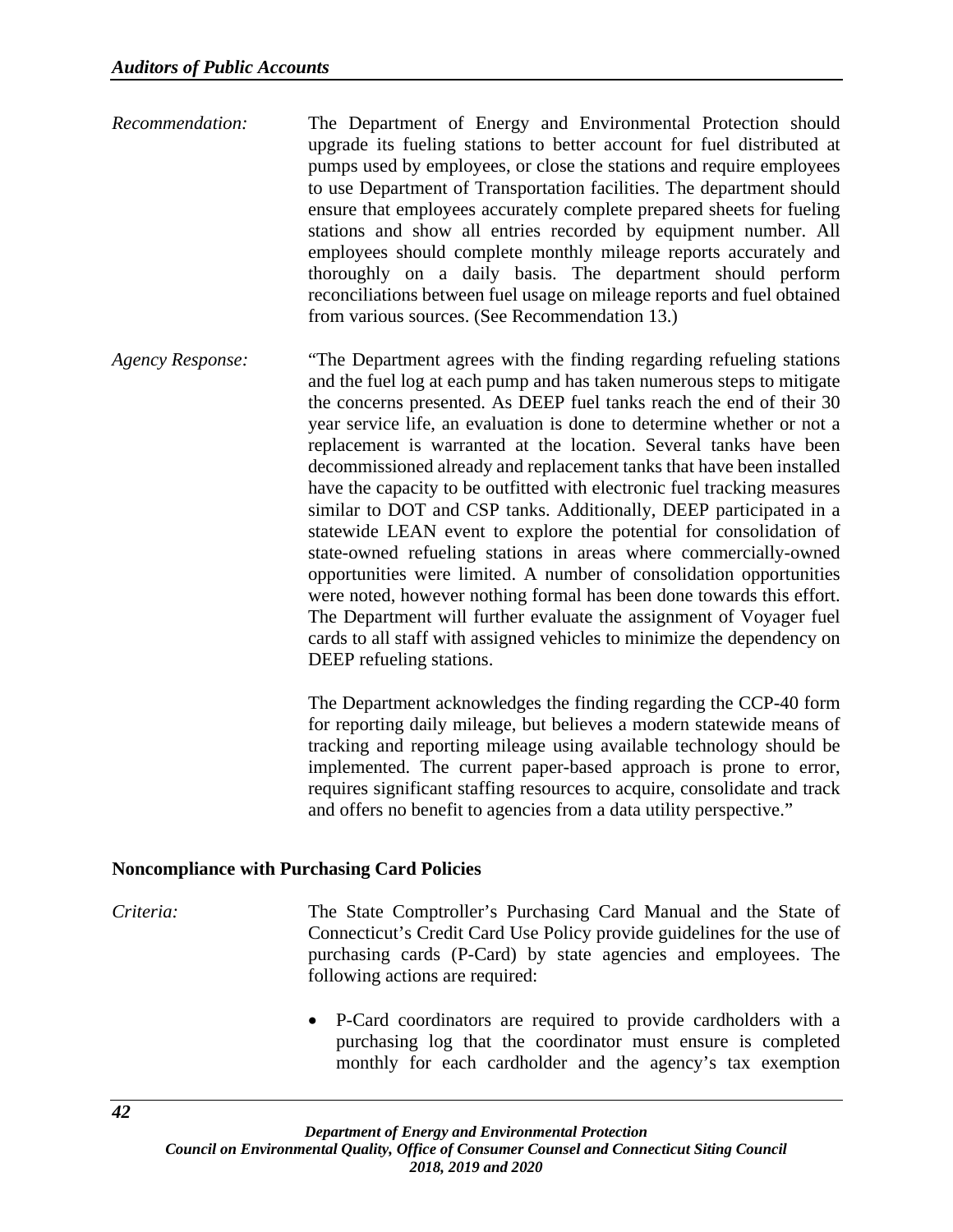certificate. The coordinator collects and maintains receipts from cardholders.

- Cardholders are required to record all purchases on a purchasing log and maintain all supporting documentation, such as proper receipts, packing slips, etc.
- The cardholder and supervisor or other approver must sign the purchasing log.

DEEP policy states that completed log sheets, along with all documentation or a signed sheet if there are no transactions for the month, must be received in the Purchasing office no later than the  $8<sup>th</sup>$  of the month following the end of the cycle.

DEEP policy limits transactions to \$1,000 for a standard card and \$2,500 for select cards. Splitting an order to avoid the single transaction limit is prohibited. Orders that exceed the single transaction limit must go through normal purchasing procedures.

Purchasing cards should be issued only to employees who are responsible for obtaining goods and services. Cards should be issued to a limited number of employees in the same division and when employees are located in the same building as the purchasing unit.

## *Condition:* We reviewed ten purchase logs consisting of 162 transactions. We also reviewed fiscal year 2019 transactions for evidence of split transactions in which an employee may have attempted to exceed the maximum transaction limit. We found the following:

- One transaction exceeded \$2,500. The purchase amount was \$2,671.30, and the receipt does not clearly document the item purchased. The employee's explanation stated "door."
- An employee circumvented the \$2,500 daily limit by having the vendor split the purchase into two credit card transactions. The employee also failed to submit the supporting invoice or receipts for the two credit card charges. The employee charged \$1,698.92 and \$1,500 (total of \$3,198.92) on January 18, 2019. Based on the merchant name, it appears that the purchase may have been for transmission work. However, due to the lack of documentation, we could not determine the exact work performed and which vehicle was involved. The employee's supervisor approved the log sheet and did not require additional supporting documentation.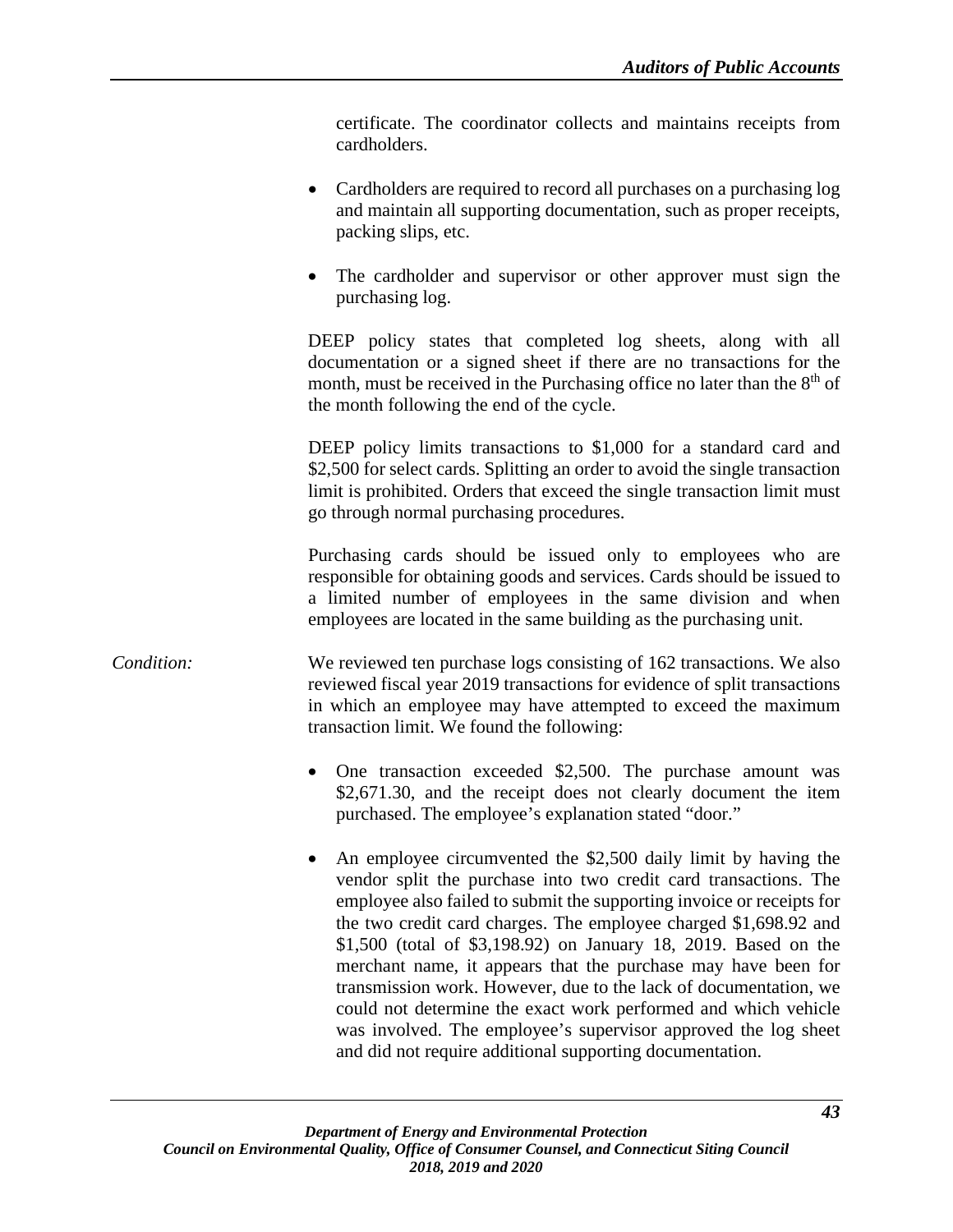- We reviewed purchasing card activity and found several other instances of order splitting on the same day.
- We found that employees did not always put the vehicle number on the invoice when making a purchase for the vehicle on transactions involving DEEP's fleet.
- One receipt showed a \$367 charge less cash of \$243.35 for a net charge of \$123.65. DEEP did not provide us with an explanation for the transaction.
- Some retailers provide incentive points for purchases. Some employees earned significant points, including one employee who had accumulated 87,387 points). When we asked DEEP what its policy was on points earned at retailers, the department did not provide one.
- Seven of ten purchase logs were not submitted by the  $8<sup>th</sup>$  day of the end of the following cycle. The logs were submitted between four and 36 days late.
- The agency coordinator did not review, approve, and sign the P-Card statement. The supervisor did not sign one of the ten purchase logs.
- Log sheets were incomplete. Five omitted the column to determine if the vendor had a state contract. Four omitted the account to charge in Core-CT. One had partial transactions listed.

DEEP issued P-cards to 181 employees as of August 2020. We reviewed activity and found that many P-card holders had few if any transactions. It appears that a significant number of employees in the Bureau of Central Service in the main office were issued P-cards even though the Purchasing Unit is in the same location. For fiscal year 2020, Purchasing Unit employees made few or no charges.

- *Context:* P-Card purchases totaled \$984,895, \$1,455,627 and \$1,055,500 during the fiscal years ended June 30, 2018, 2019, and 2020, respectively.
- *Effect:* The integrity of purchases made on P-Cards is reduced when policies and procedures are not followed.
- *Cause:* The lack of purchase card review and approval appears to be an oversight by management.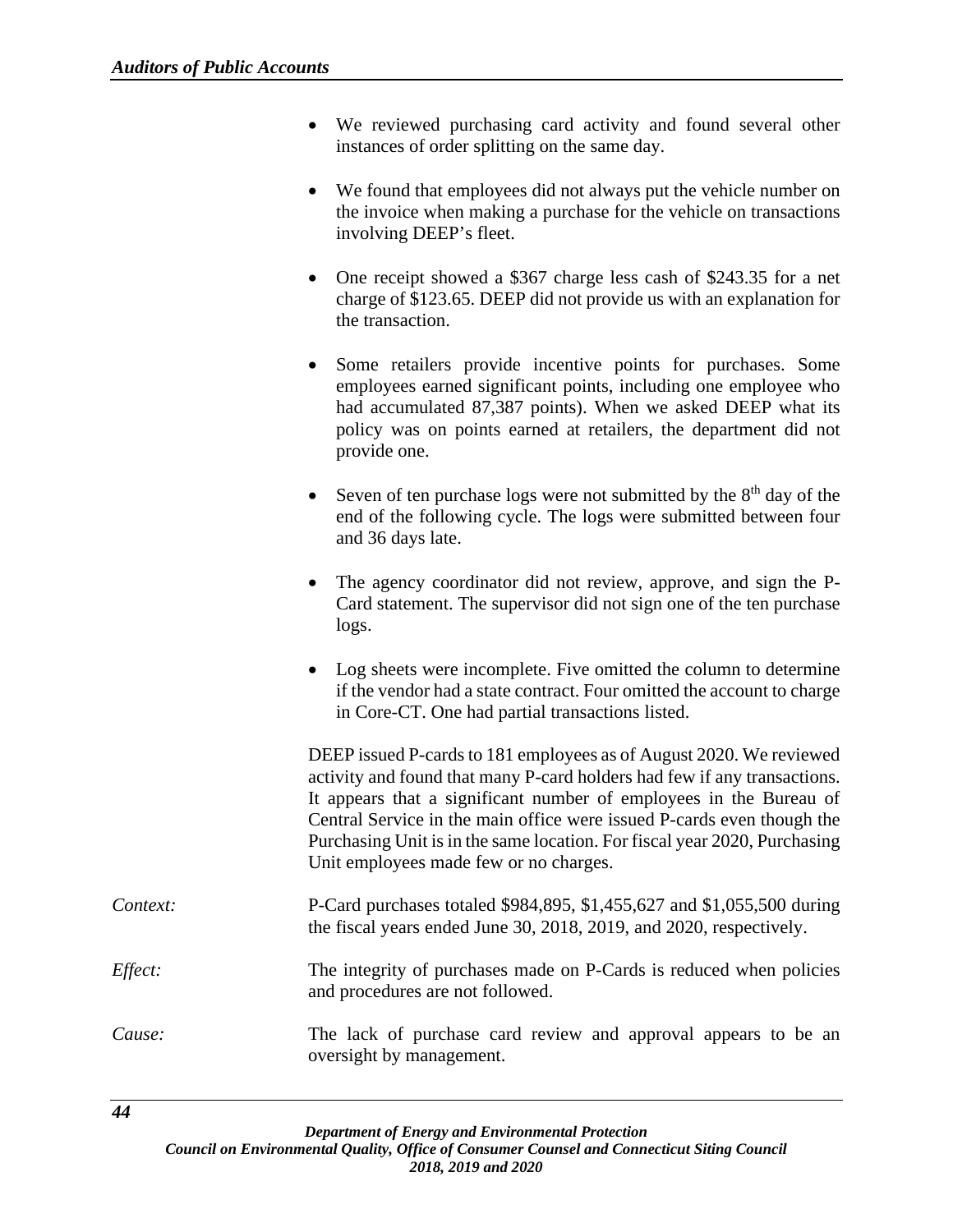| <b>Prior Audit Finding:</b> | This finding has not been previously reported.                                                                                                                                                                                       |
|-----------------------------|--------------------------------------------------------------------------------------------------------------------------------------------------------------------------------------------------------------------------------------|
| <i>Recommendation:</i>      | The Department of Energy and Environmental Protection should<br>improve internal controls over purchasing card use by complying with<br>state purchasing card policies. (See Recommendation 14.)                                     |
| <b>Agency Response:</b>     | "The Department agrees with the finding and recognizes the importance"<br>of proper controls with respect to the P-Card program. DEEP will<br>review the examples identified in this audit to determine any actions to<br>be taken." |

## **Payment Process for Consultants hired by the Public Utility Regulatory Authority**

| Criteria:  | Section 16-18a of the General Statutes allows the Public Utility<br>Regulatory Authority (PURA) to retain consultants to assist staff in<br>authority proceedings by providing or supplementing their expertise. It<br>also limits the amount charged by consultants to not more than \$200,000<br>per proceeding. The company affected by the proceeding bears all<br>reasonable and proper expenses.                                                                                                                            |
|------------|-----------------------------------------------------------------------------------------------------------------------------------------------------------------------------------------------------------------------------------------------------------------------------------------------------------------------------------------------------------------------------------------------------------------------------------------------------------------------------------------------------------------------------------|
|            | Section 16-8 of the General Statutes allows PURA to conduct<br>management audits. Management audits occur every six years, but may<br>occur for other purposes described in the statutes. PURA may engage<br>professional consultants to perform management audits, use its own<br>staff, or use the utility's internal audit staff. The affected company bears<br>all reasonable and proper expenses for management audits. While there<br>is no dollar limit per statute, PURA has limited this cost to \$400,000 per<br>audit. |
| Condition: | We found that PURA approves all invoices for consultants for extension<br>of staff services and management audits. PURA forwards the invoices<br>to the company for direct payment to the vendor. These transactions do<br>not go through Core-CT, the state's accounting system.                                                                                                                                                                                                                                                 |
| Effect:    | The costs of consultants retained by PURA is not transparent and<br>monitored for compliance with limits imposed by statute and the<br>authority. In addition, it is difficult to determine whether a consultant<br>may have received an inordinate number of contracts, as we rely on<br>PURA to provide this information.                                                                                                                                                                                                       |
| Cause:     | PURA interpreted the statutes to mean that, since the companies are<br>paying for the service, the bill should go directly to the company. It<br>appears that PURA retains consultants, as it does not have staff to<br>perform the required duties.                                                                                                                                                                                                                                                                              |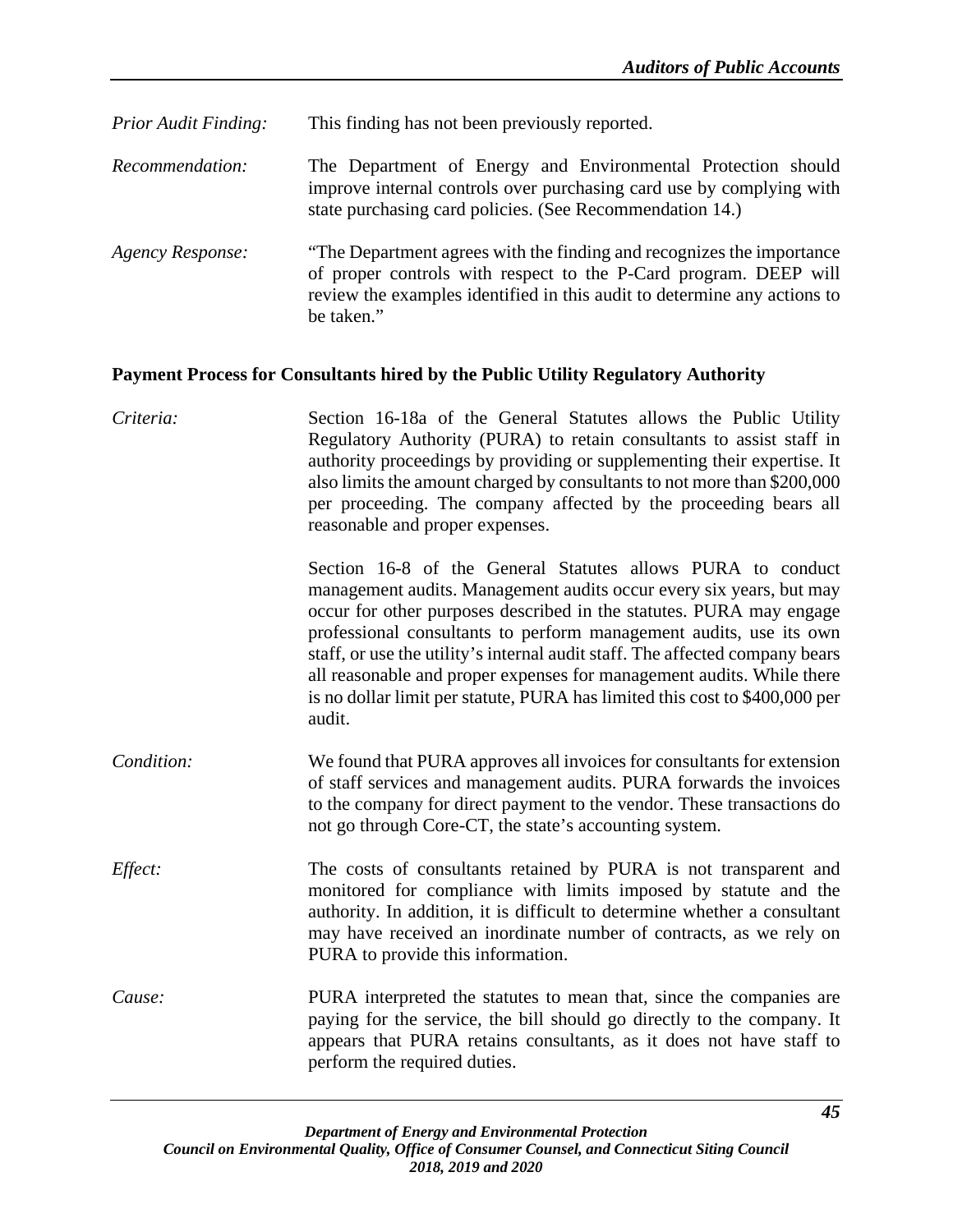- *Prior Audit Finding:* This finding has been previously reported in the last audit report covering fiscal years 2015 through 2017.
- *Recommendation:* The Public Utility Regulatory Authority should make payments to consultants from the DPUC/Consumer Counsel Fund. The authority should then bill the appropriate company for the amount due. (See Recommendation 15.)
- *Agency Response:* "The Department agrees with the finding and is in the selection process with a comprehensive Energy Consulting RFP. Once contracts are in place, docketed cases will have Purchase Orders issued to vendors in Core-CT and payments will be recorded against the state's General Ledger consistent with all other payments made by DEEP. Expenses for these services will be billed back to the responsible utility provider."

# **Lack of Central Database for all Complaints Received**

| Background: | DEEP has several ways for the public to report environmental concerns<br>and complaints on its website, depending on the type of complaint. The<br>commissioner's office also receives many phone calls each day, which<br>are directed to a DEEP division with related expertise.                                                                                                                                                                                                                                                                                             |
|-------------|--------------------------------------------------------------------------------------------------------------------------------------------------------------------------------------------------------------------------------------------------------------------------------------------------------------------------------------------------------------------------------------------------------------------------------------------------------------------------------------------------------------------------------------------------------------------------------|
| Criteria:   | State agencies that regularly receive citizen complaints should have a<br>process in place to ensure management that the division independently<br>investigated the complaints, accurately reported the results to the<br>commissioner, and made them available to the public. The process<br>should include the tracking of all complaints from the date of receipt to<br>the date of resolution.                                                                                                                                                                             |
| Condition:  | DEEP does not maintain a central database of all complaints and their<br>status. We found that the commissioner's office maintains a log of<br>complaints based on source and tracks whether the case is open or<br>closed. Coastal issues, including illegal docks and similar issues, are on<br>an access database on the Land and Water Resource Division's shared<br>drive. When the case is elevated based on noncompliance, employees<br>assigned to the case record it in the DEEP Site Information Management<br>System (SIMS). SIMS does not appear to be up-to-date. |
| Effect:     | Without a central, transparent database of all complaints received by<br>DEEP, we do not know whether the department satisfactorily resolved<br>the complaints in a timely manner or performed a proper investigation<br>of the complaint. The failure to report complaint resolutions to senior<br>management prevents the independent assessment of the conclusions                                                                                                                                                                                                          |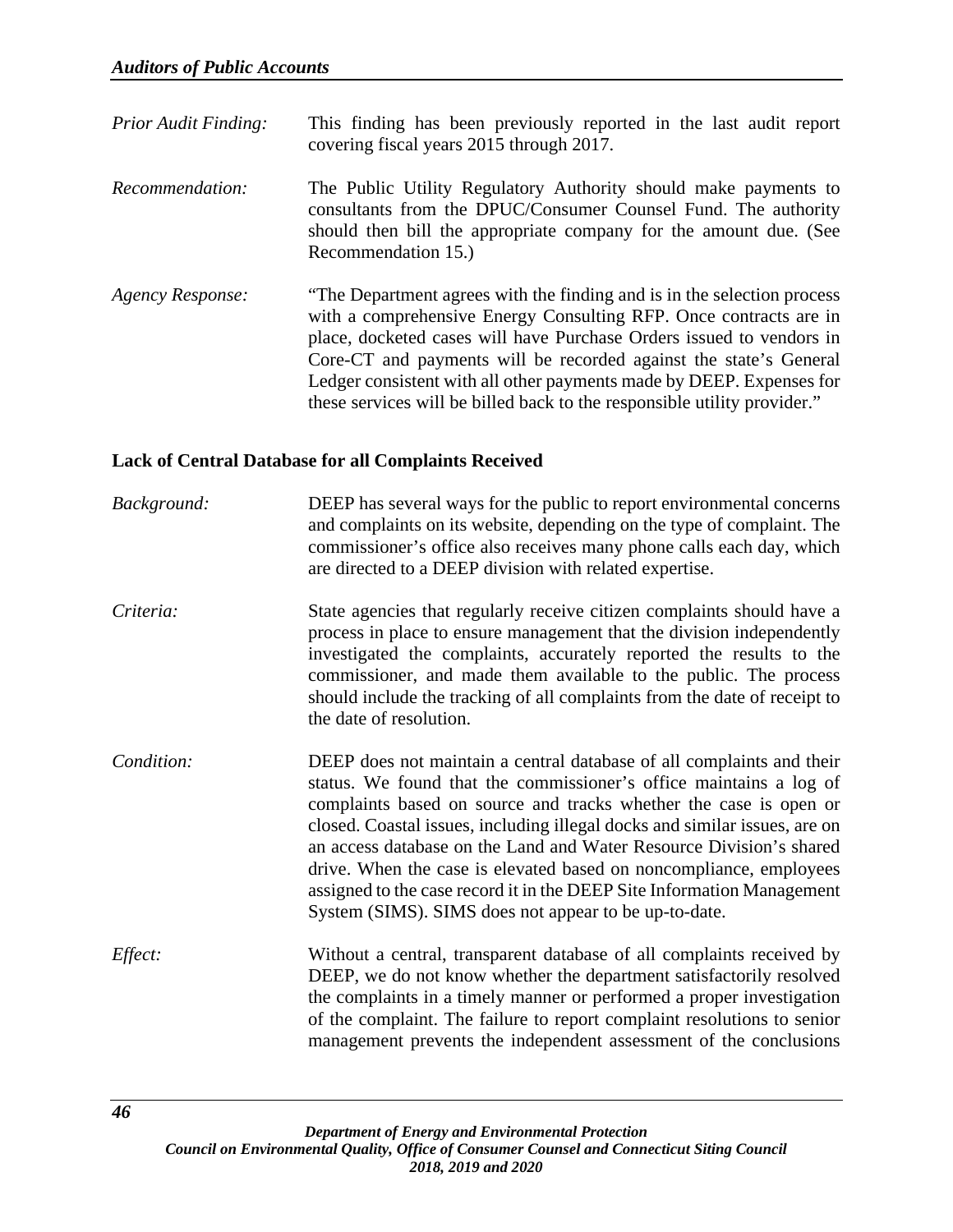reached, the suggested impact to agency procedures, the reconciliation of assessment, and collection of recommended penalties.

- *Cause:* It appears that a lack of administrative oversight contributed to this condition.
- *Prior Audit Finding:* This finding has been previously reported in the last audit report covering fiscal years 2015 through 2017.
- *Recommendation:* The Department of Energy and Environmental Protection should enhance its process to review and track citizen complaints by recording all complaints in a central database by the date received, investigator, and the date of resolution. (See Recommendation 16.)
- *Agency Response:* "The Department acknowledges the finding and the importance of reviewing and responding to citizen complaints and will explore the potential for the implementation of software for managing such information."

#### **Merchandise for Sale at the DEEP Online Store**

| Background: | The Department of Energy and Environmental Protection maintains an<br>online store. The store distributes the publications of the Connecticut<br>Geological and Natural History Survey, including the Natural Diversity<br>Database. It also carries DEEP and other publications, topography<br>maps, and clothing. The online store also has links to purchase its<br>licenses and park passes.<br>DEEP assigns two employees to store operations at the central office. |
|-------------|---------------------------------------------------------------------------------------------------------------------------------------------------------------------------------------------------------------------------------------------------------------------------------------------------------------------------------------------------------------------------------------------------------------------------------------------------------------------------|
|             | These employees also manage some sales of non-resident park passes,<br>the CT-Wildlife subscriptions, and file room copying fees.                                                                                                                                                                                                                                                                                                                                         |
| Criteria:   | Business operations should be effectively monitored for performance<br>and need.                                                                                                                                                                                                                                                                                                                                                                                          |
| Condition:  | Revenue from store operations is on the decline. Sales totaled \$19,629,<br>\$15,474, \$12,183 and \$8,122 for the fiscal years ended June 20, 2017,<br>2018, 2019, and 2020, respectively. We evaluated fiscal year 2019 for<br>our review. The inventory as of June 28, 2019 totaled 30,542 items,<br>consisting of 197 different products with a total value of \$165,897.                                                                                             |
|             | We observed that DEEP has many obsolete items and large quantities<br>with little or no sales activity. For example, DEEP currently has an<br>inventory that includes DVDs $\&$ VHS tapes, clothing with the former                                                                                                                                                                                                                                                       |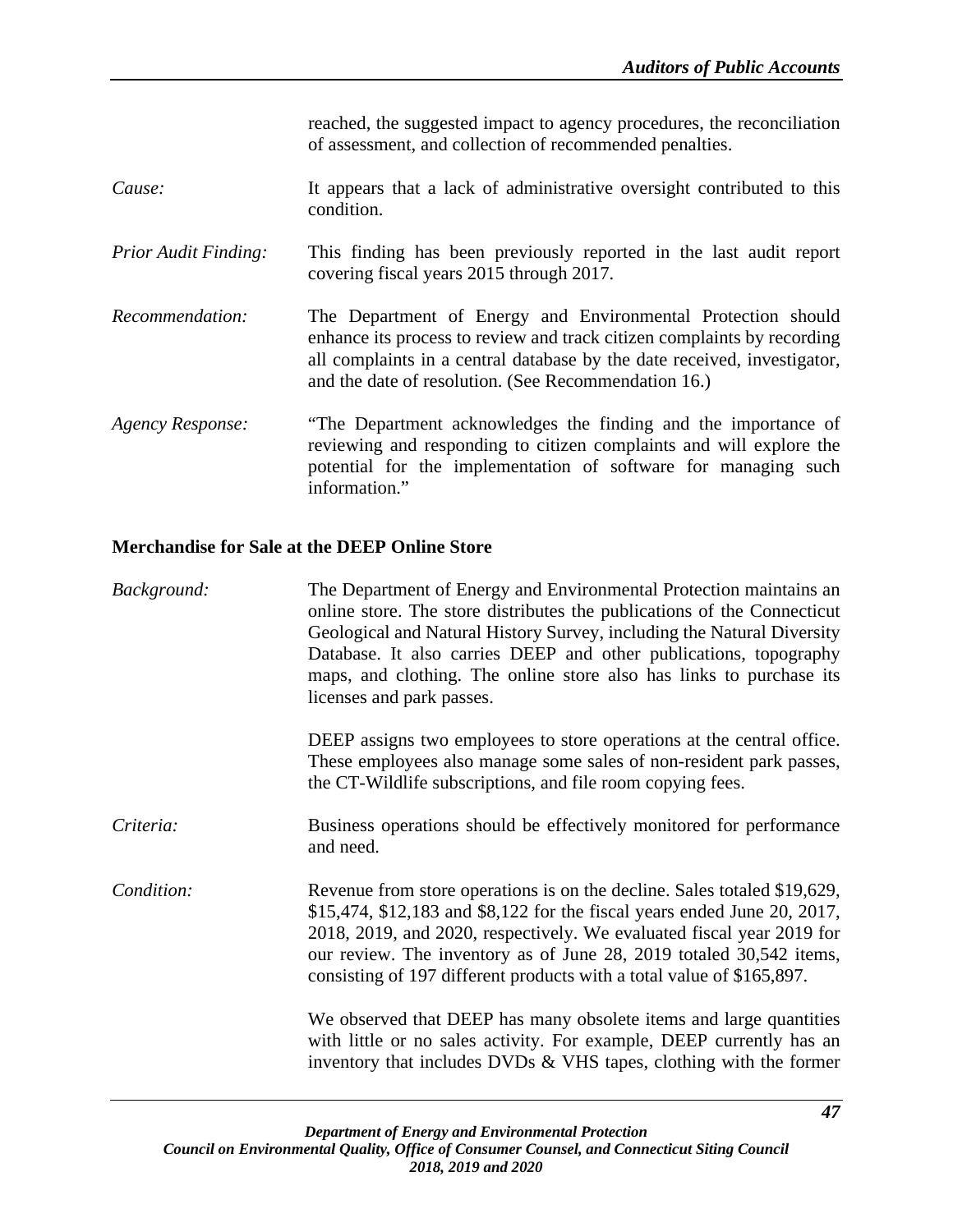|                             | Department of Environmental Protection logo, and several outdated<br>publications. Additionally, as of June 28, 2019, there were 9,532 copies<br>of the DEEP publication – Tidal Marshes of Long Island Sound at a cost<br>of \$3.00 each and total value of \$28,596. Only 19 of these publications<br>sold in the 2019 fiscal year. The inventory also included 1,884 copies of<br>DEEP's publication of a River Book at a cost of \$16.50 each and total<br>value of \$31,086. Fourteen of these publications sold in the 2019 fiscal<br>year. An analysis of the inventory from the fiscal years ended June 30,<br>2016 through June 30, 2019 revealed 72 items with no sales activity for<br>the 3-year period, with a total quantity of 2,544 and cost of \$9,935. |
|-----------------------------|--------------------------------------------------------------------------------------------------------------------------------------------------------------------------------------------------------------------------------------------------------------------------------------------------------------------------------------------------------------------------------------------------------------------------------------------------------------------------------------------------------------------------------------------------------------------------------------------------------------------------------------------------------------------------------------------------------------------------------------------------------------------------|
|                             | We compared items for sale through the DEEP online store on<br>September 25, 2020 to its list of inventory items and found that only 20<br>of the 197 items on the inventory list were displayed on the website.<br>Non-displayed items included 111 topographic maps. We found a<br>reference on the Bureau of Natural Resources' tab of DEEP's website<br>that these maps could be purchased at the DEEP store. The remaining<br>66 items were not displayed for sale. Two items that were for sale online<br>were not included in the inventory DEEP provided to us.                                                                                                                                                                                                  |
|                             | When items are not selling, the staff discounted the items by blanket<br>authorization from a manager. DEEP did not provide the written<br>documentation of this authorization.                                                                                                                                                                                                                                                                                                                                                                                                                                                                                                                                                                                          |
|                             | Shortages in inventory or cash were not reported to the Auditors of<br>Public Accounts and State Comptroller in accordance with Section 4-<br>33a of the General Statutes.                                                                                                                                                                                                                                                                                                                                                                                                                                                                                                                                                                                               |
| Effect:                     | It is not cost-effective to maintain large quantities of items that have not<br>sold in years.                                                                                                                                                                                                                                                                                                                                                                                                                                                                                                                                                                                                                                                                           |
| Cause:                      | DEEP has not analyzed operations of its store to determine how to<br>maintain its inventory in a cost-effective manner.                                                                                                                                                                                                                                                                                                                                                                                                                                                                                                                                                                                                                                                  |
| <b>Prior Audit Finding:</b> | This finding has not been previously reported.                                                                                                                                                                                                                                                                                                                                                                                                                                                                                                                                                                                                                                                                                                                           |
| Recommendation:             | The Department of Energy and Environmental Protection should review<br>the operations of its store for cost-effectiveness. The department also<br>should establish procedures for discarding and writing off obsolete<br>merchandise and managing items to reduce outdated inventory. In<br>addition, the department should consider making some DEEP<br>publications available for online viewing if they are not selling well.<br>(See Recommendation 17.)                                                                                                                                                                                                                                                                                                             |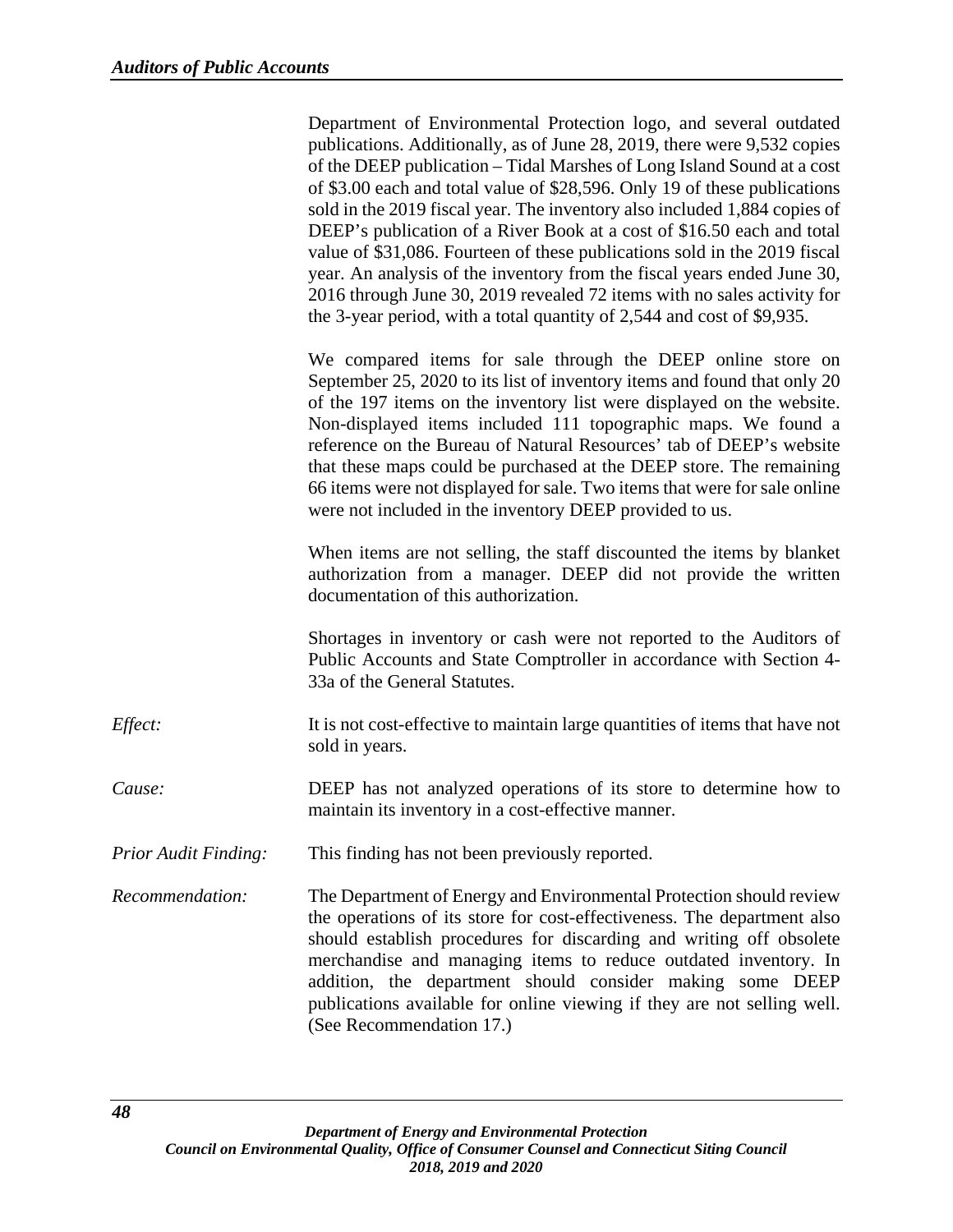| Agency Response: | "The Department agrees with the finding and recognizes the importance" |
|------------------|------------------------------------------------------------------------|
|                  | of maintaining appropriate inventory levels for retail sale. DEEP's FY |
|                  | 21 CO-59 report shows a reduction of 90 % of the inventory reported at |
|                  | the close of the prior FY. The reduction in inventory was coordinated  |
|                  | through the DAS Surplus unit as those items had no retail value."      |
|                  |                                                                        |

# **Trust Funds Administered by DEEP**

| Background: | The Department of Energy and Environmental Protection is the<br>beneficiary of 11 trust funds with a combined balance of \$34,462,543<br>as of June 30, 2020. DEEP administers eight of the trust funds, and three<br>are managed by outside sources that periodically distribute funds to the<br>department.                                                                                                                                                                                                                                               |
|-------------|-------------------------------------------------------------------------------------------------------------------------------------------------------------------------------------------------------------------------------------------------------------------------------------------------------------------------------------------------------------------------------------------------------------------------------------------------------------------------------------------------------------------------------------------------------------|
| Criteria:   | Bequests include provisions that require DEEP to properly administer<br>funds.                                                                                                                                                                                                                                                                                                                                                                                                                                                                              |
|             | Available funds from bequests should be used for property maintenance<br>costs prior to DEEP using state funds.                                                                                                                                                                                                                                                                                                                                                                                                                                             |
|             | Section 3-32 of the General Statutes allows the State Treasurer to accept<br>any bequest to the state of cash or securities. The Treasurer's investment<br>department, established under Section 3-13a of the General Statutes, has<br>investment professionals who can evaluate risks, invest funds, monitor<br>performance, maintain controls, and oversee contracts with investment<br>advisors, among other responsibilities.                                                                                                                           |
| Condition:  | In 2013, US Trust (Bank of America) notified the state that it no longer<br>intended to provide investment management services for its DEEP<br>accounts. At that time, the Office of the State Treasurer asked US Trust<br>to continue managing funds until its successor was chosen. In 2018,<br>DEEP informed us that it intended to migrate direct oversight of all<br>investment trusts to the Office of the State Treasurer. As of January<br>2021, DEEP was still using Bank of America-Global Custody and<br>Agency Services to manage its accounts. |
|             | Generally, certain DEEP investments appear inactive or were not used<br>instead of state funds. As of June 30, 2020:                                                                                                                                                                                                                                                                                                                                                                                                                                        |
|             | A total of \$21,722 is held in trust to benefit the Shakespeare Theater<br>$\bullet$<br>State Park. DEEP transferred the related property to the Town of<br>Stratford in 2005, and the theater burned down in June 2019. The<br>purpose of the trust is to employ personnel for the facility's repairs<br>and restoration.                                                                                                                                                                                                                                  |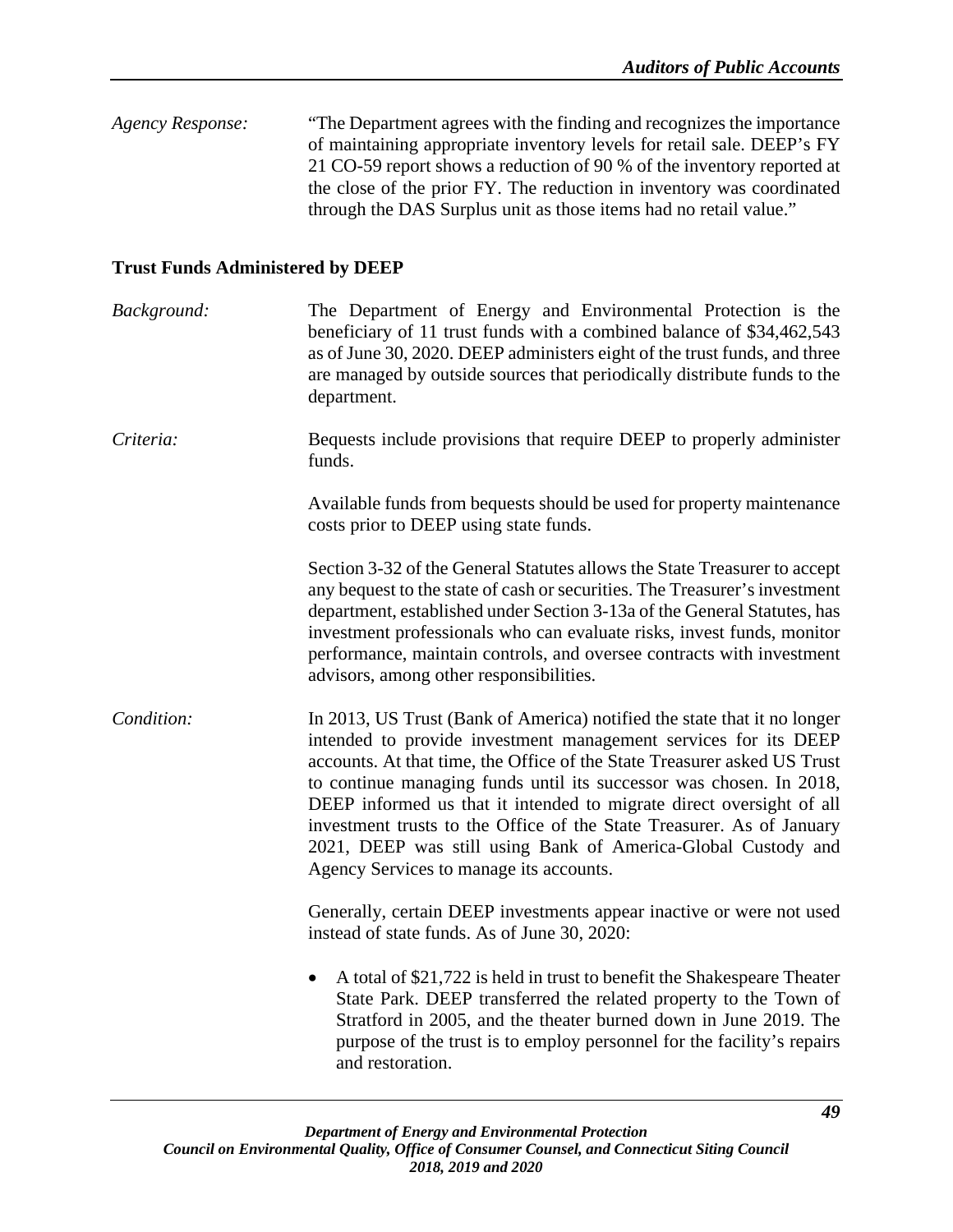|                             | A total of \$4,407,958 is held for the development of Hopemead<br>State Park. However, in the 1970s, the state decided against<br>developing the park. It appears that no withdrawals have been made<br>from this fund in nearly 40 years. The 60-acre property is currently<br>used for fishing and hiking.                                                                                                                                                          |
|-----------------------------|-----------------------------------------------------------------------------------------------------------------------------------------------------------------------------------------------------------------------------------------------------------------------------------------------------------------------------------------------------------------------------------------------------------------------------------------------------------------------|
|                             | While DEEP periodically transfers resources from the trust funds to<br>state accounts for use, we found that the department could transfer<br>more funds to cover costs currently funded with state money. For<br>example, there was a \$10,190,389 balance of short-term investment<br>funds administered by DEEP as of June 30, 2020. While the funds<br>earned \$782,969 in fiscal year 2020, only \$421,133 was disbursed.                                        |
| Effect:                     | DEEP has not always used trust funds in accordance with donor intent.                                                                                                                                                                                                                                                                                                                                                                                                 |
|                             | Trust fund monies are not used for costs instead of state funds.                                                                                                                                                                                                                                                                                                                                                                                                      |
| Cause:                      | DEEP does not have the resources to administer investment funds.<br>DEEP informed us of discussions with the Office of the State Treasurer<br>about administering some of the trust funds, but that has not occurred.                                                                                                                                                                                                                                                 |
|                             | DEEP appears to be hesitant to expend more of the trust funds.                                                                                                                                                                                                                                                                                                                                                                                                        |
| <b>Prior Audit Finding:</b> | This finding has not been previously reported.                                                                                                                                                                                                                                                                                                                                                                                                                        |
| Recommendation:             | The Department of Energy and Environmental Protection should<br>administer trust funds in accordance with the General Statutes, legal<br>provisions, and good business practice. The department should consider<br>using more of the funds with significant balances instead of state funds.<br>The department also should seek advice from the Office of the Attorney<br>General regarding the disposition of Shakespeare Theater funds. (See<br>Recommendation 18.) |
| <b>Agency Response:</b>     | "The Department agrees with the finding specific to Shakespeare<br>Theatre and will seek counsel from the Office of the Attorney General<br>regarding the remaining balance.                                                                                                                                                                                                                                                                                          |
|                             | The Department disagrees with the findings regarding expenditure of<br>funds. While more funding may be available for expenditure on a<br>periodic basis than what has been spent during this audit cycle, there are<br>periods where higher level of spending are necessary to properly<br>maintain the infrastructure associated with many of these bequests.<br>Overspending on routine operations could compromise these historic                                 |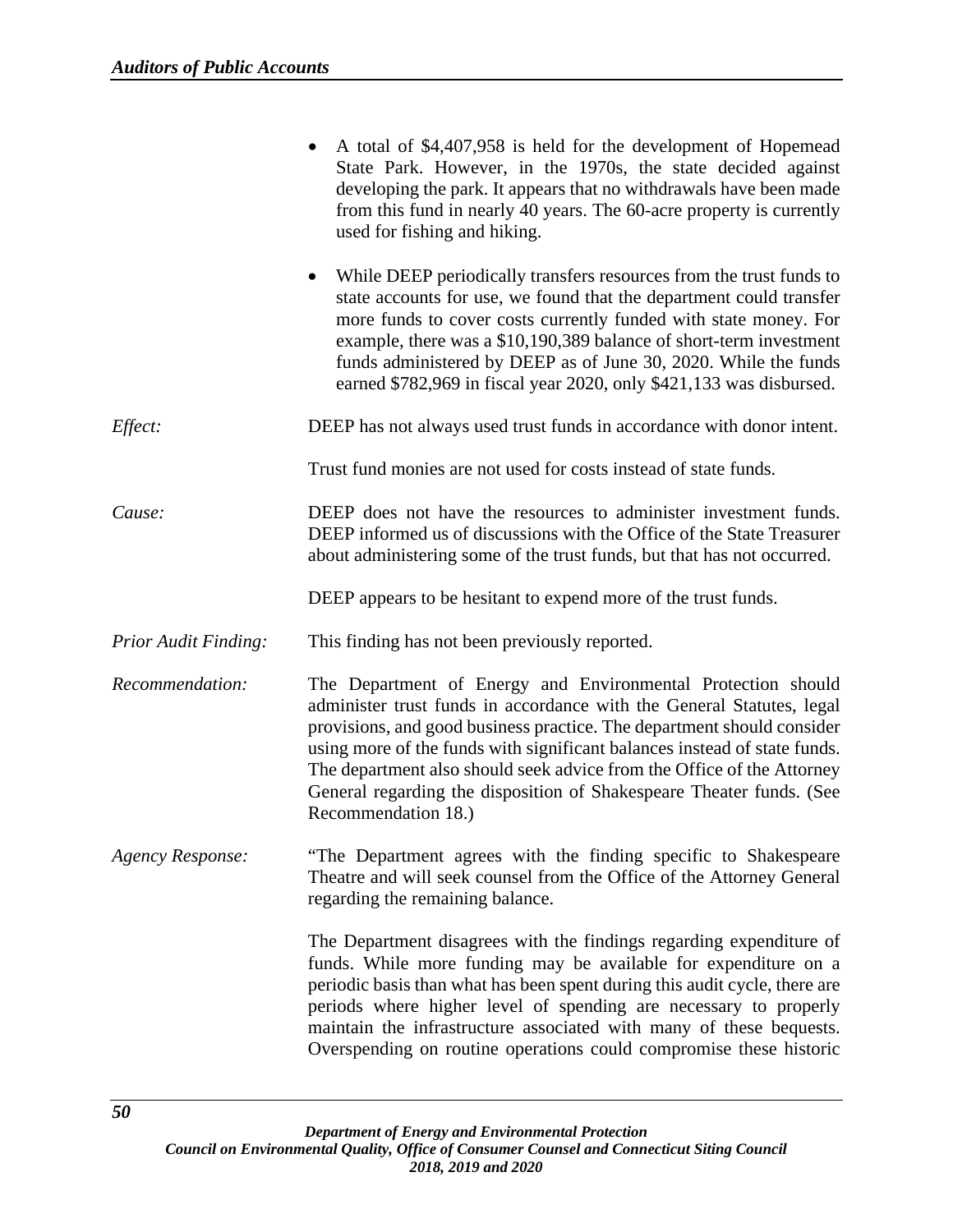structures and/or the corpus of the trust. Also, the Hopemead trust account is managed at OTT (Office of the State Treasurer) and not DEEP."

## *Auditors' Concluding Comments:* While it is true that the Office of the State Treasurer manages the Hopemead State Park Fund (HOPE) for investment purposes, the Treasurer would not restrict DEEP from carrying out the donor's intent to develop Hopemead State Park. By not spending any of the HOPE funds in over 40 years, it does not appear to conform with the donor's wishes.

#### **Lack of Segregation of Duties for the Database Administrator**

*Background:* The Department of Energy and Environmental Protection's Site Information Management System (SIMS) is a database that manages several key areas, including accounts receivable (detail of assessed fees and receipts), permitting and enforcement, and document management. DEEP considers SIMS to be the subsidiary ledger to Core-CT, and SIMS is reconciled to Core-CT on a monthly basis.

*Criteria:* Separation of duties is a best practice that requires one person not be in control of all parts of a transaction or business process. Information technology duties and areas of responsibilities should be segregated to reduce the opportunities for unauthorized modification or misuse of information or services.

The most basic segregation of duties of the information technology function is separation from user departments. The user department should not perform its own information technology duties.

Database administrators (DBA) should only design and manage databases and monitor their usage and performance.

*Condition:* DEEP has two database administrators. We found inadequate segregation of duties, as both DBAs also had user roles for the same system. One administrator previously was the sole DBA. This employee also had user department roles for various SIMS applications, including permits applications and enforcement, accounts receivable, common authentication and authorization, and document management. There were other user roles, including ambient water quality, stream flow diversion, and underground storage tank registration. The other database administrator had user department roles for SIMS applications and permits systems and only recently became a DBA.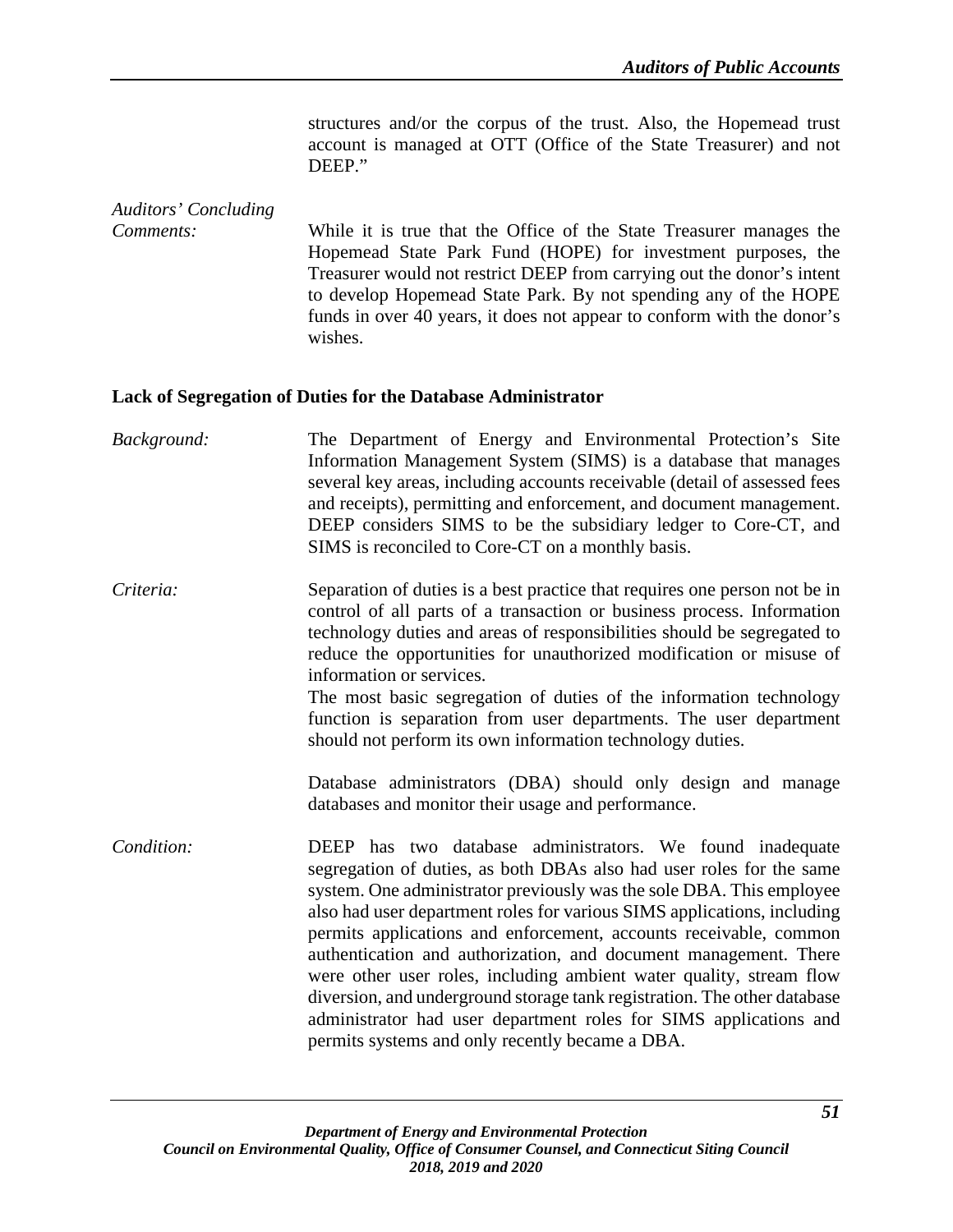| Context:                    | The information technology department has an Applications<br>Development Unit. The unit filled one supervisor and ten analyst<br>positions in November 2019.                                                                                                                                                                                                                                                                                                      |
|-----------------------------|-------------------------------------------------------------------------------------------------------------------------------------------------------------------------------------------------------------------------------------------------------------------------------------------------------------------------------------------------------------------------------------------------------------------------------------------------------------------|
| Effect:                     | The database administrators have significant control over the<br>management and use of critical DEEP systems. There is increased risk<br>when a DBA also has a user role. The DBA also can create users.                                                                                                                                                                                                                                                          |
| Cause:                      | DEEP informed us that it did not have enough staff to segregate some<br>of its user roles in SIMS. One staff member performs several tasks in<br>support of SIMS because of his system knowledge. Recently, one staff<br>member also became a DBA. DEEP informed us that the SIMS owners<br>in the fiscal office must approve any system changes at the database or<br>application level. However, since they are not DBAs, those changes<br>could go undetected. |
| <b>Prior Audit Finding:</b> | This finding has not been previously reported.                                                                                                                                                                                                                                                                                                                                                                                                                    |
| Recommendation:             | The Department of Energy and Environmental Protection should have<br>segregation of duties between its database administrators and user roles.<br>(See Recommendation 19.)                                                                                                                                                                                                                                                                                        |
| <b>Agency Response:</b>     | "The Department agrees with the finding and has taken steps to mitigate<br>the weakness with additional hirings. As indicated in the finding, access<br>to critical data should be limited to maintain the integrity of the data.<br>This limitation to access creates a single point of failure when staffing<br>changes and timely replacements are not always possible."                                                                                       |

# **Reporting Errors – Generally Accepted Accounting Principles (GAAP) Financial Data and Inactive Purchase Orders**

| Criteria:  | The Office of the State Comptroller (OSC) requires each state agency<br>to submit closing packages annually to enable OSC to prepare accurate<br>financial statements in accordance with generally accepted accounting<br>principles (GAAP). OSC instructs agencies to report accurate financial<br>information that is not readily available on the state's Core-CT<br>accounting system. |
|------------|--------------------------------------------------------------------------------------------------------------------------------------------------------------------------------------------------------------------------------------------------------------------------------------------------------------------------------------------------------------------------------------------|
| Condition: | Our review of the GAAP forms DEEP filed as of June 30, 2019 and<br>2020 revealed the following:                                                                                                                                                                                                                                                                                            |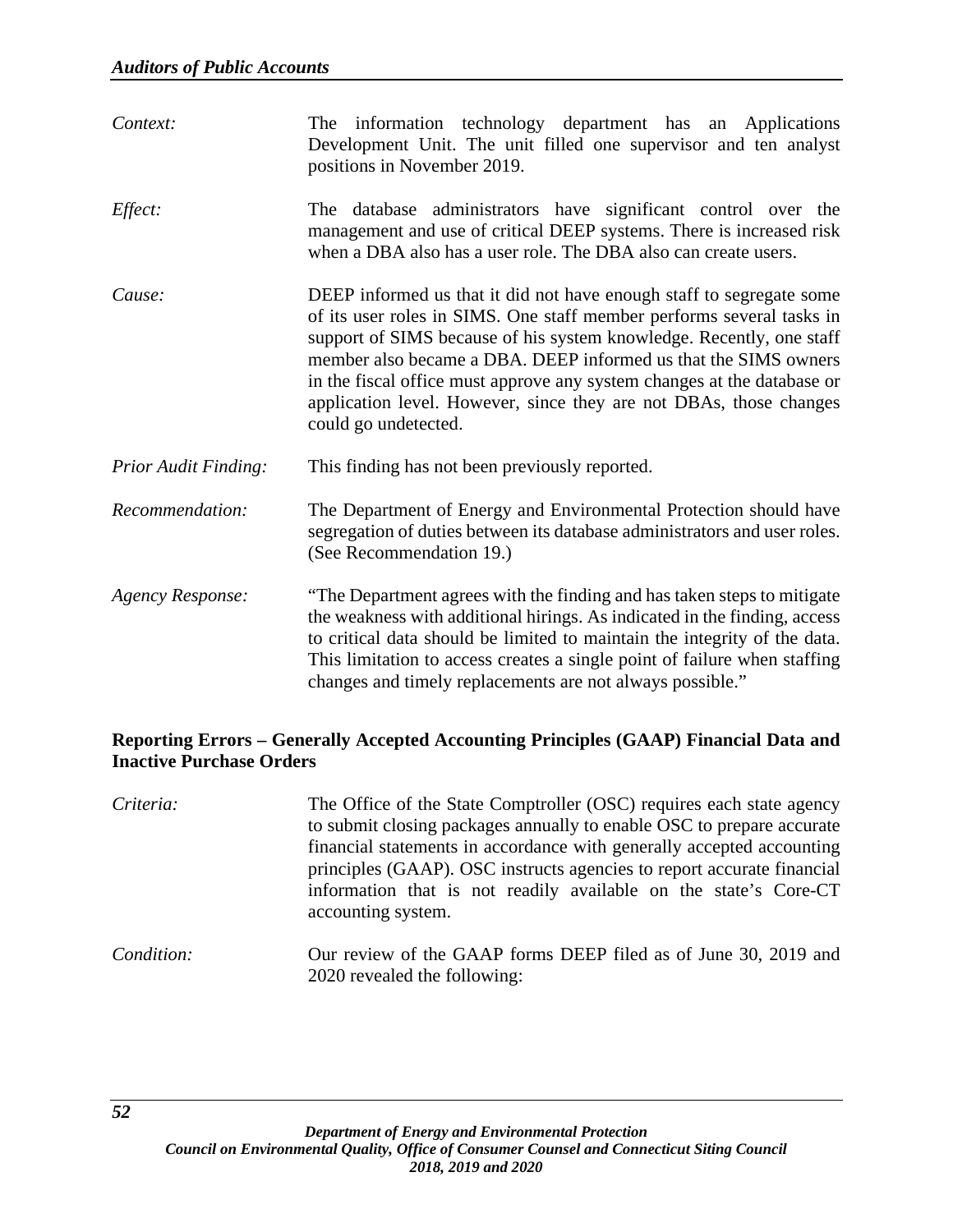## GAAP Form 2 – Receivables

DEEP did not report all emergency response receivables as of June 30, 2019 and 2020. We found 19 receivables that DEEP did not report or partially reported, totaling \$70,363 as of June 30, 2019. We found that DEEP did not report 13 receivables totaling \$17,436 as of June 30, 2020.

#### GAAP Form 3 – Grants Receivable

During the previous audit, DEEP did not use the correct methodology to prepare the GAAP Form 3 report. While DEEP used the correct methodology in fiscal year 2019, it netted non-receivable amounts against the receivables, causing an understatement of receivables by \$710,348.

DEEP overstated grants receivable amounts by \$111,353 for fiscal year 2020. The department included one receivable because the draw of federal funds had not been posted and recorded another as a negative receivable.

## GAAP Form 5 – Contractual Obligations

We compared obligations as of June 30, 2020 to those as of June 30, 2016, as we had a prior audit finding that many obligations remained unchanged over several years. Previously, 28 obligations totaling \$23,068,315 remained unchanged. As of June 30, 2020, five obligations totaling \$5,664,015 remained unchanged since June 30, 2016. Six additional obligations totaling \$8,679,626 remained unchanged from fiscal year 2018 through June 30, 2020. Several purchase orders reported on the GAAP form, totaling \$3,210,606, had expiration dates before the June 30, 2020 reporting date.

*Effect:* The state's GAAP basis financial statements may contain misstatements.

*Cause:* DEEP does not have adequate procedures in place for the proper preparation of some of its GAAP forms.

> GAAP Form 2 receivables are in DEEP's cost recovery database. We were informed that the software only allows a case to be moved to collectibles when all invoices have been paid because it is based on case status and not payment status.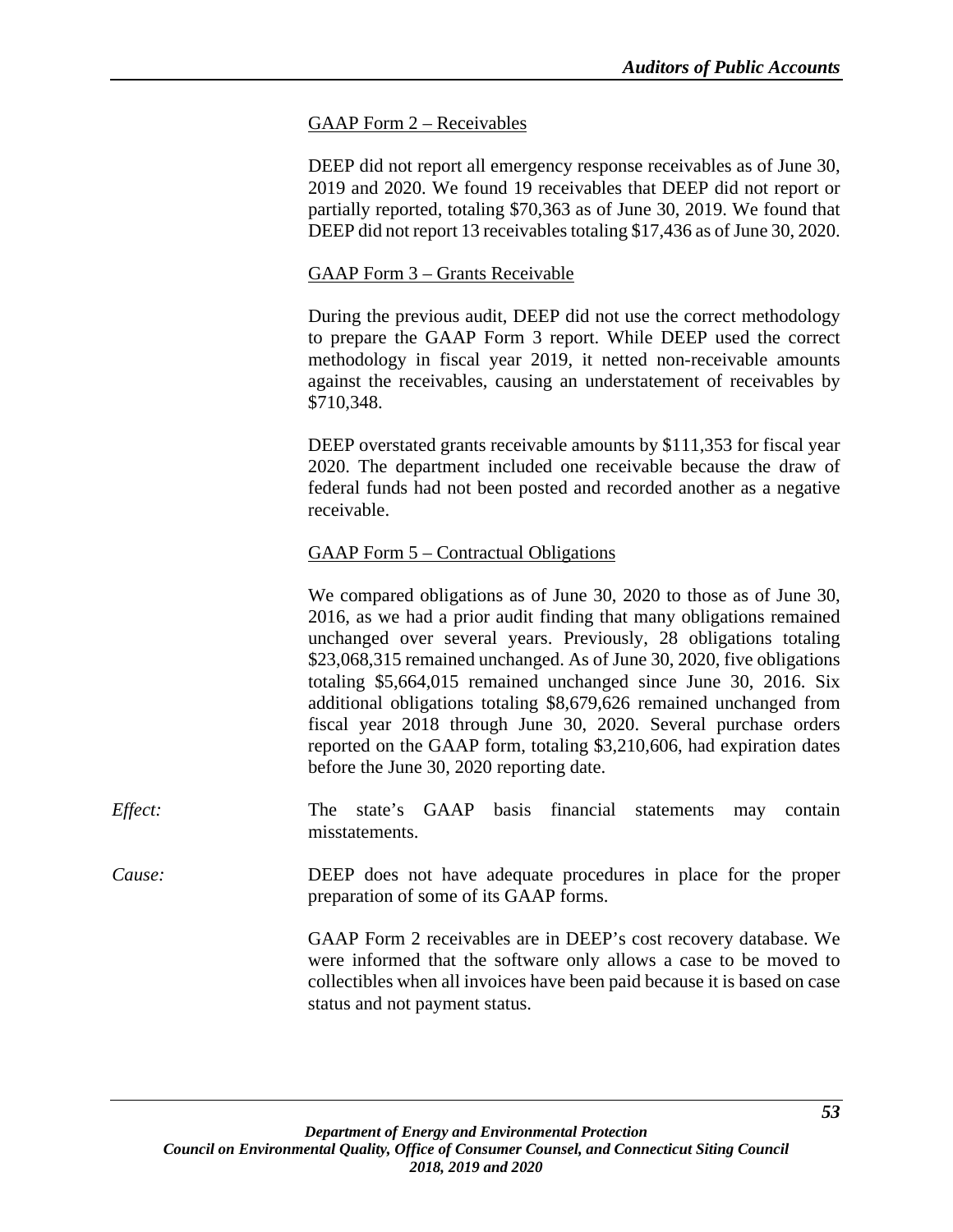- *Prior Audit Finding:* This finding has been previously reported in the last two audit reports covering fiscal years 2012 through 2017.
- *Recommendation:* The Department of Energy and Environmental Protection should improve its oversight over GAAP reporting. (See Recommendation 20.)
- *Agency Response:* "The Department agrees with the finding and recognizes the importance of annual GAAP reporting and is implementing enhanced business processes that will assist with receivables, write-offs, contract maintenance and the reporting of contractual obligations. Additionally, recent new hires within Financial Management are dedicated towards oversite of fiscal operations and provide additional management support for the GAAP reporting process. The Agency continues to make tremendous progress cleaning historical ledger balances on concurrent federal grants and forfeits remaining cash balances to the general fund."

# **Failure to File Reports Required by State Statutes**

| Criteria:  | Section 22a-6r of the General Statutes requires the Department of<br>Energy and Environmental Protection to submit an annual report on<br>permitting efforts by the department's environmental quality division<br>from the preceding state fiscal year.                                                                                                                                                                    |
|------------|-----------------------------------------------------------------------------------------------------------------------------------------------------------------------------------------------------------------------------------------------------------------------------------------------------------------------------------------------------------------------------------------------------------------------------|
|            | Section 22a-133j of the General Statutes requires DEEP to file an annual<br>report on the activities of the program for the discovery and evaluation<br>of hazardous waste disposal sites determined to pose a threat to the<br>environment or public health. The program includes provisions for the<br>containment and removal of hazardous waste and the mitigation of the<br>effects of hazardous waste on those sites. |
|            | Section 4-60 of the General Statutes requires a report to the Governor<br>of annual activities of each budgeted agency.                                                                                                                                                                                                                                                                                                     |
| Condition: | DEEP did not file the annual report required by Section 22a-6r of the<br>General Statutes during the audited period.                                                                                                                                                                                                                                                                                                        |
|            | DEEP did not file the annual report required by Section 22a-133 of the<br>General Statutes during the audited period.                                                                                                                                                                                                                                                                                                       |
|            | DEEP did not submit reports required by Section 4-60 of the General<br>Statutes for fiscal years 2019 or 2020.                                                                                                                                                                                                                                                                                                              |
| Effect:    | Intended recipients did not receive statutorily required reports.                                                                                                                                                                                                                                                                                                                                                           |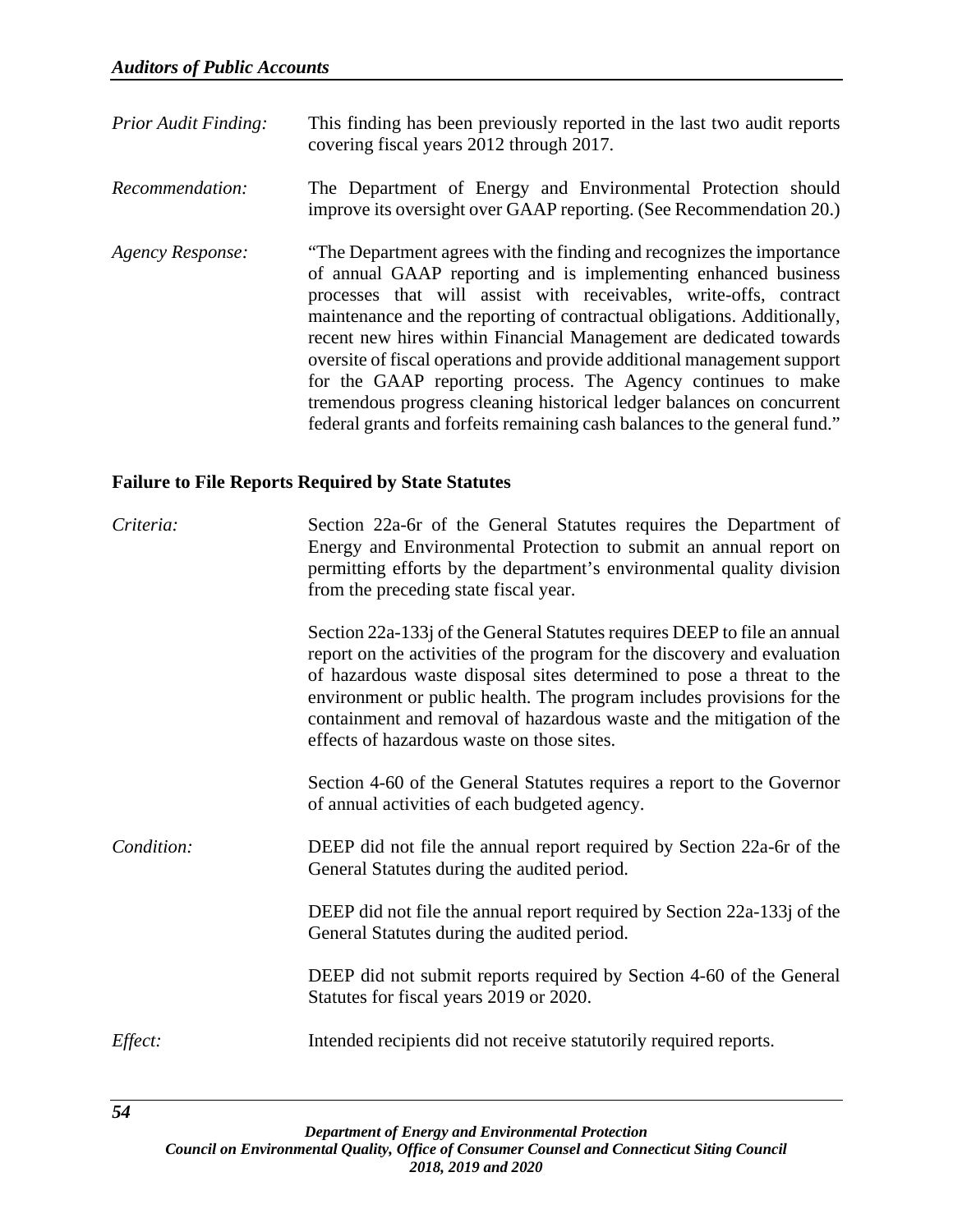| Cause: | DEEP informed us that an internal reorganization has delayed the   |
|--------|--------------------------------------------------------------------|
|        | submission of the report required by Section 22a-6r of the General |
|        | Statutes.                                                          |

DEEP informed us that the report required by Section 22a-133j of the General Statutes is no longer useful. DEEP maintained that only the list of contaminated or potentially contaminated sites is useful, and the department posts that list on its website.

DEEP did not provide a reason why it did not file the Digest of Administrative Reports.

- *Prior Audit Finding:* This finding has not been previously reported.
- *Recommendation:* The Department of Energy and Environmental Protection should comply with all applicable statutorily reporting requirements. If information required by the statutes is no longer relevant or useful, then the department should seek legislation to eliminate the requirement. (See Recommendation 21.)
- *Agency Response:* "The Department agrees with the finding and recognizes the importance of the requirement. DEEP will review policies to ensure that reports are published as required by statute."

#### **Inactive Councils and Committees**

| Criteria:  | Section $22a-241(c)$ of the General Statutes establishes an advisory<br>council to advise the DEEP commissioner on implementation of the<br>municipal solid waste recycling program. The advisory council also<br>may study issues related to recycling, including composting and<br>packaging, and recommend materials that should be banned in the state. |
|------------|-------------------------------------------------------------------------------------------------------------------------------------------------------------------------------------------------------------------------------------------------------------------------------------------------------------------------------------------------------------|
|            | Section 26-157f establishes a Lobster Restoration Advisory Committee<br>to advise the DEEP commissioner on matters related to the development<br>of a lobster conservation program in Long Island Sound.                                                                                                                                                    |
|            | Section 22a-65 requires the commissioner to establish a Pesticide<br>Advisory Council that must meet at least annually.                                                                                                                                                                                                                                     |
| Condition: | The Municipal Solid Waste Recycling Program Advisory Council was<br>formed and active for several years, from 1988 to the early 1990s. It is<br>no longer active.<br>The Lobster Restoration Advisory Committee, which was created in<br>2006, has been inactive for some time.                                                                             |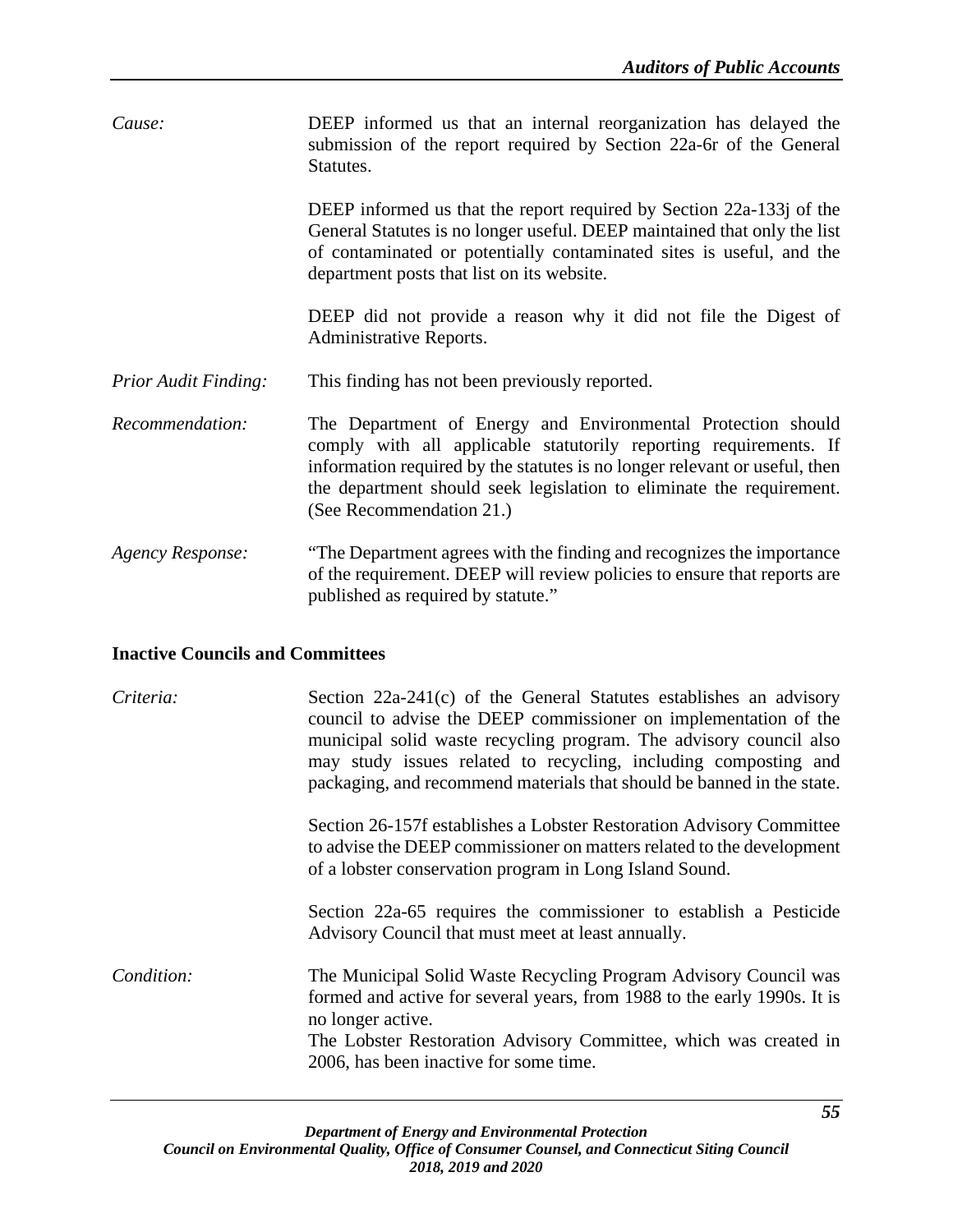|                             | The Pesticide Advisory Council has been inactive since the early 1990s.                                                                                                                                                                                                                                                                                                                                          |
|-----------------------------|------------------------------------------------------------------------------------------------------------------------------------------------------------------------------------------------------------------------------------------------------------------------------------------------------------------------------------------------------------------------------------------------------------------|
| Effect:                     | Statutorily required councils and one committee are no longer active.                                                                                                                                                                                                                                                                                                                                            |
| Cause:                      | It appears that the Municipal Solid Waste Recycling Program Advisory<br>Council may have disbanded after it developed a municipal solid waste<br>recycling plan.                                                                                                                                                                                                                                                 |
|                             | The Lobster Restoration Advisory Committee discontinued the lobster<br>v-notch conservation program around 2014, so there was no longer a<br>need to meet.                                                                                                                                                                                                                                                       |
|                             | The Pesticide Advisory Council does not appear to be necessary, as<br>DEEP already consults with the council's stakeholders about related<br>matters throughout the year.                                                                                                                                                                                                                                        |
| <b>Prior Audit Finding:</b> | This finding has been previously reported in the last audit report<br>covering fiscal years 2015 through 2017.                                                                                                                                                                                                                                                                                                   |
| Recommendation:             | The Department of Energy and Environmental Protection should<br>determine whether there is still a need for the Municipal Solid Waste<br>Recycling Program Advisory Council, the Lobster Restoration<br>Advisory Committee, the Pesticide Advisory Council, and other similar<br>groups. The department should pursue legislation to remove any groups<br>that are no longer necessary. (See Recommendation 22.) |
| <b>Agency Response:</b>     | "The Department agrees with the finding and is developing technical<br>revisions to statutes requiring any boards or committees that no longer<br>serve a business purpose be repealed."                                                                                                                                                                                                                         |
|                             | $\mathbf{u}$ is the state $\mathbf{v}$                                                                                                                                                                                                                                                                                                                                                                           |

# **Mattress Recycling Council Audit Report Not Provided**

| Background: |  |                          | The Mattress Recycling Council administers a mattress recycling |  |  |
|-------------|--|--------------------------|-----------------------------------------------------------------|--|--|
|             |  | program for Connecticut. |                                                                 |  |  |

*Criteria:* Section 22a-905a(k) states that, two years after the implementation of the mattress recycling program and every three years thereafter, or upon the request of the Commissioner of DEEP, but not more frequently than once a year, the Mattress Recycling Council shall have an audit of the program. The audit shall review the accuracy of the council's data concerning the program and provide any other information requested by the commissioner.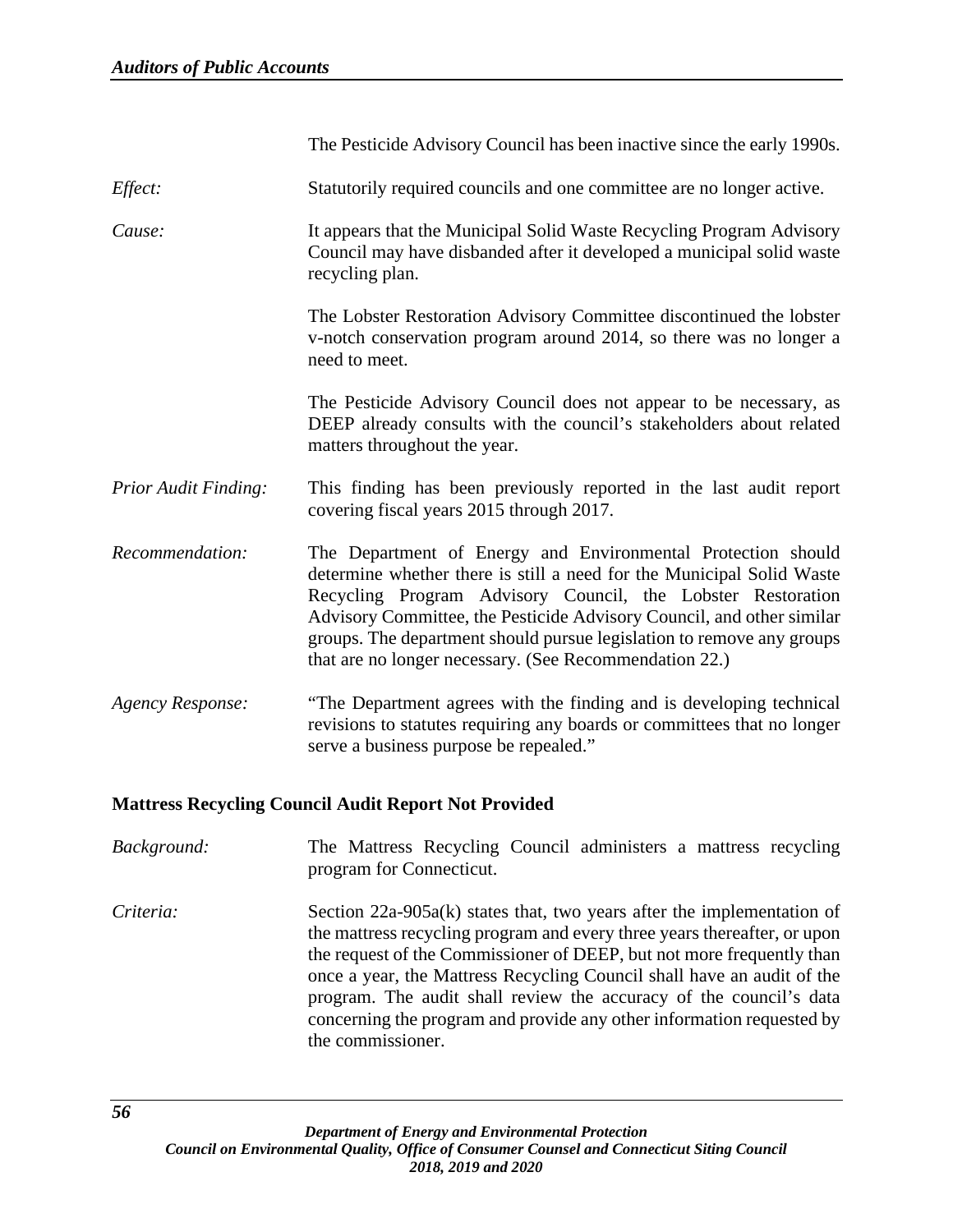| Condition:                  | DEEP received the Mattress Recycling Council's audited financial<br>statements through December 31, 2016. On several occasions, we asked<br>DEEP personnel for the required audit for the subsequent three-year<br>period. They did not provide it.                                                                         |
|-----------------------------|-----------------------------------------------------------------------------------------------------------------------------------------------------------------------------------------------------------------------------------------------------------------------------------------------------------------------------|
| Effect:                     | The Mattress Recycling Council did not comply with the statutes. An<br>audit could reveal problems with the program.                                                                                                                                                                                                        |
| Cause:                      | It appears there was a lack of management oversight regarding statutory<br>compliance.                                                                                                                                                                                                                                      |
| <b>Prior Audit Finding:</b> | This finding has not been previously reported.                                                                                                                                                                                                                                                                              |
| Recommendation:             | The Department of Energy and Environmental Protection should<br>comply with the General Statutes and require that the Mattress<br>Recycling Council promptly provide the department with the required<br>audit of the program in accordance with Section $22a-905a(k)$ of the<br>General Statutes. (See Recommendation 23.) |
| Agency Response:            | "The Department agrees with the finding and recognizes the importance"<br>of the requirement. DEEP will review policies to ensure that audits are<br>received and available as required by statute."                                                                                                                        |

# **Surplus and Scrap Items Not Properly Documented**

| Background: | The Department of Administrative (DAS) administers a property<br>distribution program for the disposition of usable property that agencies<br>deem surplus. The purpose of the DAS State Property Surplus Unit is to<br>act as a clearinghouse for the transfer, sale, or disposal of property. Once<br>an agency identifies an item as surplus, the unit informs the agency<br>regarding whether the item should be sold, transferred, or disposed of<br>by some other method. |
|-------------|---------------------------------------------------------------------------------------------------------------------------------------------------------------------------------------------------------------------------------------------------------------------------------------------------------------------------------------------------------------------------------------------------------------------------------------------------------------------------------|
|             | The State Property Control Manual provides guidance and requirements<br>for the disposal of state equipment.                                                                                                                                                                                                                                                                                                                                                                    |
| Criteria:   | Agencies must complete DPS-38 Disposal of Surplus Property Form to<br>request the disposal of an item.                                                                                                                                                                                                                                                                                                                                                                          |
|             | Once the Department of Administrative Services deems an electronic<br>item with little or no value as scrap, it meets the requirements of a<br>mandatory recyclable. Agencies are instructed to contact the state<br>contract approved electronics recycling vendor to arrange for recycle.                                                                                                                                                                                     |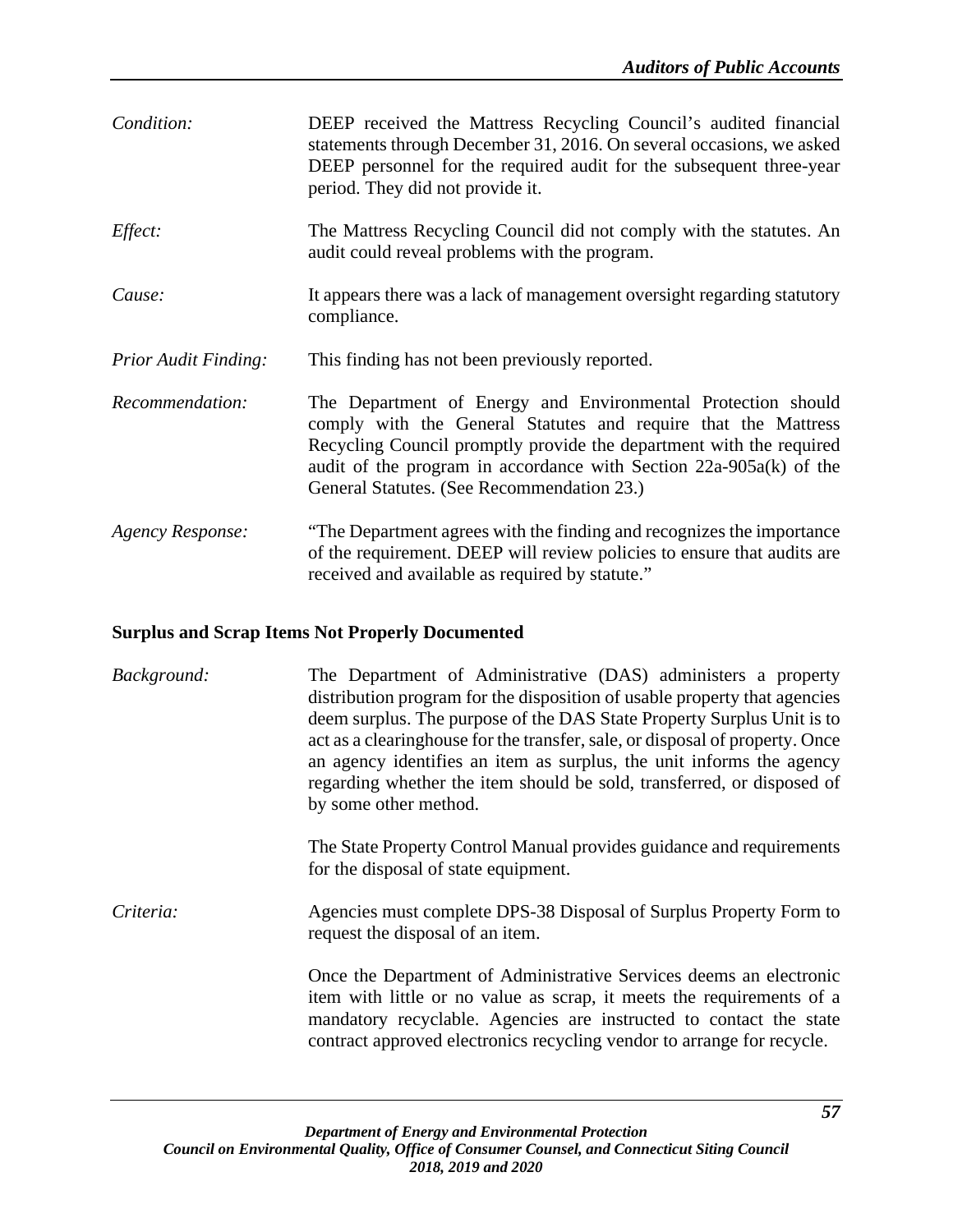|                             | All computer and electronic equipment deemed no longer useable must<br>be recycled in an environmentally appropriate manner per Regulation<br>of Connecticut State Agencies Section 22a-449(c)-113.                                                                             |
|-----------------------------|---------------------------------------------------------------------------------------------------------------------------------------------------------------------------------------------------------------------------------------------------------------------------------|
| Condition:                  | We tested five assets for proper disposal. DEEP could not provide us<br>with the documentation for disposal of a weighing system valued at<br>\$103,025.                                                                                                                        |
|                             | DEEP could not provide documentation that it contacted the electronics<br>recycling vendor and that the vendor took possession of the following<br>items for recycling: 36 computers and laptops, including one of the five<br>assets from our sample, and one television.      |
| Effect:                     | There is decreased assurance that the department properly disposed of<br>equipment.                                                                                                                                                                                             |
| Cause:                      | The department is not following the State Property Control Manual's<br>equipment disposal procedures.                                                                                                                                                                           |
| <b>Prior Audit Finding:</b> | This finding has not been previously reported.                                                                                                                                                                                                                                  |
| Recommendation:             | The Department of Energy and Environmental Protection should<br>improve controls over equipment disposals and recycling by complying<br>with statutory requirements and the policies and procedures set forth in<br>the State Property Control Manual. (See Recommendation 24.) |
| Agency Response:            | "The Department agrees with the finding and recognizes the importance<br>of proper documentation for disposal of state property. Recent staffing<br>assignment changes with the Unit will result in increased accountability<br>for documentation and reporting requirements."  |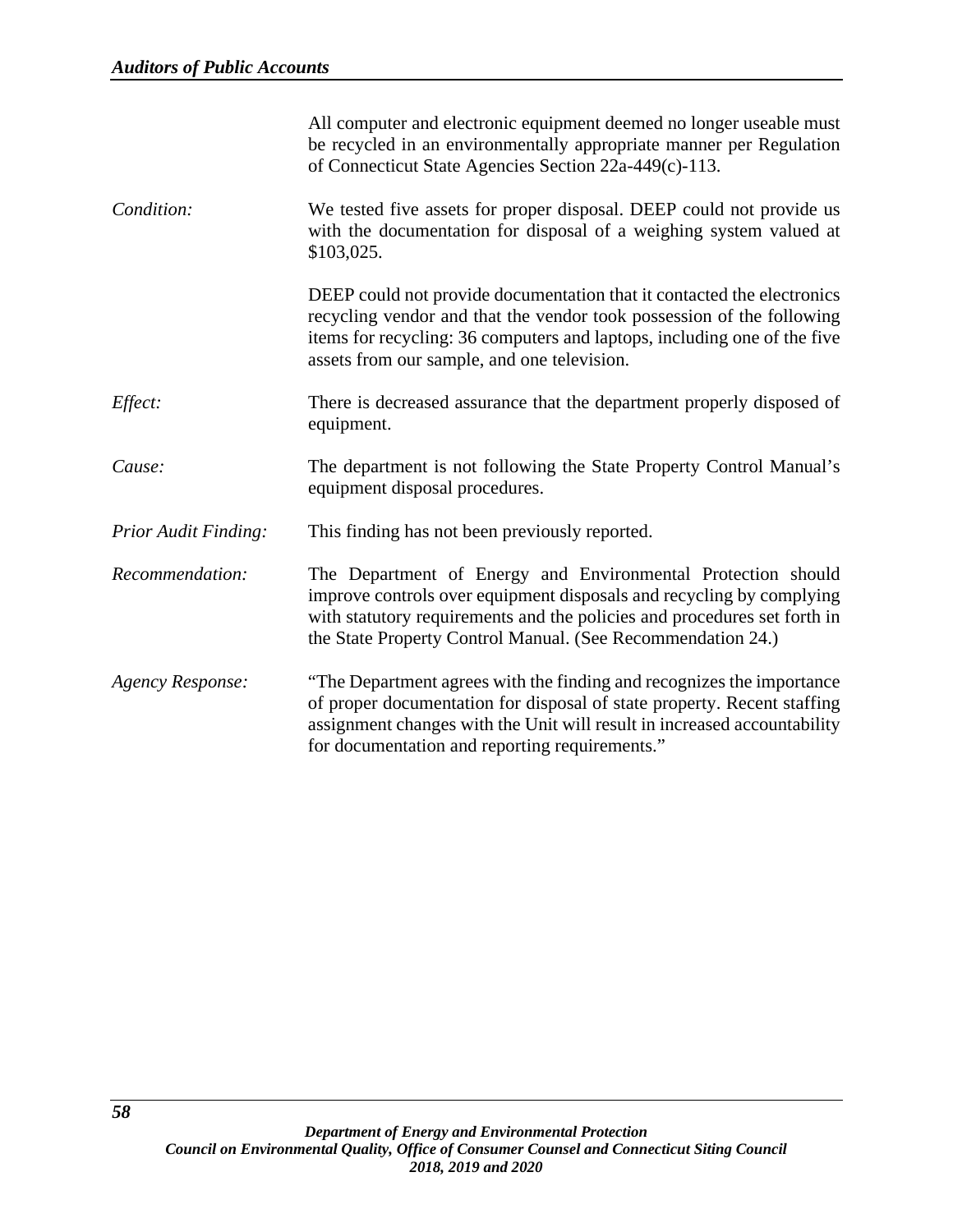# **RECOMMENDATIONS**

## **Status of Prior Audit Recommendations:**

Our prior audit report on the Department of Energy and Environmental Protection, the Council on Environmental Quality, the Office of Consumer Counsel, and the Connecticut Siting Council contained 18 recommendations. Six have been implemented or otherwise resolved and 12 have been repeated or restated with modifications during the current audit.

- The Department of Energy and Environmental Protection should improve its oversight over GAAP reporting**. This recommendation is being repeated. (See Recommendation 20.)**
- The Department of Energy and Environmental Protection should improve segregation of duties between payroll and personnel functions by eliminating conflicting roles. Supervisors should promptly approve their employees' timesheets each pay period. If a supervisor is not available, an appropriate designee with knowledge of the employee's attendance should approve the timesheet. **This recommendation is being repeated. (See Recommendation 1.)**
- The Department of Energy and Environmental Protection should monitor personnel actions in active employee records to ensure that it promptly removes former employees from active status. The department should ensure that employees charge the correct amount of hours on their timesheets. **This recommendation is resolved.**
- The Department of Energy and Environmental Protection should strengthen internal controls over inventory to comply fully with the requirements of the State Property Control Manual and the State Comptroller's reporting instructions. **This recommendation is being repeated. (See Recommendation 6.)**
- The Department of Energy and Environmental Protection should improve controls over software inventories by adhering to procedures in the State Property Control Manual. **This recommendation is resolved.**
- The Department of Energy and Environmental Protection should establish procedures to determine the applicability of laws governing foundations in relation to "Friends of" organizations. The department should enter into written agreements with the "Friends of" organizations detailing their roles and activities and how they would benefit the state park or forest. **This recommendation is being repeated. (See Recommendation 9.)**
- The Department of Energy and Environmental Protection should work to issue water discharge permits on time. The department should immediately address permit applications that have been pending for more than 20 years. **This recommendation is being repeated. (See Recommendation 10.)**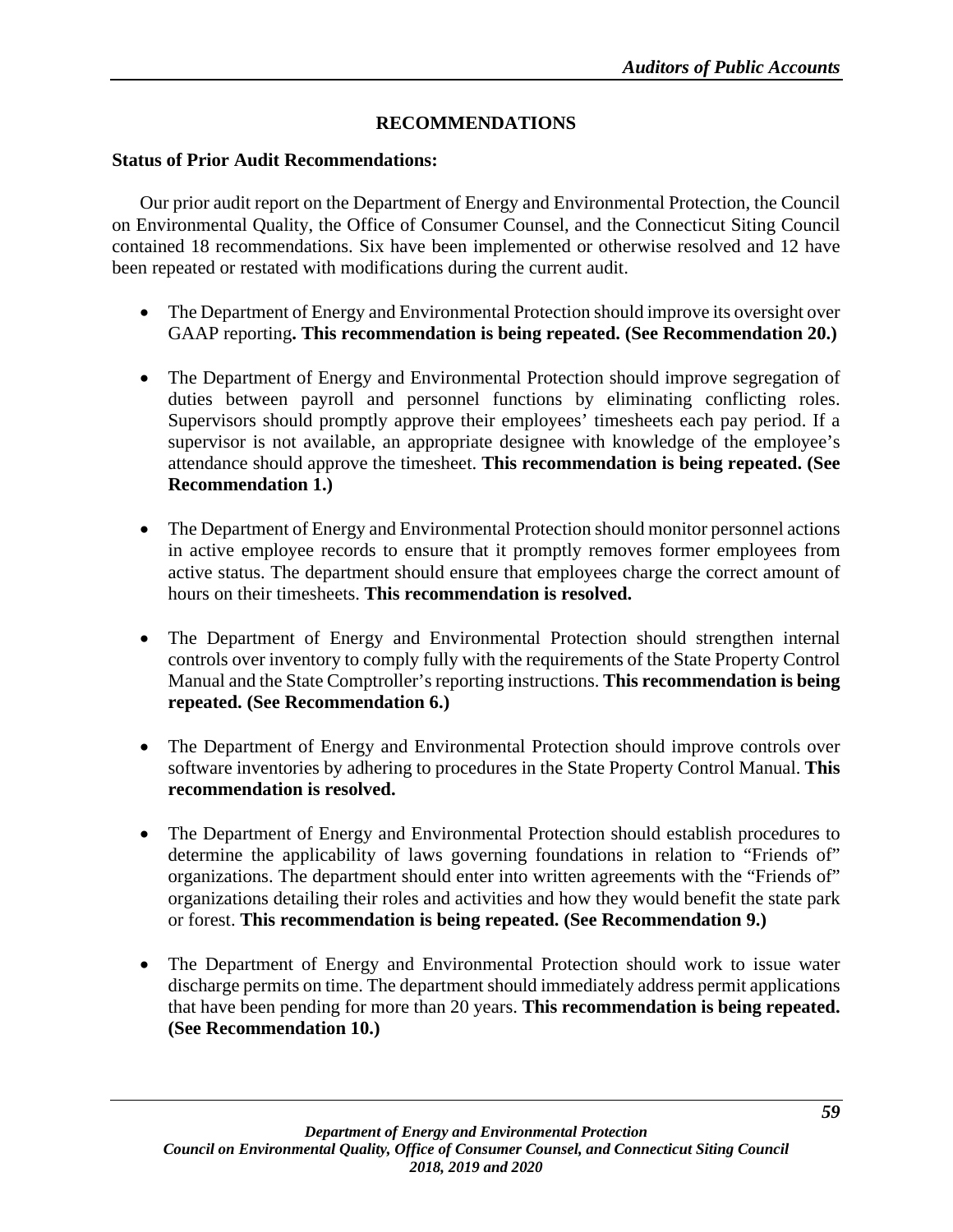- The Department of Energy and Environmental Protection should inform the Auditors of Public Accounts and the Office of the State Comptroller of any losses and irregular handling of funds in accordance with Section 4-33a of the General Statutes. The department should ensure that all employees retain and dispose of records in accordance with state records retention policies. **This recommendation is being partially repeated. We did not find any instances of noncompliance with state records retention policies. (See Recommendation 8.)**
- The Department of Energy and Environmental Protection should recover all potential costs related to the Emergency Spill Response Unit, improve its collection efforts, and comply with Section 3-7(a) and (b) of the General Statutes for the proper write-off of those receivables deemed uncollectible. **This recommendation is being repeated. (See Recommendation 11.)**
- The Department of Energy and Environmental Protection should request a statutory change to add language that makes the Nuclear Safety Emergency Preparedness Account into a restricted account. The Department of Energy and Environmental Protection should consider the balance in the preparedness account prior to calculating assessments. The department should revise its memorandum of understanding with the Department of Emergency Services and Public Protection to ensure it includes all statutory requirements concerning the nuclear safety preparedness account. **This recommendation is partially resolved. The first part of this recommendation was included in our 2019 Annual Report to the General Assembly; therefore, we are removing it from this report. (See Recommendation 12.)**
- The Department of Energy and Environmental Protection should calculate the recovery of expenses for the operations of the Bureau of Energy, the Public Utilities Regulatory Authority, and the Office of Consumer Counsel in accordance with Section 16-49 of the General Statutes and credit companies when appropriate. **This recommendation is resolved.**
- The Department of Energy and Environmental Protection should upgrade its fuel stations to better account for fuel distributed at pumps and used by employees. The department should ensure that employees complete manual or electronic prepared sheets for fuel and show all entries recorded by equipment number. All employees should complete monthly mileage reports accurately and thoroughly on a daily basis. The department should perform reconciliations between fuel on mileage reports and fuel obtained from various sources. **This recommendation is being repeated. (See Recommendation 13.)**
- The Department of Energy and Environmental Protection should promptly notify the appropriate state officials to disable terminated employees' email accounts and notify Core-CT security to delete access to those accounts. The department should maintain and retain documentation of when these actions occurred. **This recommendation is resolved.**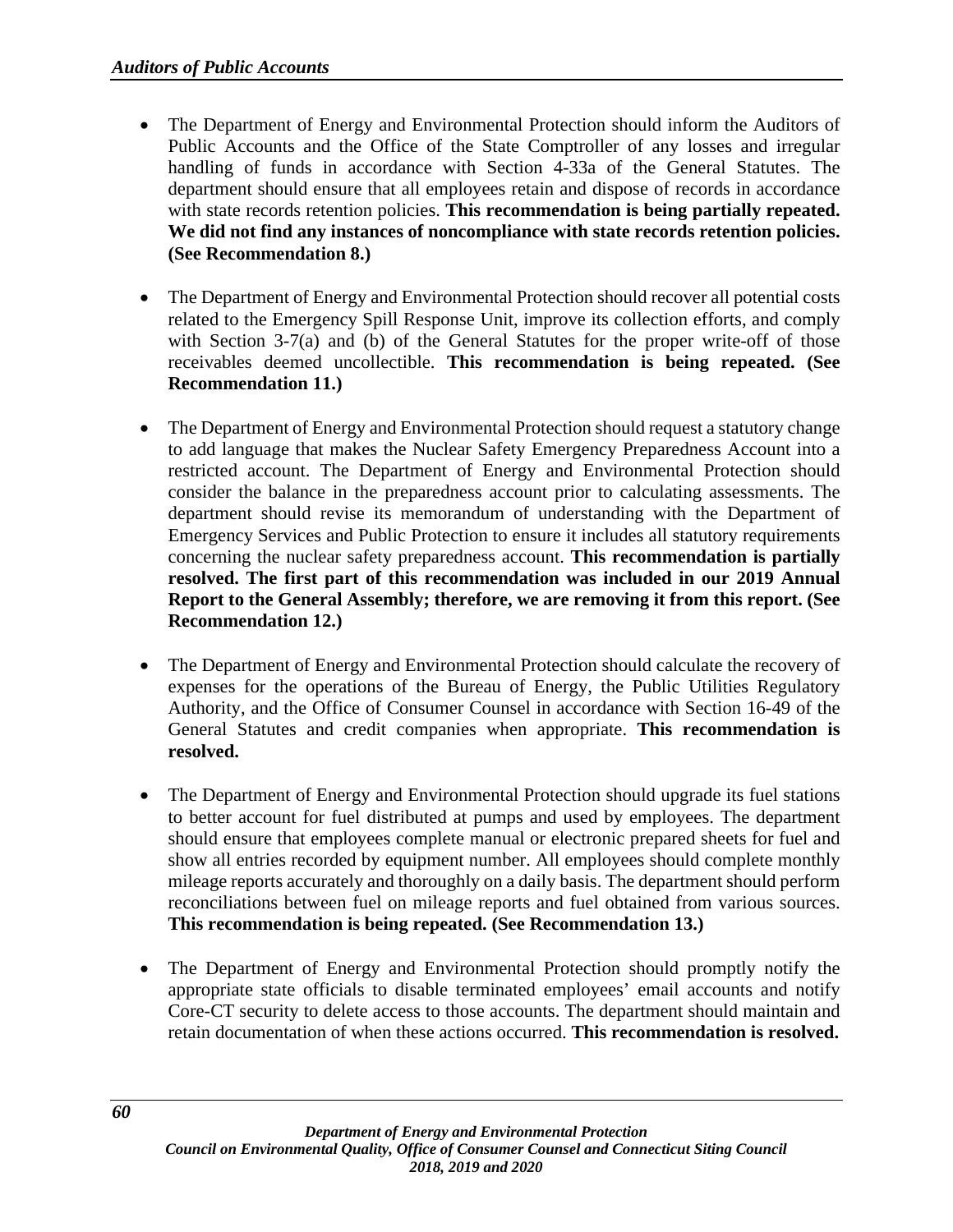- The Department of Energy and Environmental Protection should ensure that its future contracts with service organizations include the proper Service Organization Control Reports. The department should receive these reports in a timely manner. **This recommendation is resolved.**
- The Department of Energy and Environmental Protection should determine whether there is still a need for the Municipal Solid Waste Recycling Program Advisory Council, the Lobster Restoration Advisory Committee, and other similar groups. The department should pursue legislation to remove any groups that are no longer necessary. **This recommendation is being repeated. (See Recommendation 22.)**
- The Public Utility Regulatory Authority should make payments to consultants from the DPUC/Consumer Counsel Fund. The authority should then bill the appropriate company for the amount due. **This recommendation is being repeated. (See Recommendation 15.)**
- The Department of Energy and Environmental Protection should improve its internal controls regarding the evaluation of requests for proposals of the Public Utilities Regulatory Authority. **This recommendation is resolved.**
- The Department of Energy and Environmental Protection should enhance its process to review and track citizen complaints by recording all complaints in a central database by date received, investigator, and the date of complaint resolution. **This recommendation is being repeated. (See Recommendation 16.)**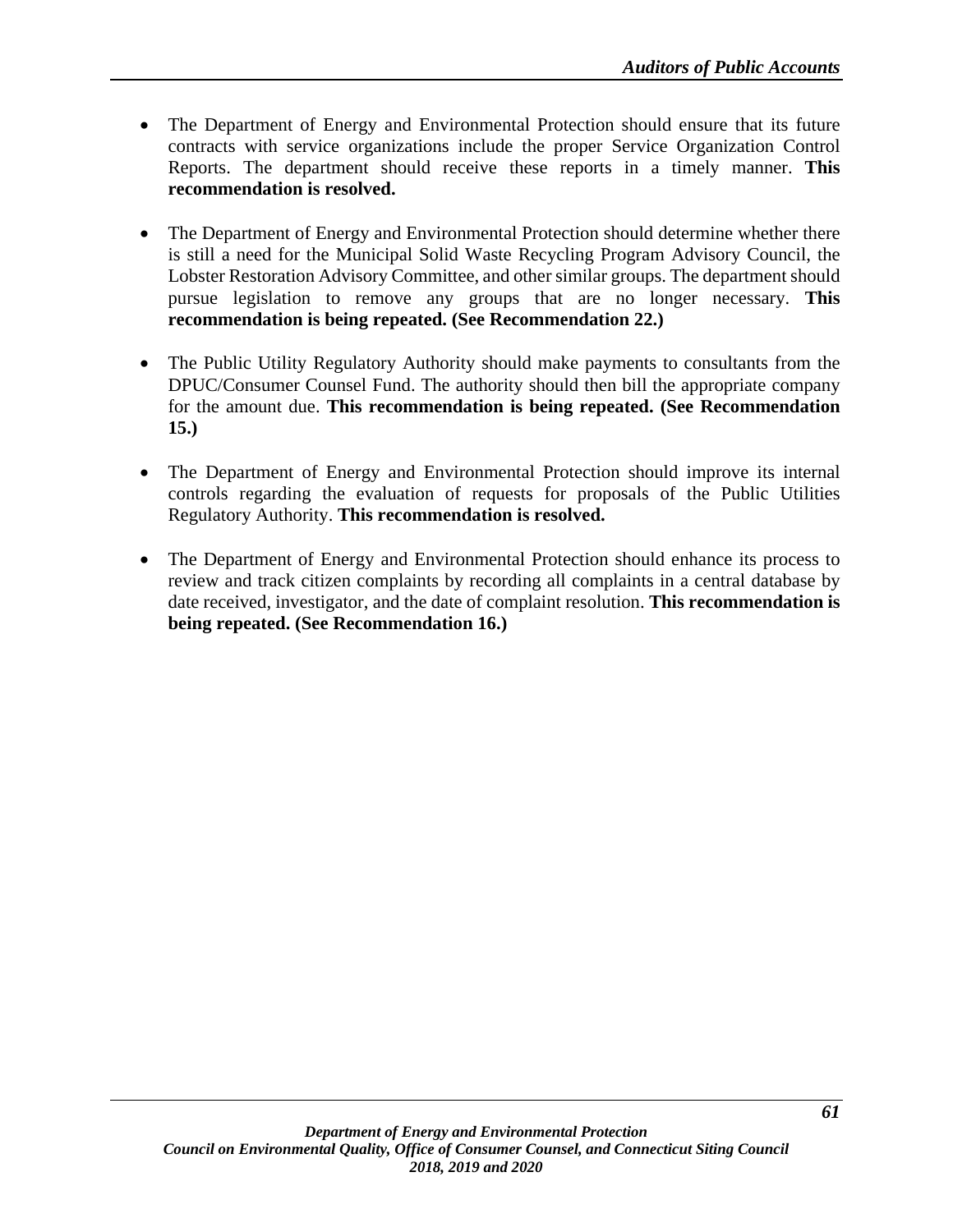## **Current Audit Recommendations:**

**1. The Department of Energy and Environmental Protection should improve segregation of duties between payroll and personnel functions by eliminating conflicting roles. Supervisors should promptly approve their employees' timesheets each pay period. If a supervisor is not available, an appropriate designee with knowledge of the employee's attendance should approve the timesheets.**

Comment:

We found that there were two payroll employees (one has since retired) who could administer the payroll, human resources, and time and labor processes. As such, they had the ability to set up an employee in Core-CT, complete and approve that employee's timesheet, and process the employee's pay.

These same two payroll employees, rather than the employees' direct supervisors, approved over 1,000 timesheets each fiscal year of this audit.

**2. The Department of Energy and Environmental Protection should revise its overtime and compensatory time policy to document the preapproval of overtime and compensatory time. The documentation should include the reason for the time and the justification as to why the work cannot be performed during regular hours.** 

Comment:

We found that supervisors could not always provide the specific reasons for granting overtime and compensatory time and why the duties could not be performed during the employees' regular work hours. The reasons the department provided appeared to fall within the employees' regular duties.

**3. The Department of Energy and Environmental Protection should comply with requirements concerning employees on paid leave as provided under Section 5-240- 5a(f) of the State Regulations to minimize the amount of wages paid to employees on administrative leave during an investigation.** 

Comment:

State Regulations state that agencies may place an employee on a leave of absence with pay up to 15 days during an investigation. DEEP placed nine employees on paid administrative leave during the fiscal years ended June 30, 2018 through June 30, 2020. Eight employees were on leave from 31 to 168 days.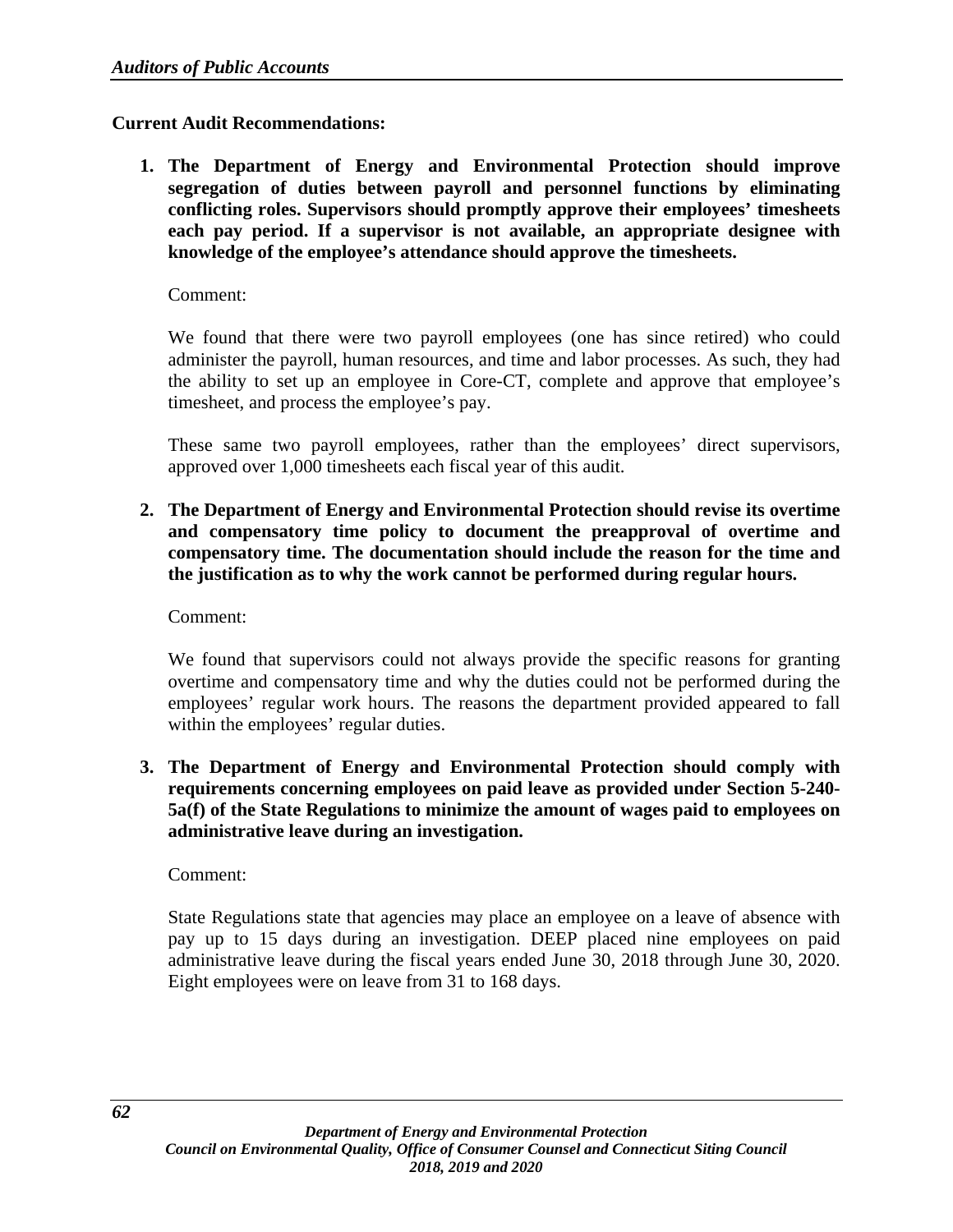**4. The Department of Energy and Environmental Protection should comply with the Office of the State Comptroller memorandums concerning the taxable benefit of employees' non-business use of state vehicles.** 

Comment:

We found that DEEP did not tax employees who used their state vehicles for commuting from home to their worksite and other non-business use.

**5. The Department of Energy and Environmental Protection should ensure that all required forms for seasonal employees are in their personnel files and that they are signed when necessary. The department should clarify its policies related to when seasonal employees are entitled to overtime.**

Comment:

DEEP did not maintain complete seasonal employee files and did not consistently allocate overtime to these employees.

**6. The Department of Energy and Environmental Protection should strengthen internal controls over inventory to comply fully with the requirements of the State Property Control Manual and the State Comptroller's reporting instructions.**

Comment:

DEEP reported incorrect or unsupported amounts on its CO-59 Fixed Asset Inventory Report. DEEP has not performed physical inventories of its assets for some time. DEEP personnel did not make themselves available to help us conduct a physical inspection of ten equipment items in the central office.

**7. The Department of Energy and Environmental Protection should analyze its owned vehicle inventory and determine the number of vehicles it needs to operate efficiently. The department should improve its vehicle maintenance system by utilizing software to track its vehicle repair and maintenance purchases.**

Comment:

We found that DEEP appears to underutilize its owned vehicles. Many vehicles were not driven or used less than five days in the month tested. DEEP does not utilize fleet management software to monitor service on its vehicles or document all maintenance purchases.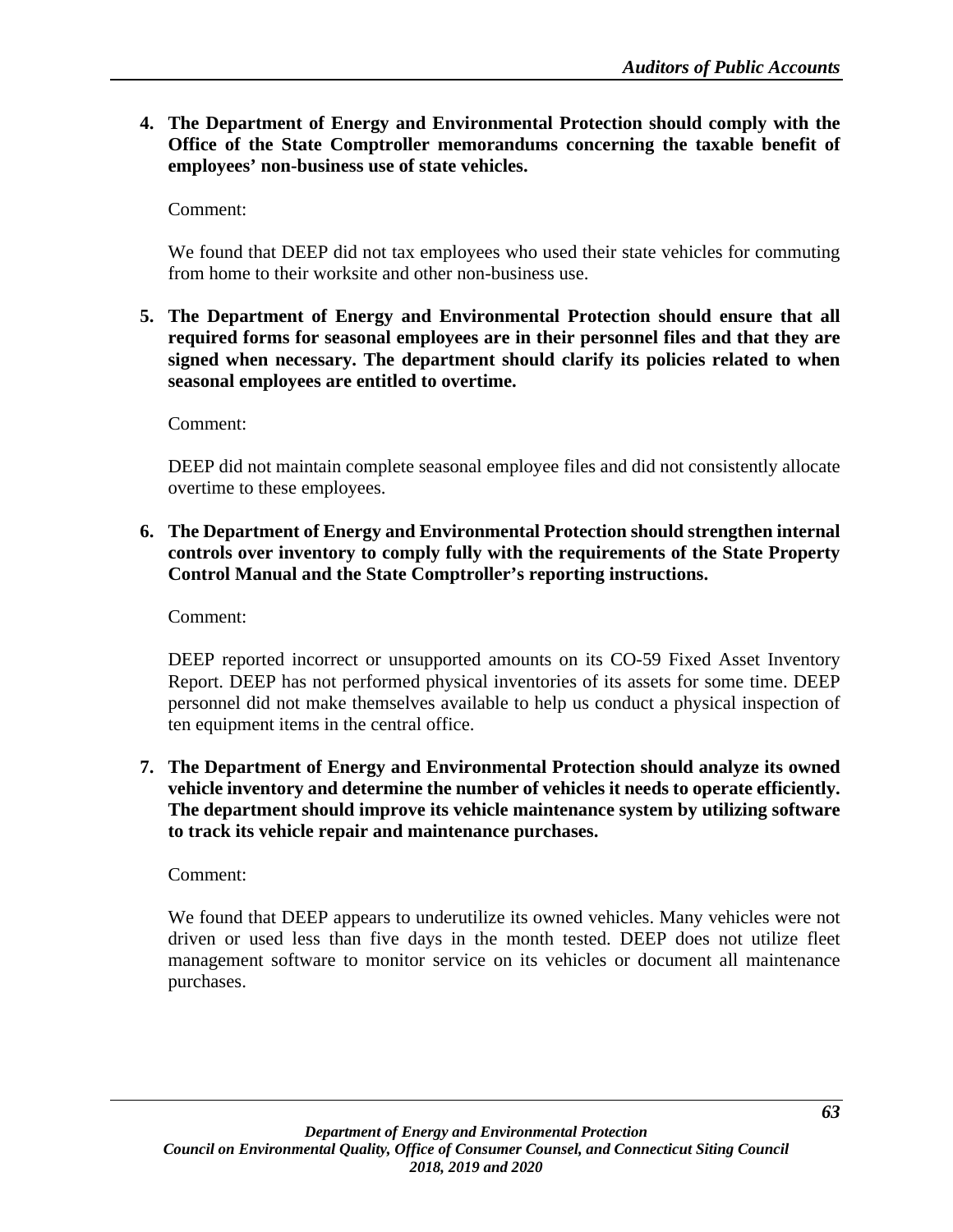# **8. The Department of Energy and Environmental Protection should inform the Auditors of Public Accounts and the Office of the State Comptroller of any losses and irregular handling of funds in accordance with Section 4-33a of the General Statutes.**

Comment:

DEEP did not report all losses and irregular handling of funds to the Auditors of Public Accounts and State Comptroller in accordance with Section 4-33a of the General Statutes.

**9. The Department of Energy and Environmental Protection should determine the applicability of laws governing foundations in relation to "Friends of" organizations.** 

**The department should enter into written agreements with the "Friends of" organizations detailing their roles and activities and how they would benefit the state park or forest. The agreements should include reports from "Friends of" organizations detailing how they would prepare and provide funds and activities to support the park. The department also should enter into a written agreement with the RecycleCT Foundation.**

Comment:

DEEP does not consider any of the "Friends of" groups to be foundations supporting a state agency. The "Friends of" groups we reviewed were  $501(c)(3)$  organizations. In addition, we found that, based on a review of their websites and tax forms, these groups claim to primarily support state parks or forests. DEEP does not have written agreements with these groups or RecycleCT Foundation for the use of its facilities for gift shops and other events in which the department's staff and resources are used.

# **10. The Department of Energy and Environmental Protection should work to issue water discharge permits on time. The department should immediately address permit applications that have been pending for more than ten years.**

Comment:

DEEP delayed groundwater discharge permit renewals for excessive periods. As of March 20, 2020, there were 53 groundwater discharge applications pending, of which four were pending for over 20 years, 38 were pending for over ten years, and 11 were received during the audited period.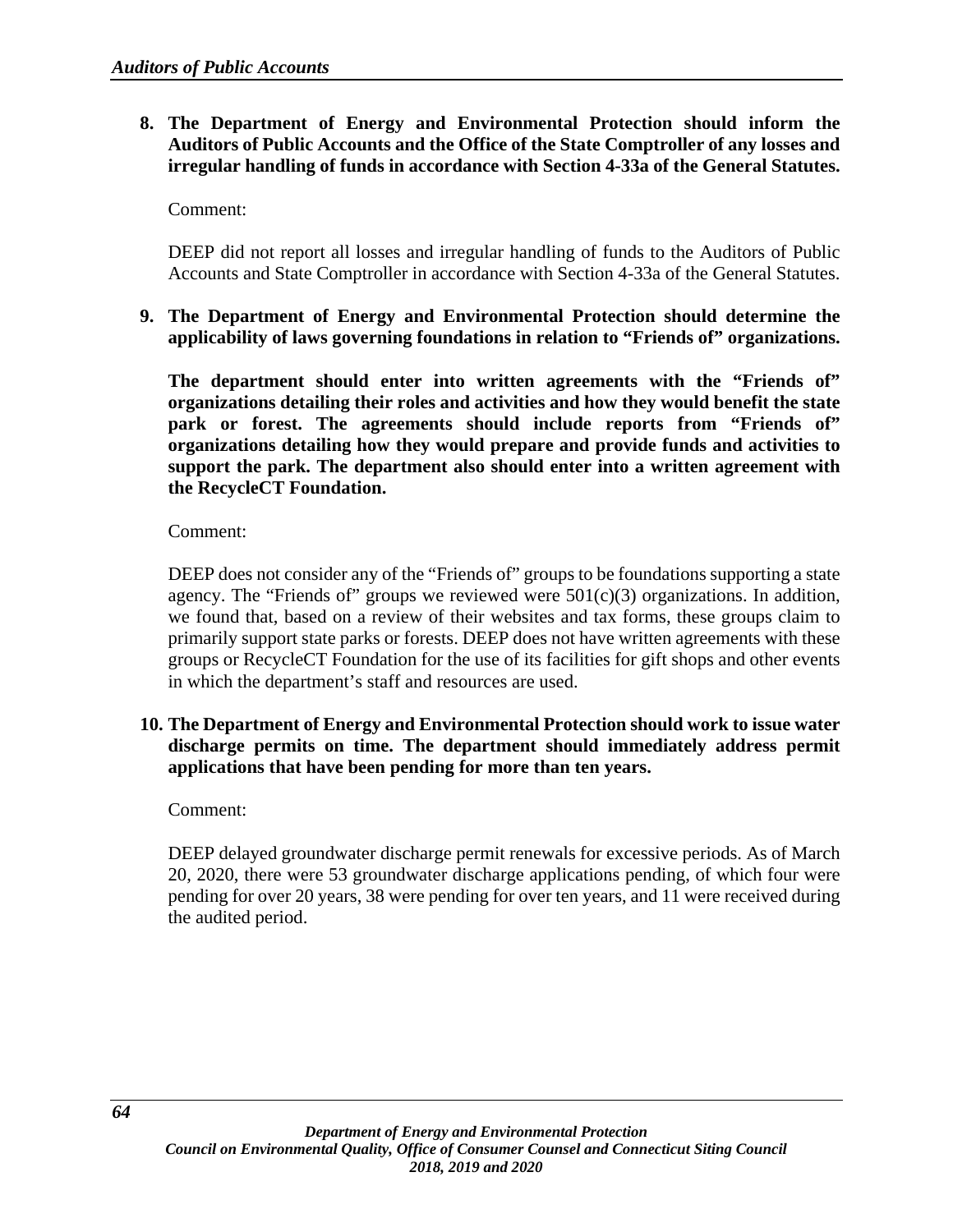**11. The Department of Energy and Environmental Protection should recover all potential costs related to the Emergency Spill Response Unit, improve its collection efforts, and comply with Sections 3-7(a) and (b) of the General Statutes for the proper write-off of those receivables deemed uncollectible.**

Comment:

DEEP does not recover all potential emergency spill costs, including its administration, investigation, administrative costs, and other related expenses.

DEEP does not write off uncollectible receivables. Receivables in which DEEP does not know who the responsible party is are deleted periodically from the recovery database without requesting that the federal government assume the liability. The department may not be properly reporting liens in its Access database.

#### **12. The Department of Energy and Environmental Protection should consider the balance in the nuclear safety preparedness account prior to calculating assessments.**

Comment:

DEEP assessed licensees despite the balance in the account exceeding the \$300,000 statutory cap in each of the audited fiscal years.

**13. The Department of Energy and Environmental Protection should upgrade its fueling stations to better account for fuel distributed at pumps used by employees, or close the stations and require employees to use Department of Transportation facilities. The department should ensure that employees accurately complete prepared sheets for fueling stations and show all entries recorded by equipment number. All employees should complete monthly mileage reports accurately and thoroughly on a daily basis. The department should perform reconciliations between fuel usage on mileage reports and fuel obtained from various sources.**

Comment:

DEEP's fueling stations are antiquated. The department handwrites entries for fuel usage on a spreadsheet. These entries are later entered into an Excel spreadsheet. We found that dispensed fuel was not accounted for and not reported in accordance with Section 4-33a of the General Statutes. DEEP does not reconcile monthly mileage reports that list fuel pumped with the employee's various fuel sources.

**14. The Department of Energy and Environmental Protection should improve internal controls over purchasing card use by complying with state purchasing card policies.**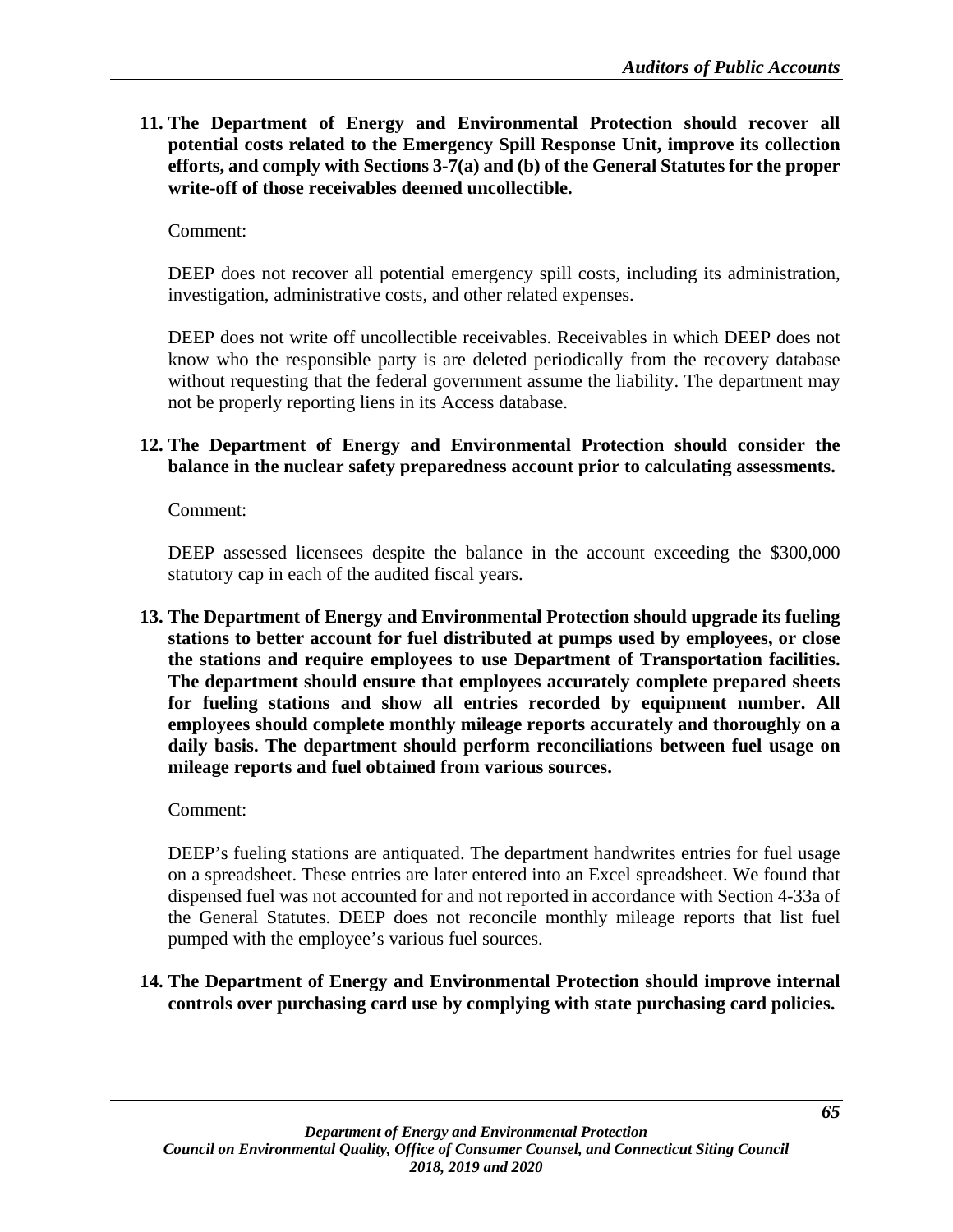Comment:

We found instances in which DEEP employees did not comply with departmental and Office of the State Comptroller purchasing card policies.

# **15. The Public Utility Regulatory Authority should make payments to consultants from the DPUC/Consumer Counsel Fund. The authority should then bill the appropriate company for the amount due.**

Comment:

We found that the Public Utility Regulatory Authority (PURA) approves all invoices for consultants for extension of staff services and management audits. PURA forwards the invoices to the company for direct payment to the vendor. These transactions do not go through Core-CT, the state's accounting system.

**16. The Department of Energy and Environmental Protection should enhance its process to review and track citizens' complaints by recording all complaints in a central database by the date received, investigator, and the date of resolution.**

Comment:

DEEP does not maintain a central database of all complaints and their status.

**17. The Department of Energy and Environmental Protection should review the operations of its store for cost-effectiveness. The department should establish procedures for discarding and writing off obsolete merchandise and managing inventory items to reduce outdated inventory. The department should consider making some of its publications available for online for viewing if they are not selling well.**

Comment:

DEEP's store contained large quantities of obsolete inventory and many items were not on the store website. While there is a value to maintaining a store for some items, many sales are not significant.

**18. The Department of Energy and Environmental Protection should administer trust funds in accordance with the General Statutes, legal provisions, and good business practice. The department should consider using more of the funds with significant balances instead of state funds. The department also should seek advice from the Office of Attorney General regarding the disposition of Shakespeare Theater funds.**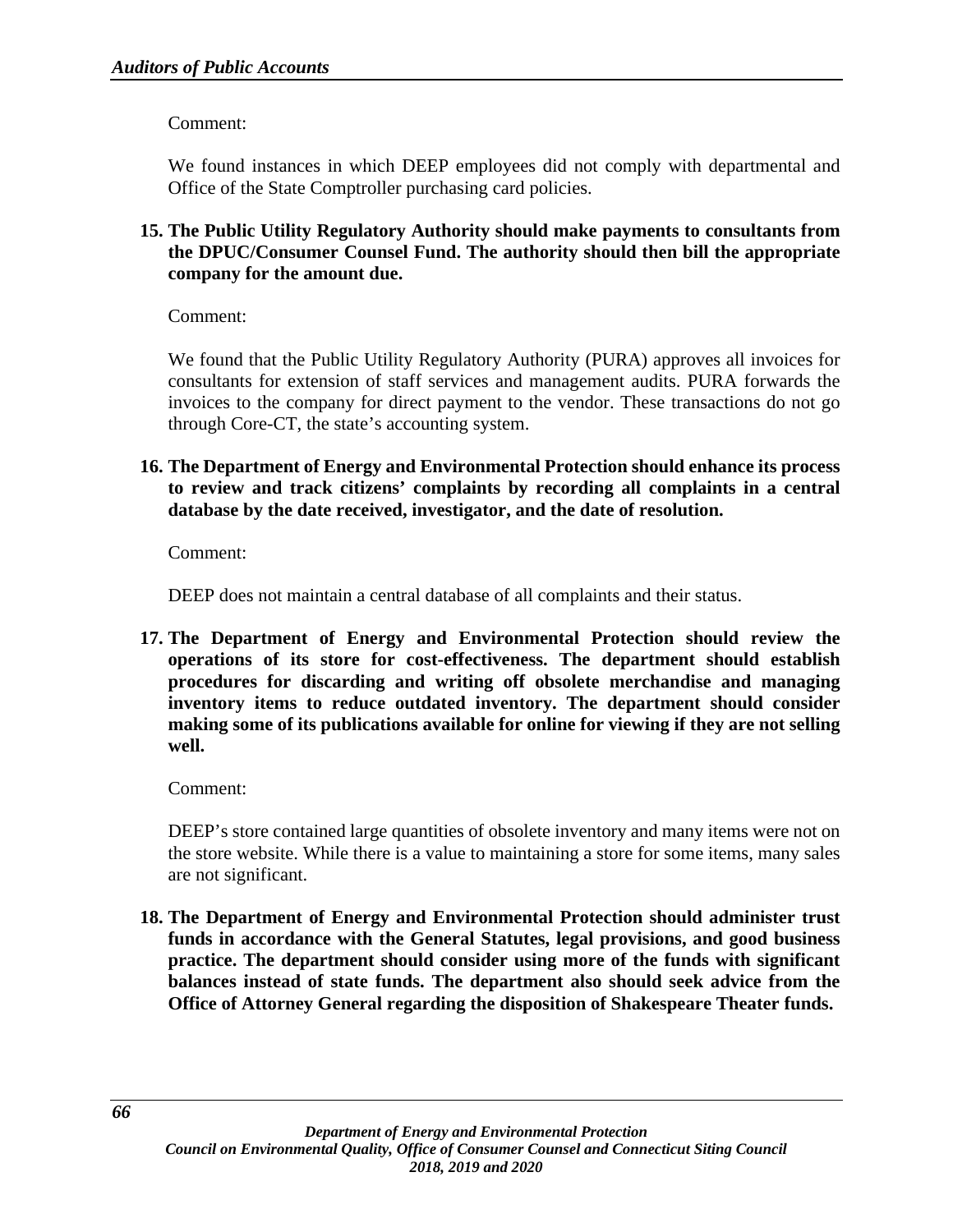Comment:

The administration of trust funds is not always in accordance with donor intent. DEEP could use trust fund monies in place of state funds in some instances.

# **19. The Department of Energy and Environmental Protection should have segregation of duties between its database administrators and user roles.**

Comment:

There is a lack of segregation of controls for the two database administrators.

## **20. The Department of Energy and Environmental Protection should improve its oversight over GAAP reporting.**

Comment:

Our review of GAAP forms found that DEEP continues to make errors in the preparation of its forms.

**21. The Department of Energy and Environmental Protection should comply with all applicable statutory reporting requirements. If information required by the statutes is no longer relevant or useful, then the department should seek legislation to eliminate the requirement.**

Comment:

DEEP did not prepare several statutorily required reports.

**22. The Department of Energy and Environmental Protection should determine whether there is still a need for the Municipal Solid Waste Recycling Program Advisory Council, the Lobster Restoration Advisory Committee, the Pesticide Advisory Council, and other similar groups. The department should pursue legislation to remove any groups that are no longer necessary.**

Comment:

Some of DEEP's councils and committees have not been active for some time, yet are still required by statute.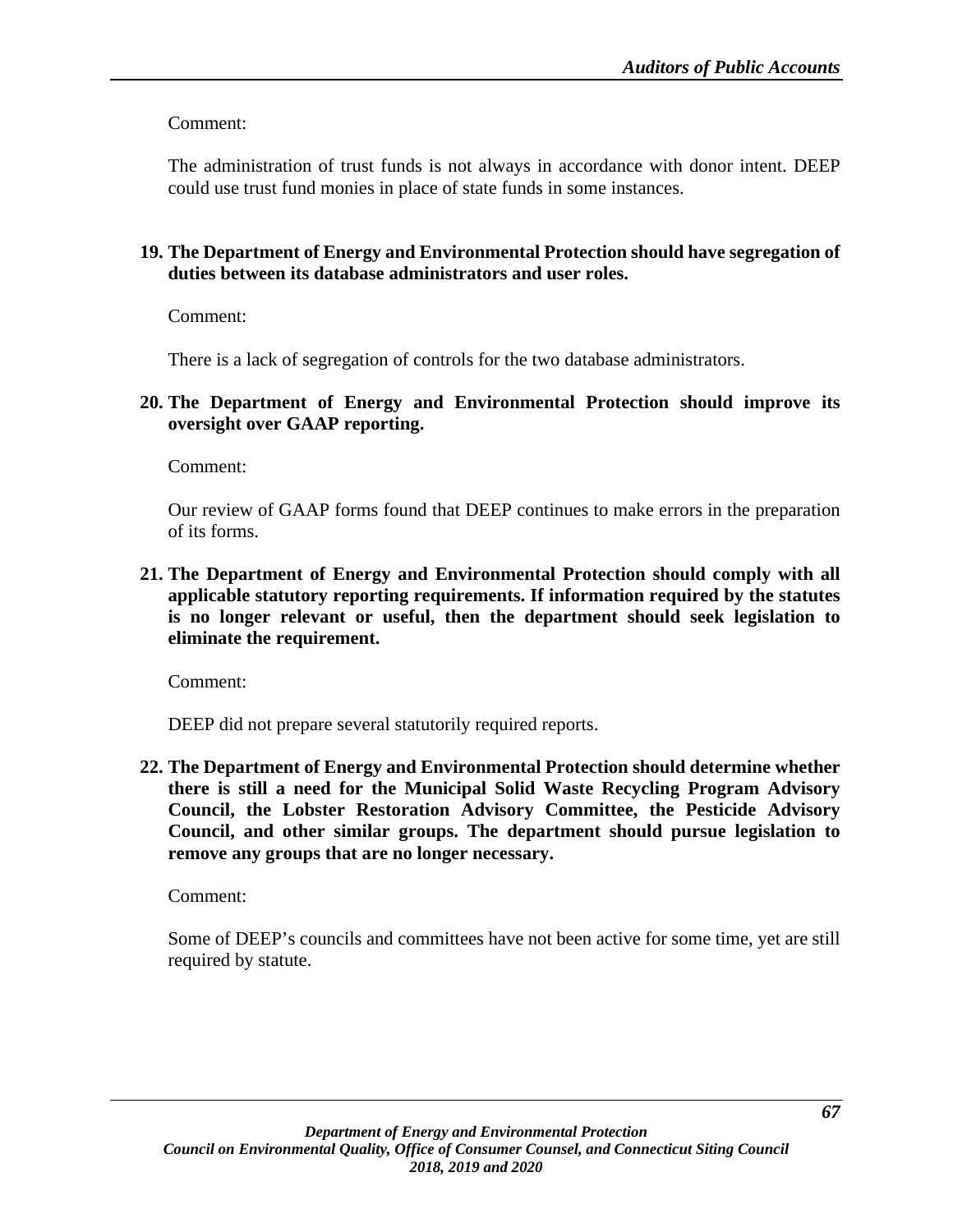**23. The Department of Energy and Environmental Protection should comply with the General Statutes and require that the Mattress Recycling Council promptly provide the department with the required audit of the program in accordance with Section 22a-905a(k) of the General Statutes.** 

Comment:

DEEP could not provide us with the required audit report of the Mattress Recycling Council that was due during the audited period.

**24. The Department of Energy and Environmental Protection should improve controls over equipment disposals and recycling by complying with statutory requirements and the policies and procedures set forth in the State Property Control Manual.**

Comment:

DEEP did not provide us with proper documentation supporting the disposal of some items in our sample.